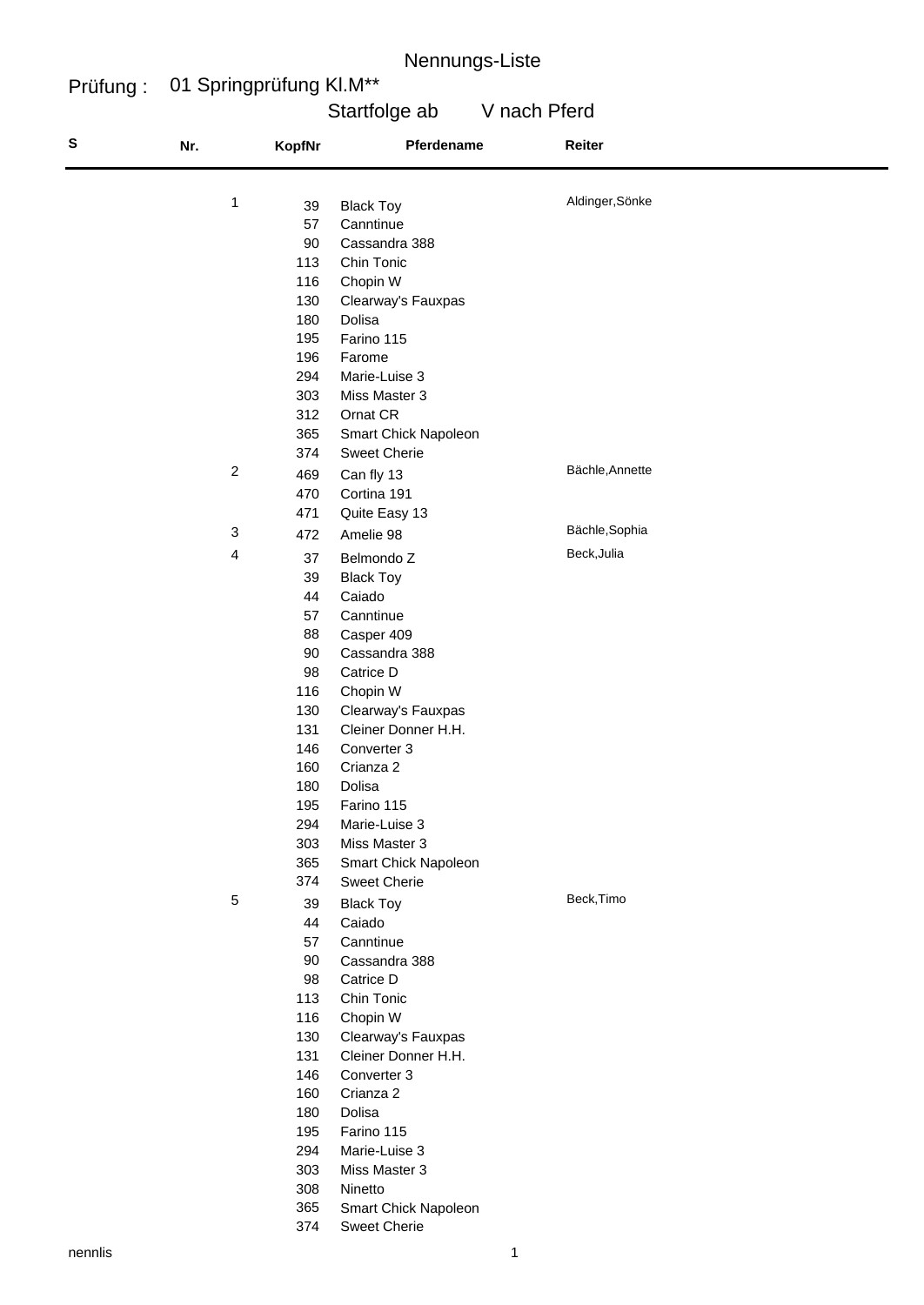| 6  | 212<br>326<br>333                                  | Germany 49<br>Quality-time T<br>Quinta 114                                                                        | Benz, Maximilian      |
|----|----------------------------------------------------|-------------------------------------------------------------------------------------------------------------------|-----------------------|
| 7  | 15                                                 | Armstrong 36                                                                                                      | Dölker, Julia         |
| 8  | 10<br>19<br>114<br>159<br>242                      | Antonia 146<br>Astana H<br>Chita 5<br>Cretel S<br>L' ami                                                          | Hauke, Heinz W.       |
|    | 323<br>350<br>362                                  | Primigenia<br>Santa Grande<br>Sir Shutty's Girl                                                                   |                       |
| 9  | 473<br>474<br>475                                  | Cicolotino<br>Lake Placid 35<br>Ronja 2325                                                                        | Hönig, Ralf           |
| 10 | 193                                                | Escobar 28                                                                                                        | Jost, Joachim         |
| 11 | 66<br>133<br>134                                   | Carefull H 2<br>Cliff H2<br>Cliffine H                                                                            | Köninger, Sofia       |
| 12 | 25<br>208<br>256<br>384                            | <b>Baden Classic</b><br>Fyrell 2<br>Larimar's Chico<br>Vera H                                                     | Lauer, Nikolas        |
| 13 | 464                                                | Lando 348                                                                                                         | Mayer, Dominic        |
| 14 | 138                                                | Coeurmit 2                                                                                                        | Rigsinger, Ingo       |
| 15 | 354<br>371                                         | Shakira 423<br>Stella 802                                                                                         | Rihm, Matthias        |
| 16 | 46<br>88<br>129<br>149<br>236<br>338<br>358<br>389 | Camaro 94<br>Casper 409<br>Clear Round 15<br>Cooper 192<br>Karlotta 20<br>Rihanna R<br>Sidney 192<br>Wembly 23    | Schieler, Verena      |
| 17 | 94<br>102<br>106<br>175<br>238<br>259<br>293       | Cataleya 12<br>Charisma 206<br><b>Charming Adlantus</b><br>Delight 60<br>Key West 14<br>Latino 246<br>Marengo 249 | Schill, Alexander     |
| 18 | 79<br>155<br>179<br>253<br>369<br>386              | Caru 3<br>Cosmo 91<br>Dodo 57<br>Landmann THC<br>Stanley 137<br>Victoria 100                                      | Schwär, Clarissa      |
| 19 | 124<br>151<br>329                                  | Cindy Lou H<br>Coralie 20<br>Queen Merry                                                                          | Schwarz, Anne-Kathrin |
| 20 | 244<br>252                                         | La Corunja 4<br>Lamira 40                                                                                         | Sitzler, Hendrik      |
| 21 | 189<br>258                                         | Edermus PP<br>Lasandro 23                                                                                         | Suhm, Elenna          |
| 22 | 14<br>21<br>56<br>255<br>268                       | Arika H<br>Atlanta 510<br>Canna 4<br>Lara T<br>Leonardo 892                                                       | Teufel, Thomas        |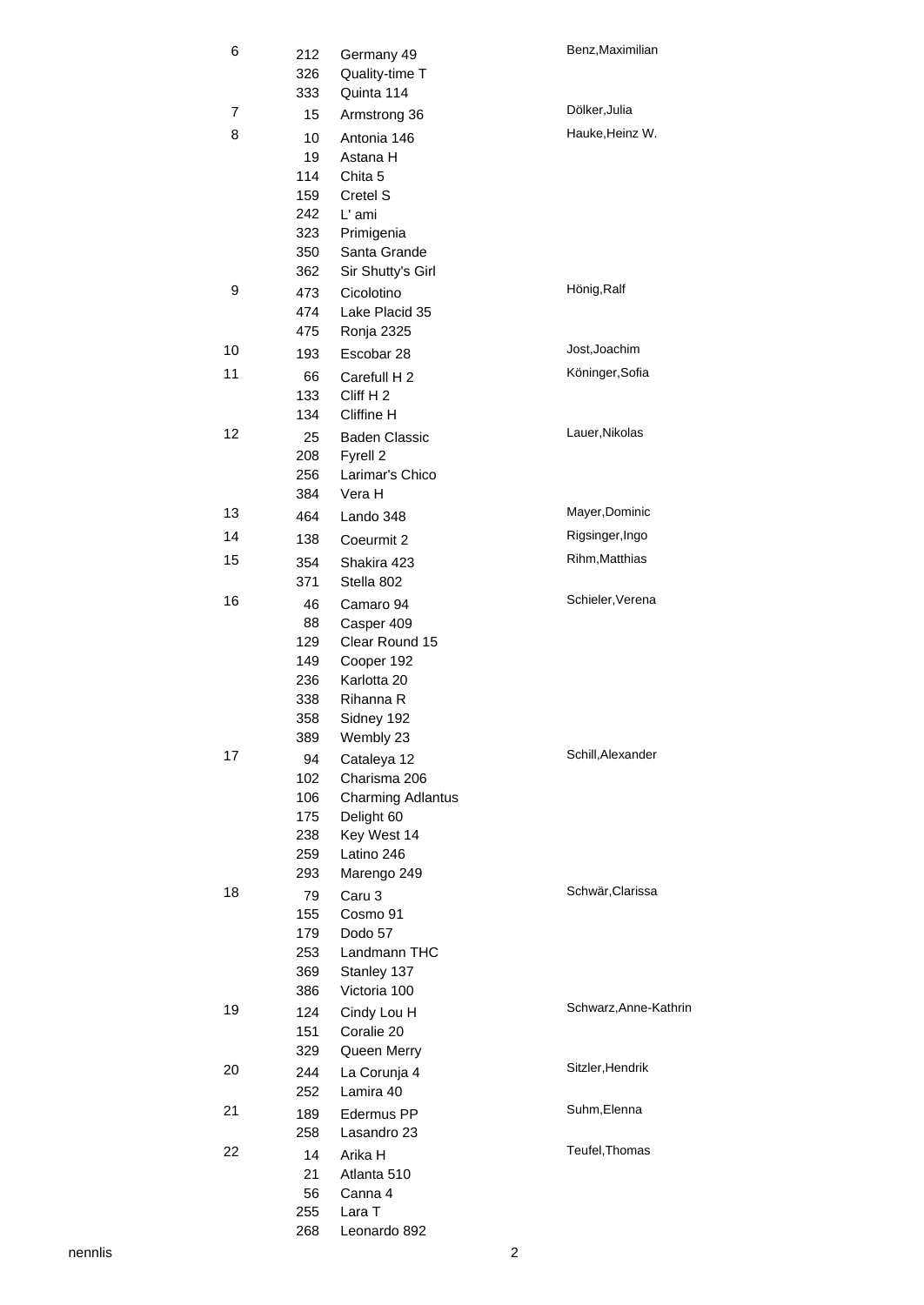- 23 434 Calif 47 Wegner, Joana
	-
- 24 12 Argentina 241 Wensing,Gerd
	-

30 Balu 514

- 140 Comtessa Piccolina
- 156 Costa-Rica 4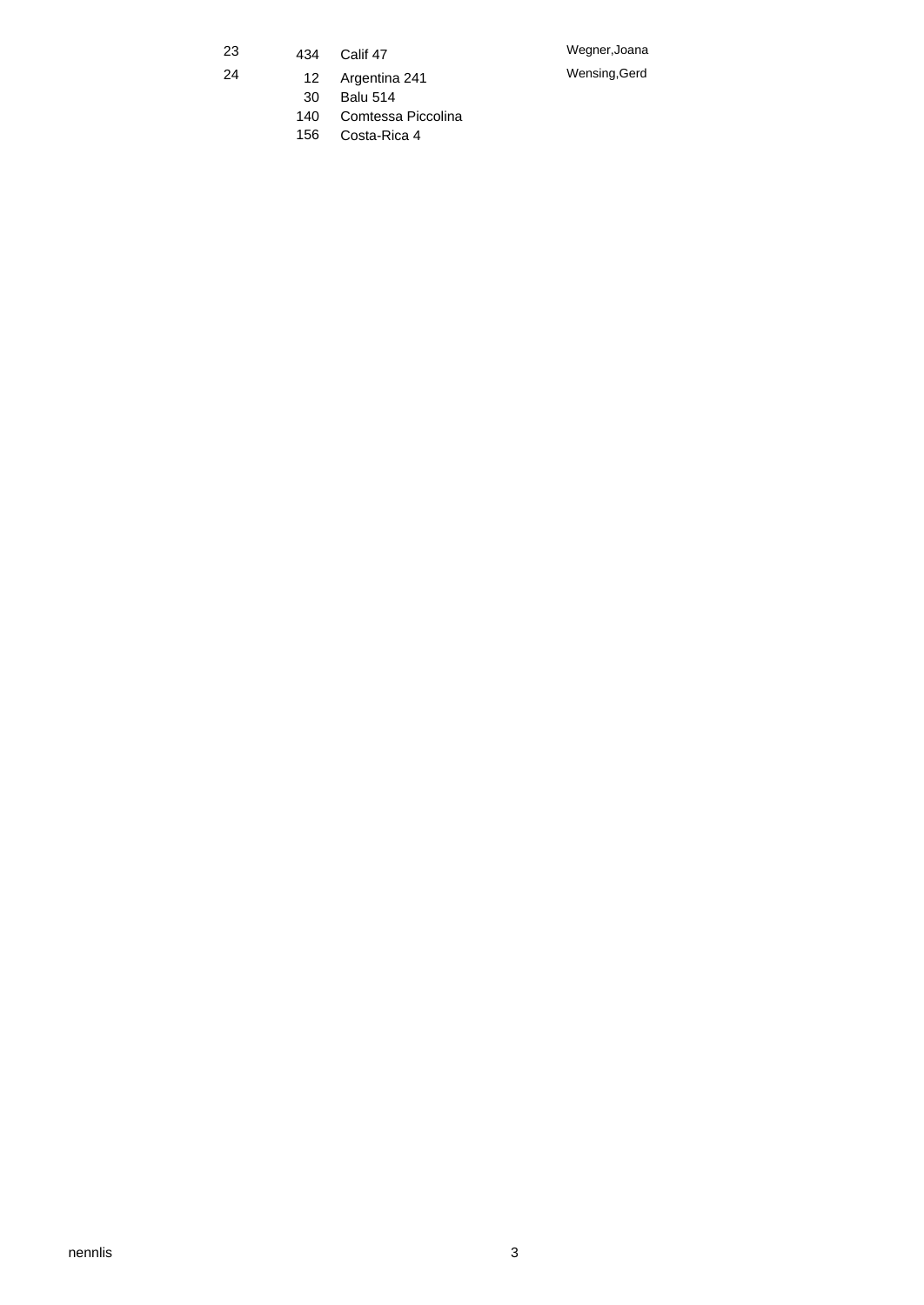#### Prüfung : 02 Springprüfung Kl.M\*

| Startfolge ab | H nach Pferd |
|---------------|--------------|
|               |              |

| ${\sf s}$ | Nr.                     | <b>KopfNr</b> | Pferdename                            | Reiter            |
|-----------|-------------------------|---------------|---------------------------------------|-------------------|
|           |                         |               |                                       | Aldinger, Sönke   |
|           | 1                       | 39            | <b>Black Toy</b>                      |                   |
|           |                         | 57            | Canntinue                             |                   |
|           |                         | 90            | Cassandra 388                         |                   |
|           |                         | 113           | Chin Tonic                            |                   |
|           |                         | 116<br>130    | Chopin W                              |                   |
|           |                         | 180           | Clearway's Fauxpas<br>Dolisa          |                   |
|           |                         | 195           | Farino 115                            |                   |
|           |                         | 196           | Farome                                |                   |
|           |                         | 294           | Marie-Luise 3                         |                   |
|           |                         | 303           | Miss Master 3                         |                   |
|           |                         | 312           | Ornat CR                              |                   |
|           |                         | 365           | Smart Chick Napoleon                  |                   |
|           |                         | 374           | <b>Sweet Cherie</b>                   |                   |
|           | $\overline{\mathbf{c}}$ | 132           | Clementine 26                         | Baumgart, Kathrin |
|           |                         | 143           | Conner 64                             |                   |
|           |                         | 162           | Crossita                              |                   |
|           | 3                       | 37            | Belmondo Z                            | Beck, Julia       |
|           |                         | 39            | <b>Black Toy</b>                      |                   |
|           |                         | 44            | Caiado                                |                   |
|           |                         | 57            | Canntinue                             |                   |
|           |                         | 88            | Casper 409                            |                   |
|           |                         | 90            | Cassandra 388                         |                   |
|           |                         | 98            | Catrice D                             |                   |
|           |                         | 116           | Chopin W                              |                   |
|           |                         | 130           | Clearway's Fauxpas                    |                   |
|           |                         | 131           | Cleiner Donner H.H.                   |                   |
|           |                         | 146           | Converter 3                           |                   |
|           |                         | 160           | Crianza 2                             |                   |
|           |                         | 180           | Dolisa                                |                   |
|           |                         | 195           | Farino 115                            |                   |
|           |                         | 294<br>303    | Marie-Luise 3                         |                   |
|           |                         | 365           | Miss Master 3<br>Smart Chick Napoleon |                   |
|           |                         | 374           | <b>Sweet Cherie</b>                   |                   |
|           | 4                       |               |                                       | Beck, Timo        |
|           |                         | 39<br>44      | <b>Black Toy</b><br>Caiado            |                   |
|           |                         | 57            | Canntinue                             |                   |
|           |                         | 90            | Cassandra 388                         |                   |
|           |                         | 98            | Catrice D                             |                   |
|           |                         | 113           | Chin Tonic                            |                   |
|           |                         | 116           | Chopin W                              |                   |
|           |                         | 130           | Clearway's Fauxpas                    |                   |
|           |                         | 131           | Cleiner Donner H.H.                   |                   |
|           |                         | 146           | Converter 3                           |                   |
|           |                         | 160           | Crianza 2                             |                   |
|           |                         | 180           | Dolisa                                |                   |
|           |                         | 195           | Farino 115                            |                   |
|           |                         | 294           | Marie-Luise 3                         |                   |
|           |                         | 303           | Miss Master 3                         |                   |
|           |                         | 308           | Ninetto                               |                   |
|           |                         | 365           | Smart Chick Napoleon                  |                   |
|           |                         | 374           | <b>Sweet Cherie</b>                   |                   |
|           | 5                       | 226           | Helios di Cantero                     | Beck, Timo        |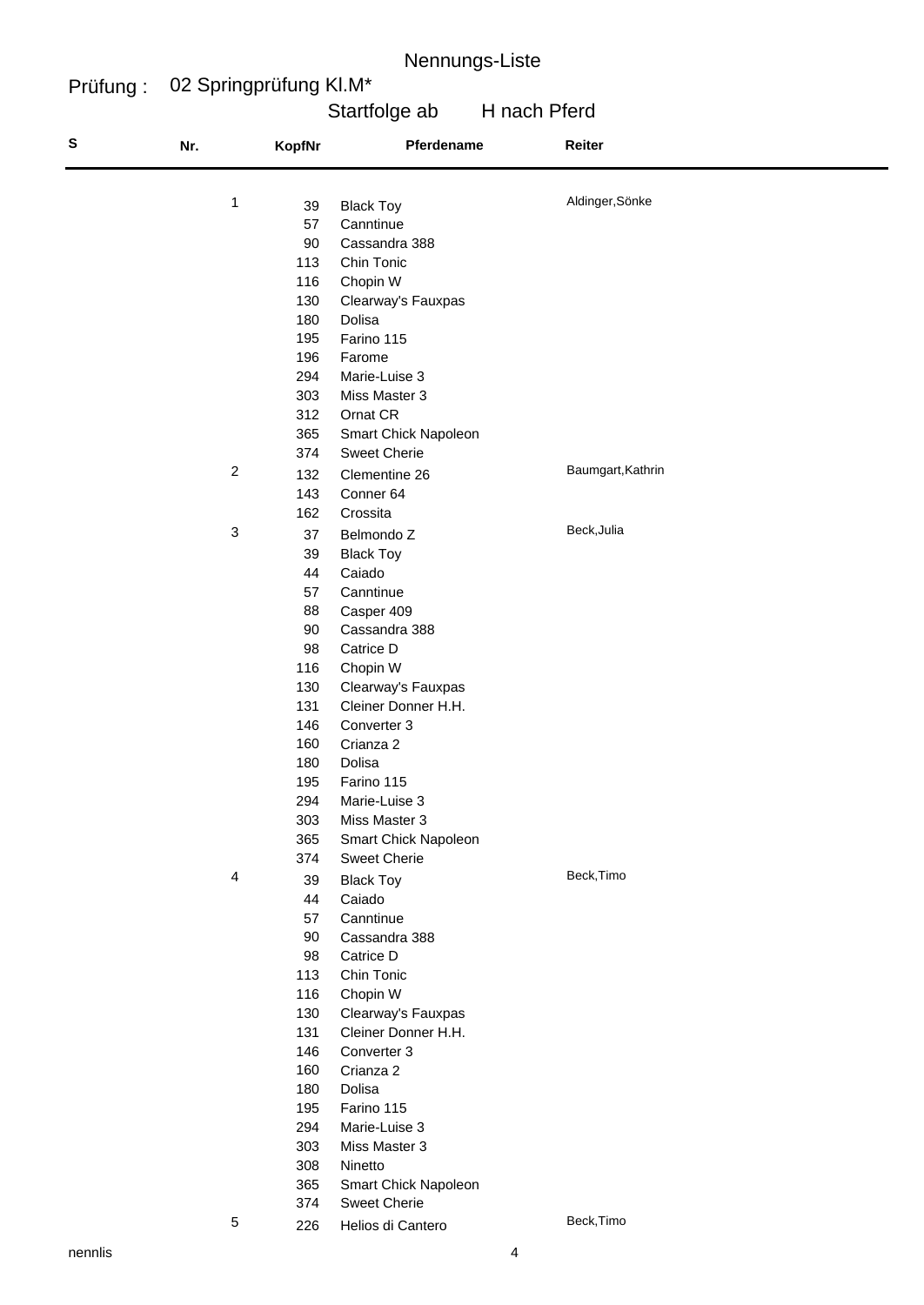| 6        | 212<br>326<br>333 | Germany 49<br>Quality-time T<br>Quinta 114 | Benz, Maximilian      |
|----------|-------------------|--------------------------------------------|-----------------------|
| 7        | 165               | Cyra 68                                    | Böckeler, Kristina    |
| 8        | 15                | Armstrong 36                               | Dölker, Julia         |
| 9        | 45                | Calvero's Smile                            | Eckert, Michael       |
| 10       | 52                | Campina 42                                 | Eisele, Kira Theresia |
|          | 454               | Cheri Royal B                              |                       |
| 11       | 41                | Bouzha                                     | Herhalt, Michael      |
|          | 53                | Campino 239                                |                       |
|          | 70                | Carl 95                                    |                       |
|          | 93                | Castello H                                 |                       |
|          | 99                | Chacco MH                                  |                       |
|          | 158<br>269        | Crause<br>Leonardo 907                     |                       |
|          | 271               | Lex Barker 8                               |                       |
|          | 288               | Ludo van BDG                               |                       |
|          | 315               | PBM Conway's Boy                           |                       |
| 12       | 309               | Nougat DJ                                  | Herrmann, Philipp     |
|          | 356               | Sherlock 33                                |                       |
| 13       | 89                | Cassandra 385                              | Homberger, Rebekka    |
|          | 298               | Merlin 1649                                |                       |
|          | 335               | Rashidah G                                 |                       |
| 14       | 382               | Unique 74<br>Escobar 28                    | Jost, Joachim         |
| 15       | 193               |                                            | Ketterer, Steven      |
| 16       | 118               | Chuck 33                                   | Kölble, Nico          |
| 17       | 225               | Heizmann's Corde-Boy                       | Lauer, Nikolas        |
|          | 25<br>208         | <b>Baden Classic</b><br>Fyrell 2           |                       |
|          | 256               | Larimar's Chico                            |                       |
|          | 384               | Vera H                                     |                       |
| 18       | 264               | Leandra 176                                | Liepelt, Friederike   |
| 19       | 83                | Cascada W                                  | Meisinger, Heike      |
|          | 92                | Castellana 4                               |                       |
|          | 100               | Chameika                                   |                       |
|          | 142               | Confetti M                                 |                       |
|          | 174<br>192        | Delara 4<br>Escada W 2                     |                       |
|          | 295               | Max M                                      |                       |
| 20       | 5                 | Amicelli 120                               | Nebelung, Stefan      |
|          | 50                | Campaniero                                 |                       |
|          | 59                | Caponé                                     |                       |
|          | 60                | Captivator M                               |                       |
|          | 62                | Cara Mona M                                |                       |
|          | 101               | Chamira 9                                  |                       |
|          | 162<br>173        | Crossita<br>Dehlia 12                      |                       |
|          | 245               | La Fee 27                                  |                       |
|          | 278               | Lisa Mahdia H                              |                       |
|          | 291               | Mama Leone 2                               |                       |
|          | 300               | Mini Cooper 7                              |                       |
|          | 302               | Miss Indiana H                             |                       |
|          | 372               | Supergirl 10                               | Rigsinger, Ingo       |
| 21<br>22 | 138               | Coeurmit 2                                 | Rihm, Matthias        |
|          | 354<br>371        | Shakira 423<br>Stella 802                  |                       |
|          |                   |                                            |                       |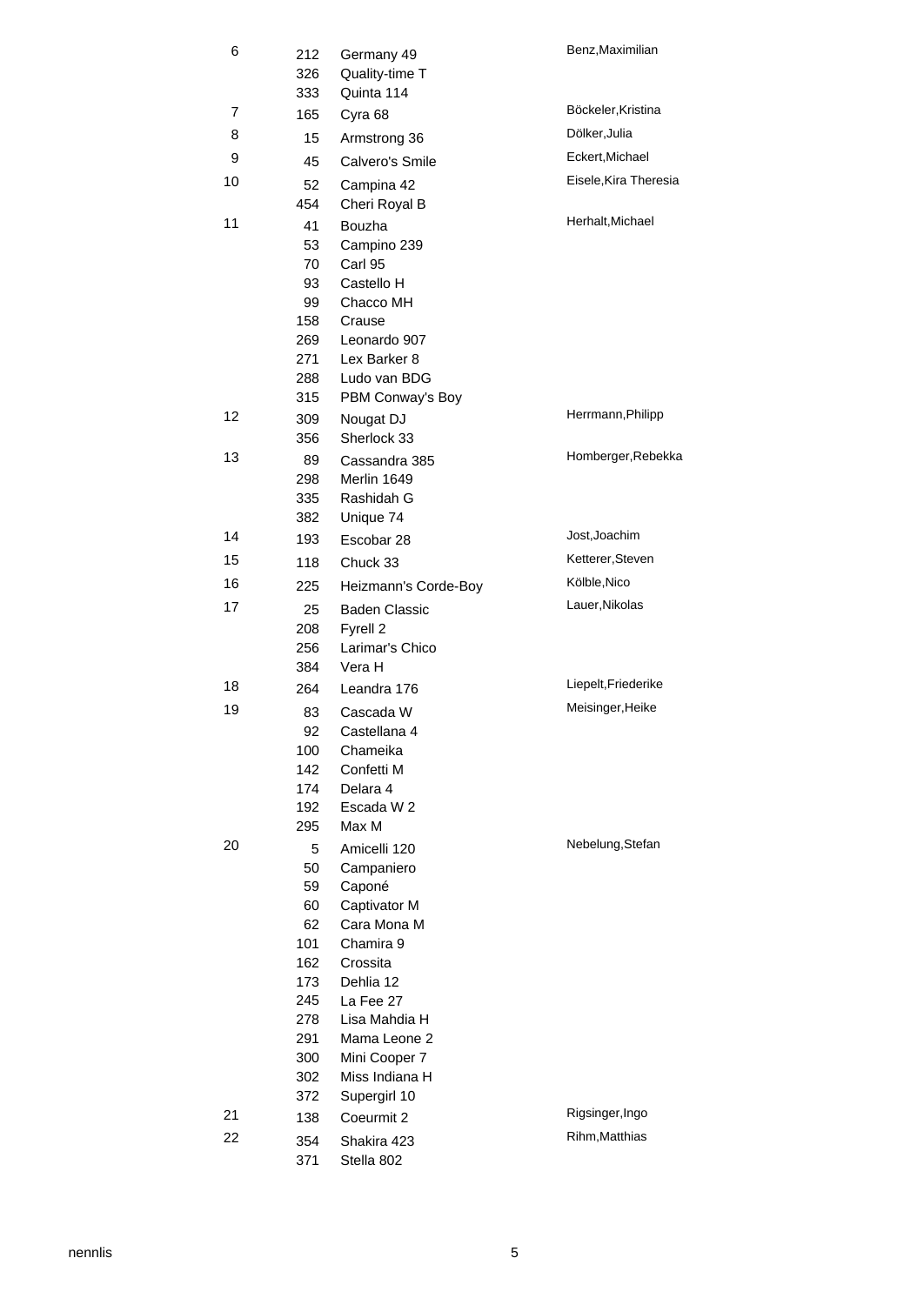| 23 | 46   | Camaro 94                | Schieler, Verena      |
|----|------|--------------------------|-----------------------|
|    | 88   | Casper 409               |                       |
|    | 129  | Clear Round 15           |                       |
|    | 149  | Cooper 192               |                       |
|    | 236  | Karlotta 20              |                       |
|    | 338  | Rihanna R                |                       |
|    | 358  | Sidney 192               |                       |
|    | 389  | Wembly 23                |                       |
| 24 | 94   | Cataleya 12              | Schill, Alexander     |
|    | 102  | Charisma 206             |                       |
|    | 106  | <b>Charming Adlantus</b> |                       |
|    | 175  | Delight 60               |                       |
|    | 238  | Key West 14              |                       |
|    | 259  | Latino 246               |                       |
|    | 293  | Marengo 249              |                       |
| 25 | 202  | Flora 486                | Schneider, Sebastian  |
|    | 313  | Pamela Saura             |                       |
|    | 381  | Ulmer de Nosai           |                       |
|    | 391  | Zigeuner SB              |                       |
| 26 | 79   | Caru 3                   | Schwär, Clarissa      |
|    | 155  | Cosmo 91                 |                       |
|    | 179  | Dodo 57                  |                       |
|    | 253  | Landmann THC             |                       |
|    | 369  | Stanley 137              |                       |
|    | 386  | Victoria 100             |                       |
| 27 | 124  | Cindy Lou H              | Schwarz, Anne-Kathrin |
|    | 151  | Coralie 20               |                       |
|    | 329  | Queen Merry              |                       |
| 28 | 244  | La Corunja 4             | Sitzler, Hendrik      |
|    | 252  | Lamira 40                |                       |
| 29 | 189  | Edermus PP               | Suhm, Elenna          |
|    | 258  | Lasandro 23              |                       |
| 30 | 85   | Casilano                 | Tebes, Annika         |
| 31 | 14   | Arika H                  | Teufel, Gerd          |
|    | 56   | Canna 4                  |                       |
|    | 267  | Leon 596                 |                       |
| 32 | 14   | Arika H                  | Teufel, Thomas        |
|    | 21 - | Atlanta 510              |                       |
|    | 56 - | Canna 4                  |                       |
|    | 255  | Lara T                   |                       |
|    | 268  | Leonardo 892             |                       |
| 33 | 434  | Calif 47                 | Wegner, Joana         |
| 34 | 12   | Argentina 241            | Wensing, Gerd         |
|    | 30   | <b>Balu 514</b>          |                       |
|    | 140  | Comtessa Piccolina       |                       |
|    | 156  | Costa-Rica 4             |                       |
| 35 | 32   | Batita de Coco           | Wirth, Caroline       |
|    | 55   | Candilla 19              |                       |
|    | 82   | Cäsar-M                  |                       |
|    | 248  | Lagros 3                 |                       |
|    | 260  | Latte Macchiato 7        |                       |
|    | 265  | Leena 14                 |                       |
| 36 | 55   | Candilla 19              | Wirth, Thomas         |
|    | 248  | Lagros 3                 |                       |
|    | 260  | Latte Macchiato 7        |                       |
| 37 | 88   | Casper 409               | Zehnle, Anna-Marlena  |
|    | 95   | Catalina 43              |                       |
|    | 103  | Charles S                |                       |
|    | 235  | Kajo S                   |                       |
|    | 236  | Karlotta 20              |                       |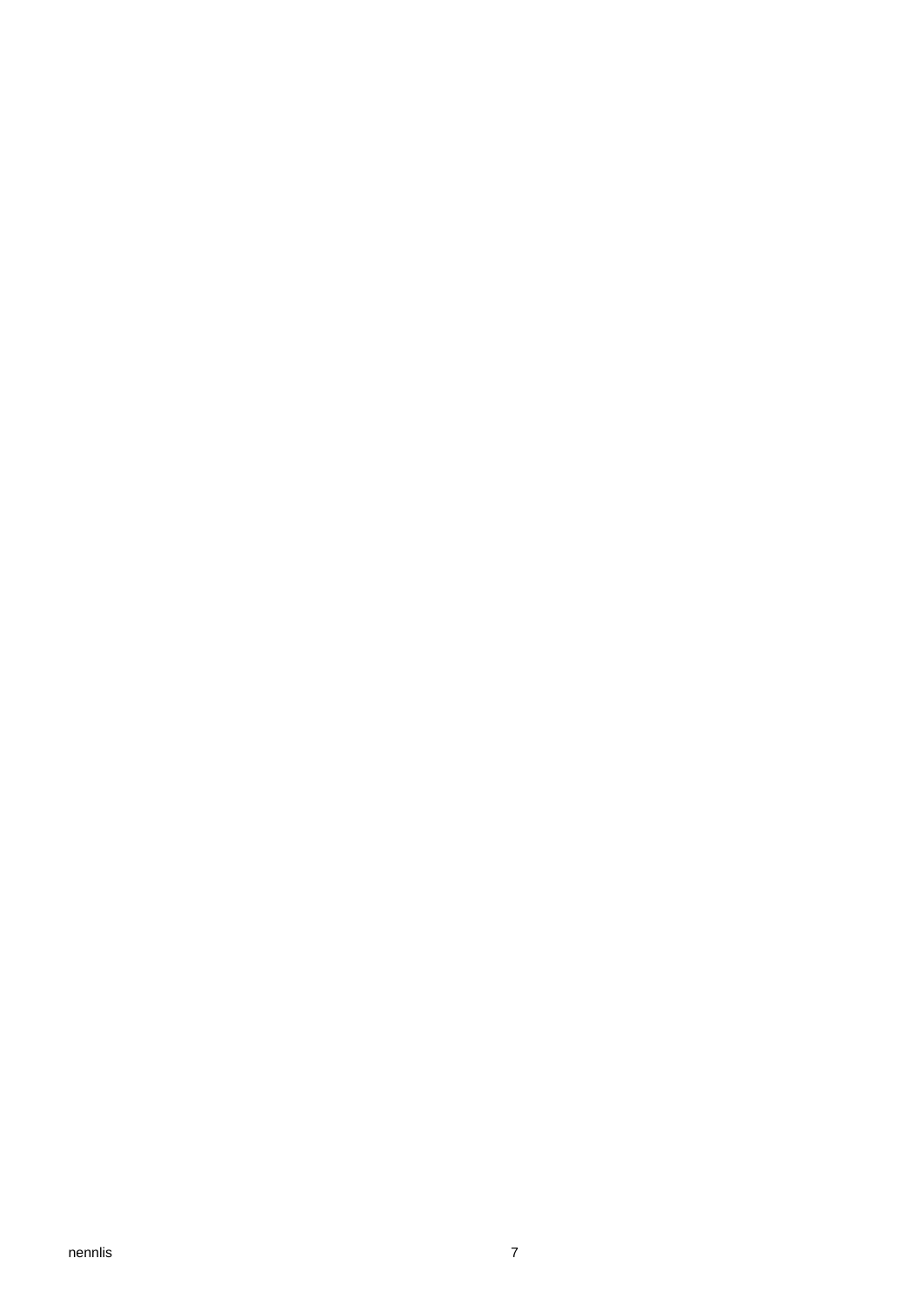#### Prüfung : 03 Springprüfung Kl.M\*

# Startfolge ab R nach Pferd

| S | Nr.              | KopfNr | Pferdename           | Reiter            |
|---|------------------|--------|----------------------|-------------------|
|   | 1                | 39     | <b>Black Toy</b>     | Aldinger, Sönke   |
|   |                  | 57     | Canntinue            |                   |
|   |                  | 90     | Cassandra 388        |                   |
|   |                  | 113    | Chin Tonic           |                   |
|   |                  | 116    | Chopin W             |                   |
|   |                  | 130    | Clearway's Fauxpas   |                   |
|   |                  | 180    | Dolisa               |                   |
|   |                  | 195    | Farino 115           |                   |
|   |                  | 196    | Farome               |                   |
|   |                  | 294    | Marie-Luise 3        |                   |
|   |                  | 303    | Miss Master 3        |                   |
|   |                  | 312    | Ornat CR             |                   |
|   |                  | 365    | Smart Chick Napoleon |                   |
|   |                  | 374    | <b>Sweet Cherie</b>  |                   |
|   | $\boldsymbol{2}$ | 469    | Can fly 13           | Bächle, Annette   |
|   |                  | 470    | Cortina 191          |                   |
|   |                  | 471    | Quite Easy 13        |                   |
|   | 3                | 472    | Amelie 98            | Bächle, Sophia    |
|   | 4                | 132    | Clementine 26        | Baumgart, Kathrin |
|   |                  | 143    | Conner 64            |                   |
|   |                  | 162    | Crossita             |                   |
|   | 5                | 321    | Pontifina            | Beau, Milena      |
|   | 6                | 37     | Belmondo Z           | Beck, Julia       |
|   |                  | 39     | <b>Black Toy</b>     |                   |
|   |                  | 44     | Caiado               |                   |
|   |                  | 57     | Canntinue            |                   |
|   |                  | 88     | Casper 409           |                   |
|   |                  | 90     | Cassandra 388        |                   |
|   |                  | 98     | Catrice D            |                   |
|   |                  | 116    | Chopin W             |                   |
|   |                  | 130    | Clearway's Fauxpas   |                   |
|   |                  | 131    | Cleiner Donner H.H.  |                   |
|   |                  | 146    | Converter 3          |                   |
|   |                  | 160    | Crianza 2            |                   |
|   |                  | 180    | Dolisa               |                   |
|   |                  | 195    | Farino 115           |                   |
|   |                  | 294    | Marie-Luise 3        |                   |
|   |                  | 303    | Miss Master 3        |                   |
|   |                  | 365    | Smart Chick Napoleon |                   |
|   |                  | 374    | <b>Sweet Cherie</b>  |                   |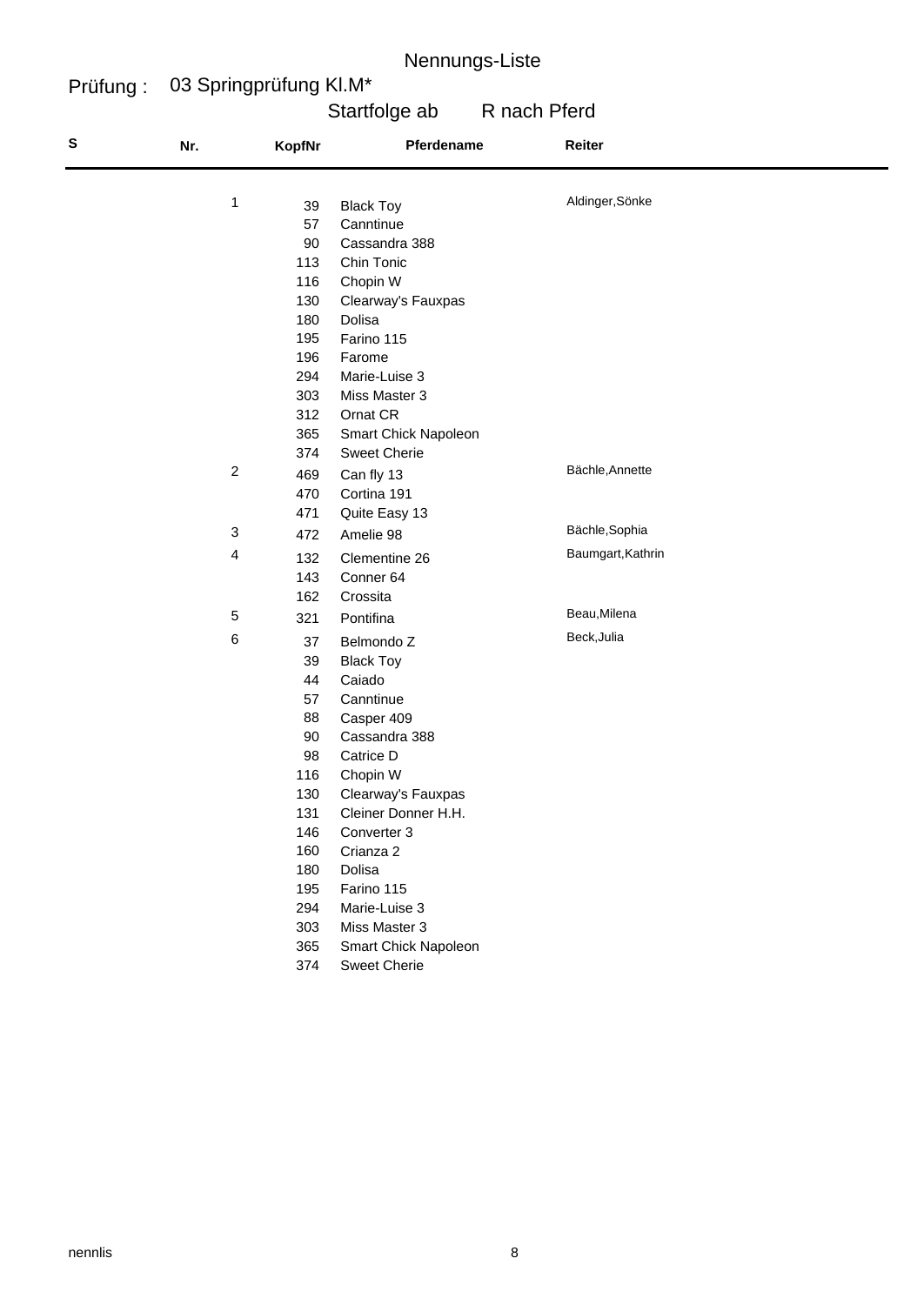| 7  | 39  | <b>Black Toy</b>     | Beck, Timo            |
|----|-----|----------------------|-----------------------|
|    | 44  | Caiado               |                       |
|    | 57  | Canntinue            |                       |
|    | 90  | Cassandra 388        |                       |
|    | 98  | Catrice D            |                       |
|    | 113 | Chin Tonic           |                       |
|    | 116 | Chopin W             |                       |
|    | 130 | Clearway's Fauxpas   |                       |
|    | 131 | Cleiner Donner H.H.  |                       |
|    | 146 | Converter 3          |                       |
|    | 160 | Crianza 2            |                       |
|    | 180 | <b>Dolisa</b>        |                       |
|    | 195 | Farino 115           |                       |
|    | 294 | Marie-Luise 3        |                       |
|    | 303 | Miss Master 3        |                       |
|    | 308 | Ninetto              |                       |
|    | 365 | Smart Chick Napoleon |                       |
|    | 374 | <b>Sweet Cherie</b>  |                       |
| 8  | 226 | Helios di Cantero    | Beck, Timo            |
| 9  | 165 | Cyra 68              | Böckeler, Kristina    |
| 10 | 15  | Armstrong 36         | Dölker, Julia         |
| 11 | 45  | Calvero's Smile      | Eckert, Michael       |
| 12 | 52  | Campina 42           | Eisele, Kira Theresia |
|    | 454 | Cheri Royal B        |                       |
| 13 | 10  | Antonia 146          | Hauke, Heinz W.       |
|    | 19  | Astana H             |                       |
|    | 114 | Chita 5              |                       |
|    | 159 | Cretel S             |                       |
|    | 242 | L' ami               |                       |
|    | 323 | Primigenia           |                       |
|    | 350 | Santa Grande         |                       |
|    | 362 | Sir Shutty's Girl    |                       |
| 14 | 93  | Castello H           | Held, Daniela         |
|    | 219 | Graf <sub>R</sub>    |                       |
| 15 | 41  | Bouzha               | Herhalt, Michael      |
|    | 53  | Campino 239          |                       |
|    | 70  | Carl 95              |                       |
|    | 93  | Castello H           |                       |
|    | 99  | Chacco MH            |                       |
|    | 158 | Crause               |                       |
|    | 269 | Leonardo 907         |                       |
|    | 271 | Lex Barker 8         |                       |
|    | 288 | Ludo van BDG         |                       |
|    | 315 | PBM Conway's Boy     |                       |
| 16 | 309 | Nougat DJ            | Herrmann, Philipp     |
|    | 356 | Sherlock 33          |                       |
| 17 | 473 | Cicolotino           | Hönig, Ralf           |
|    | 474 | Lake Placid 35       |                       |
|    | 475 | Ronja 2325           |                       |
| 18 | 89  | Cassandra 385        | Homberger, Rebekka    |
|    | 298 | Merlin 1649          |                       |
|    | 335 | Rashidah G           |                       |
|    | 382 | Unique 74            |                       |
| 19 | 83  | Cascada W            | Jakober, Kristina     |
|    | 92  | Castellana 4         |                       |
| 20 | 193 | Escobar 28           | Jost, Joachim         |
| 21 | 118 | Chuck 33             | Ketterer, Steven      |
| 22 | 339 | Rocket Girl F        | Kibbins, Vivian       |
| 23 | 225 | Heizmann's Corde-Boy | Kölble, Nico          |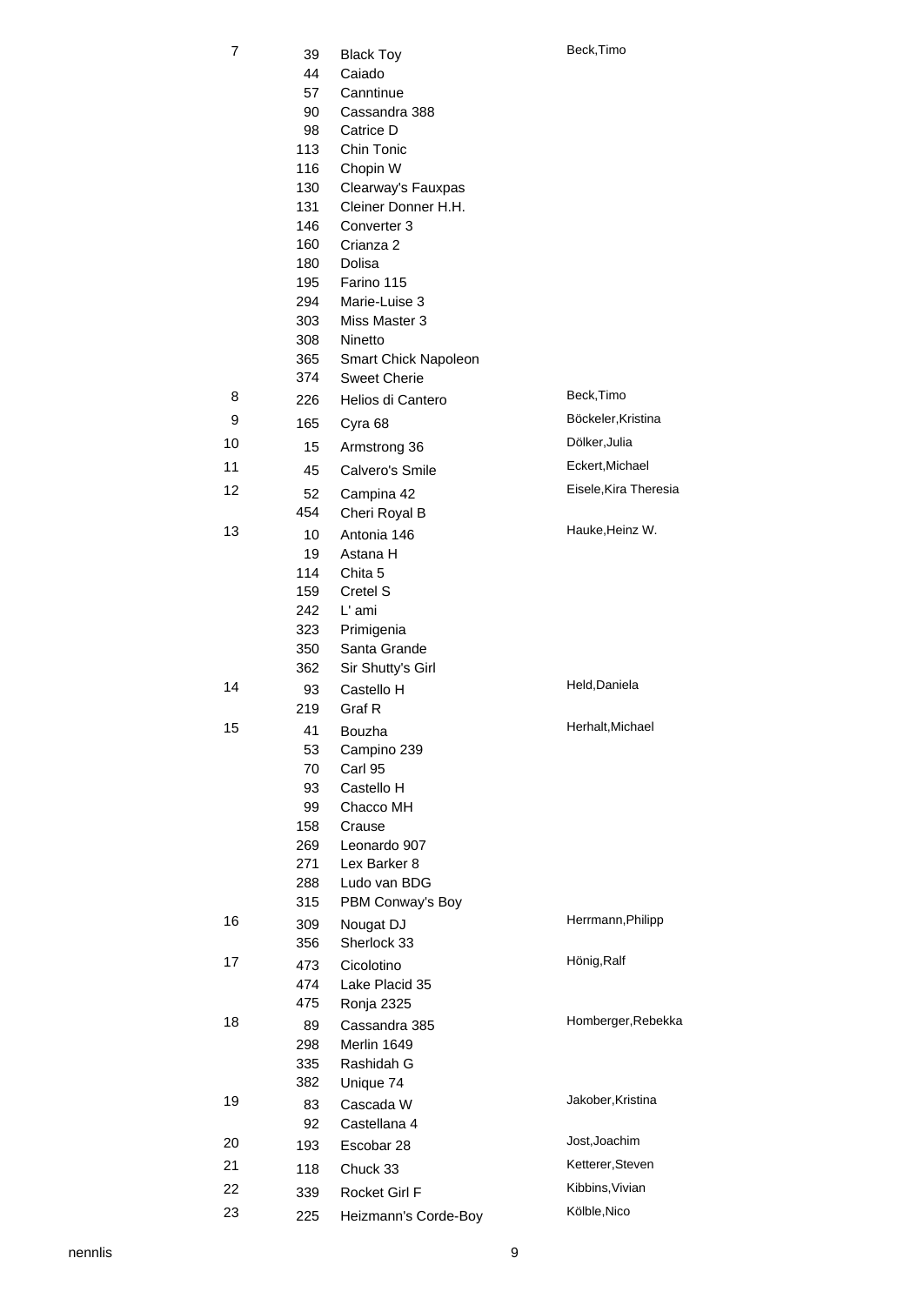| 24 | 215        | Gina K                                 | Krieg, Jörn          |
|----|------------|----------------------------------------|----------------------|
| 25 | 25         | <b>Baden Classic</b>                   | Lauer, Nikolas       |
|    | 208        | Fyrell 2                               |                      |
|    | 256        | Larimar's Chico                        |                      |
|    | 384        | Vera H                                 |                      |
| 26 | 17         | Ashanty 28                             | Leyerle, Eva Maria   |
|    | 24         | <b>Babouche</b>                        |                      |
|    | 36         | Belle Amie 61                          |                      |
|    | 123        | Cindy can fly U                        |                      |
|    | 178        | Dicky Bird                             |                      |
|    | 182        | Donario 8                              |                      |
|    | 213        | Geronimo 673                           |                      |
|    | 224        | Heartbreaker T                         |                      |
|    | 230        | Imilia 2                               |                      |
|    | 336        | Red Hot Chili Pepper 19                |                      |
|    | 359        | Sienna 42                              |                      |
|    | 366        | Smiley Man xx                          |                      |
| 27 | 264        | Leandra 176                            | Liepelt, Friederike  |
| 28 | 464        | Lando 348                              | Mayer, Dominic       |
| 29 | 254        | Lantana 113                            | Müller, Tobias       |
| 30 | 5          | Amicelli 120                           | Nebelung, Stefan     |
|    | 50         | Campaniero                             |                      |
|    | 59         | Caponé                                 |                      |
|    | 60         | Captivator M<br>Cara Mona M            |                      |
|    | 62<br>101  | Chamira 9                              |                      |
|    | 162        | Crossita                               |                      |
|    | 173        | Dehlia 12                              |                      |
|    | 245        | La Fee 27                              |                      |
|    | 278        | Lisa Mahdia H                          |                      |
|    | 291        | Mama Leone 2                           |                      |
|    | 300        | Mini Cooper 7                          |                      |
|    | 302        | Miss Indiana H                         |                      |
|    | 372        | Supergirl 10                           |                      |
| 31 | 138        | Coeurmit 2                             | Rigsinger, Ingo      |
| 32 | 354        | Shakira 423                            | Rihm, Matthias       |
|    | 371        | Stella 802                             |                      |
| 33 | 46         | Camaro 94                              | Schieler, Verena     |
|    | 88         | Casper 409                             |                      |
|    | 129        | Clear Round 15                         |                      |
|    | 149        | Cooper 192                             |                      |
|    | 236        | Karlotta 20                            |                      |
|    | 338        | Rihanna R                              |                      |
|    | 358        | Sidney 192                             |                      |
| 34 | 389        | Wembly 23                              | Schill, Alexander    |
|    | 94         | Cataleya 12<br>Charisma 206            |                      |
|    | 102        |                                        |                      |
|    | 106<br>175 | <b>Charming Adlantus</b><br>Delight 60 |                      |
|    | 238        | Key West 14                            |                      |
|    | 259        | Latino 246                             |                      |
|    | 293        | Marengo 249                            |                      |
| 35 | 65         | Caramia 26                             | Schindler, Markus    |
| 36 | 202        | Flora 486                              | Schneider, Sebastian |
|    | 313        | Pamela Saura                           |                      |
|    | 381        | Ulmer de Nosai                         |                      |
|    | 391        | Zigeuner SB                            |                      |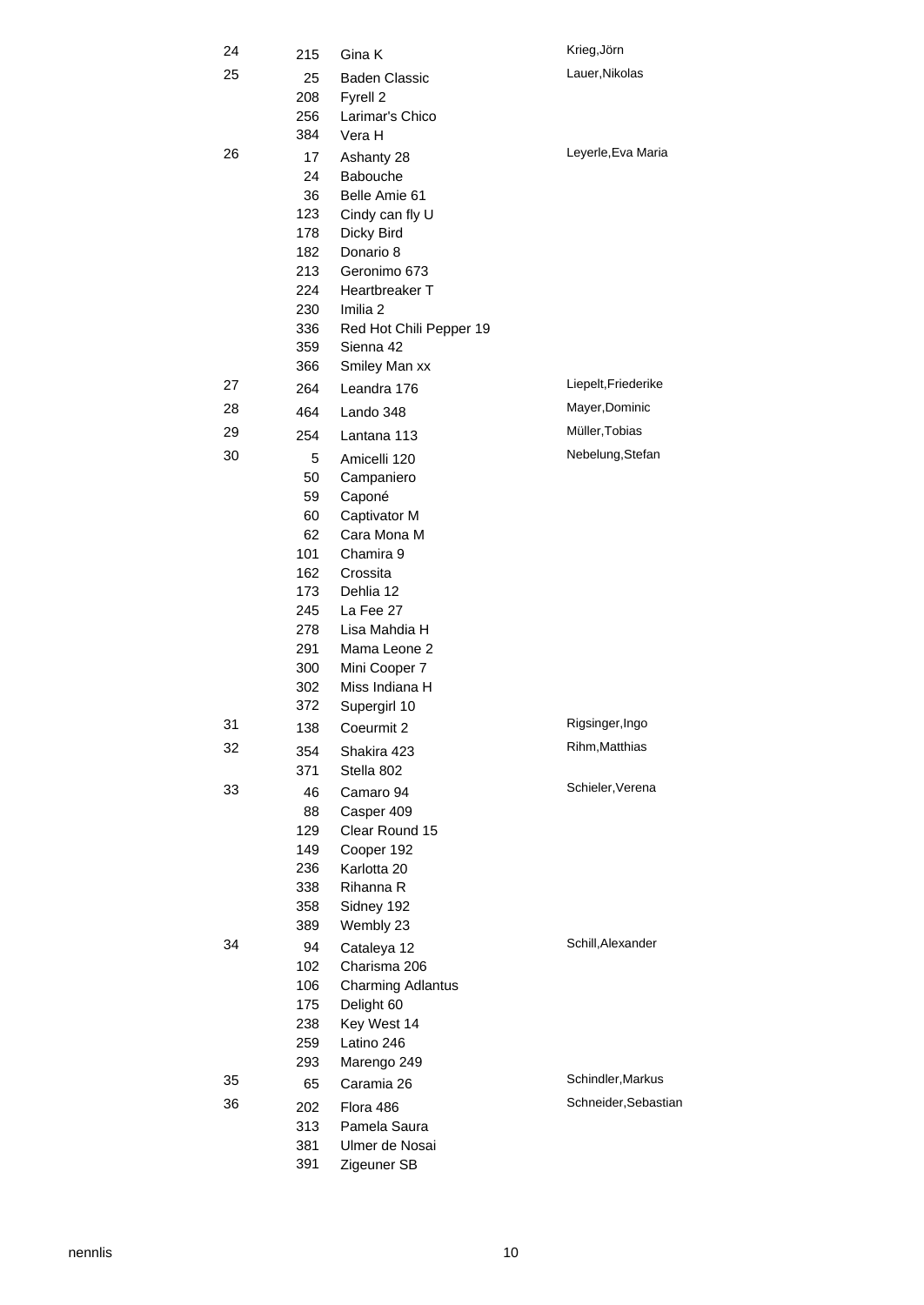| 37 | 79             | Caru 3                | Schwär, Clarissa     |
|----|----------------|-----------------------|----------------------|
|    | 155            | Cosmo 91              |                      |
|    | 179            | Dodo 57               |                      |
|    | 253            | Landmann THC          |                      |
|    | 369            | Stanley 137           |                      |
|    | 386            | Victoria 100          |                      |
| 38 | $\overline{2}$ | Acobat S              | Seitz, Laura         |
|    | 135            | Clintano <sub>S</sub> |                      |
| 39 | 85             | Casilano              | Tebes, Annika        |
| 40 | 14             | Arika H               | Teufel, Gerd         |
|    | 56             | Canna 4               |                      |
|    | 267            | Leon 596              |                      |
| 41 | 64             | Carambo 7             | Vogel, Denise        |
|    | 68             | Carinjo V.            |                      |
|    | 197            | Felicitas 227         |                      |
|    | 216            | Gino W 2              |                      |
|    | 275            | Lillyfee 43           |                      |
|    | 281            | Little Ron            |                      |
| 42 | 12             | Argentina 241         | Wensing, Gerd        |
|    | 30             | <b>Balu 514</b>       |                      |
|    | 140            | Comtessa Piccolina    |                      |
|    | 156            | Costa-Rica 4          |                      |
| 43 | 32             | Batita de Coco        | Wirth, Caroline      |
|    | 55             | Candilla 19           |                      |
|    | 82             | Cäsar-M               |                      |
|    | 248            | Lagros 3              |                      |
|    | 260            | Latte Macchiato 7     |                      |
|    | 265            | Leena 14              |                      |
| 44 | 55             | Candilla 19           | Wirth, Thomas        |
|    | 248            | Lagros 3              |                      |
|    | 260            | Latte Macchiato 7     |                      |
| 45 | 140            | Comtessa Piccolina    | Wölfle, Silvia       |
|    | 420            | Salto 70              |                      |
| 46 | 88             | Casper 409            | Zehnle, Anna-Marlena |
|    | 95             | Catalina 43           |                      |
|    | 103            | <b>Charles S</b>      |                      |
|    | 235            | Kajo S                |                      |
|    | 236            | Karlotta 20           |                      |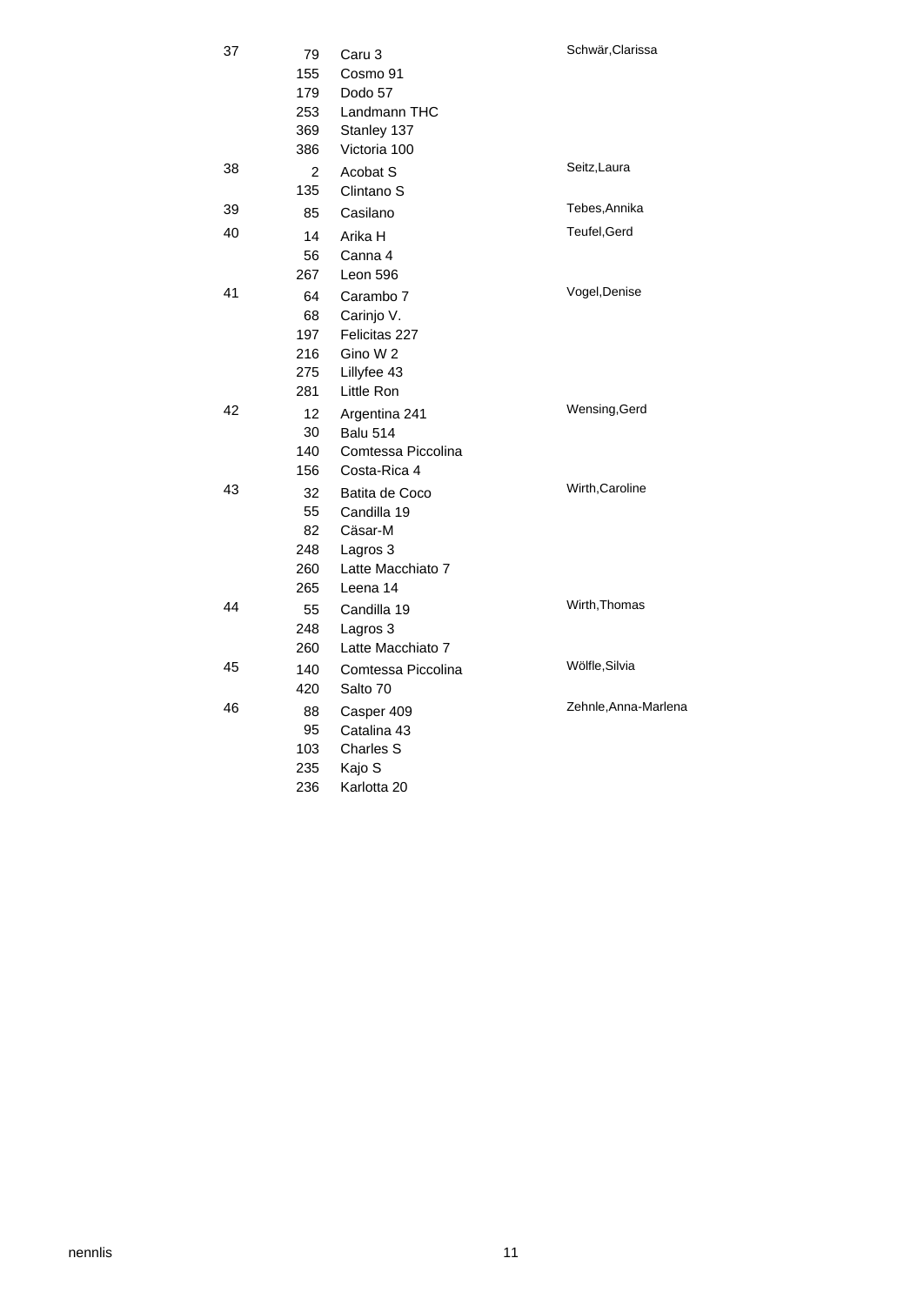#### Prüfung : 04 Springprüfung Kl.L

# Startfolge ab D nach Pferd

| S | Nr.            | <b>KopfNr</b> | Pferdename                                | Reiter                |  |
|---|----------------|---------------|-------------------------------------------|-----------------------|--|
|   | 1              |               |                                           | Aldinger, Sönke       |  |
|   |                | 39<br>57      | <b>Black Toy</b><br>Canntinue             |                       |  |
|   |                | 90            | Cassandra 388                             |                       |  |
|   |                | 113           | Chin Tonic                                |                       |  |
|   |                | 116           | Chopin W                                  |                       |  |
|   |                | 130           | Clearway's Fauxpas                        |                       |  |
|   |                | 180           | Dolisa                                    |                       |  |
|   |                | 195           | Farino 115                                |                       |  |
|   |                | 196           | Farome                                    |                       |  |
|   |                | 294           | Marie-Luise 3                             |                       |  |
|   |                | 303           | Miss Master 3                             |                       |  |
|   |                | 312           | Ornat CR                                  |                       |  |
|   |                | 365           | Smart Chick Napoleon                      |                       |  |
|   |                | 374           | <b>Sweet Cherie</b>                       |                       |  |
|   | $\overline{c}$ | 132           | Clementine 26                             | Baumgart, Kathrin     |  |
|   |                | 143           | Conner 64                                 |                       |  |
|   |                | 162           | Crossita                                  |                       |  |
|   | 3              | 321           | Pontifina                                 | Beau, Milena          |  |
|   | 4              | 37            | Belmondo Z                                | Beck, Julia           |  |
|   |                | 39            | <b>Black Toy</b>                          |                       |  |
|   |                | 44            | Caiado                                    |                       |  |
|   |                | 57            | Canntinue                                 |                       |  |
|   |                | 88            | Casper 409                                |                       |  |
|   |                | 90            | Cassandra 388                             |                       |  |
|   |                | 98            | Catrice D                                 |                       |  |
|   |                | 116           | Chopin W                                  |                       |  |
|   |                | 130<br>131    | Clearway's Fauxpas<br>Cleiner Donner H.H. |                       |  |
|   |                | 146           | Converter 3                               |                       |  |
|   |                | 160           | Crianza 2                                 |                       |  |
|   |                | 180           | Dolisa                                    |                       |  |
|   |                | 195           | Farino 115                                |                       |  |
|   |                | 294           | Marie-Luise 3                             |                       |  |
|   |                | 303           | Miss Master 3                             |                       |  |
|   |                | 365           | Smart Chick Napoleon                      |                       |  |
|   |                | 374           | <b>Sweet Cherie</b>                       |                       |  |
|   | $\,$ 5 $\,$    | 226           | Helios di Cantero                         | Beck, Timo            |  |
|   | $\,6\,$        | 212           | Germany 49                                | Benz, Maximilian      |  |
|   |                | 326           | Quality-time T                            |                       |  |
|   |                | 333           | Quinta 114                                |                       |  |
|   | $\overline{7}$ | 165           | Cyra 68                                   | Böckeler, Kristina    |  |
|   | 8              | 15            | Armstrong 36                              | Dölker, Julia         |  |
|   | 9              | 29            | Balu 399                                  | Ehret, Thimo          |  |
|   | 10             | 52            | Campina 42                                | Eisele, Kira Theresia |  |
|   |                | 454           | Cheri Royal B                             |                       |  |
|   | 11             | 14            | Arika H                                   | Fraulob, Laurie       |  |
|   |                | 433           | Vicky de Lusse                            |                       |  |
|   | 12             | 309           | Nougat DJ                                 | Herrmann, Philipp     |  |
|   |                | 356           | Sherlock 33                               |                       |  |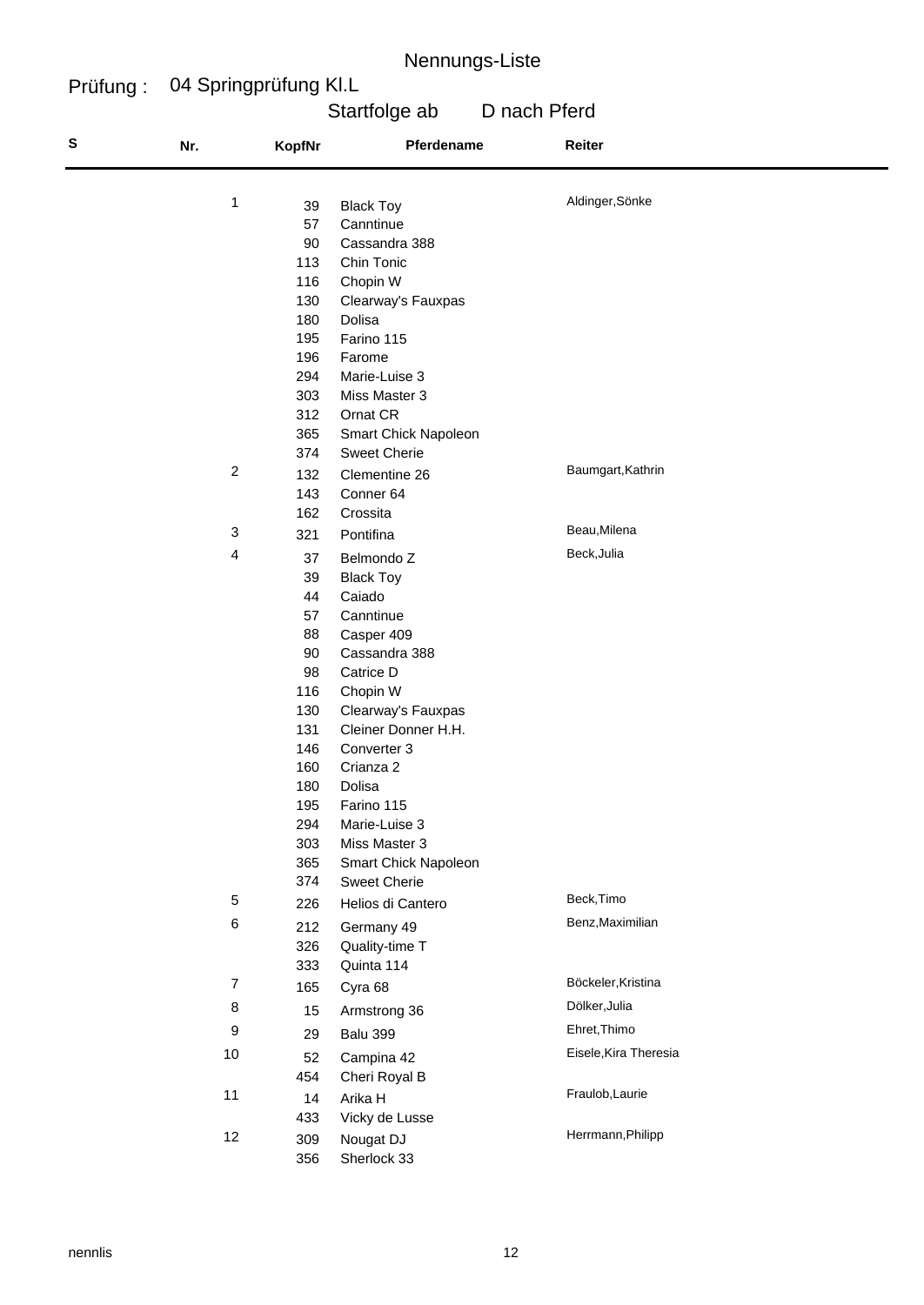| 13 | 89<br>298<br>335<br>382 | Cassandra 385<br>Merlin 1649<br>Rashidah G<br>Unique 74 | Homberger, Rebekka   |
|----|-------------------------|---------------------------------------------------------|----------------------|
| 14 | 49<br>152               | Camira 44<br>Cordiana                                   | Irion, Marcus        |
| 15 | 83<br>92                | Cascada W<br>Castellana 4                               | Jakober, Kristina    |
| 16 | 193                     | Escobar 28                                              | Jost, Joachim        |
| 17 | 118                     | Chuck 33                                                | Ketterer, Steven     |
| 18 |                         |                                                         | Köninger, Sofia      |
|    | 66                      | Carefull H 2                                            |                      |
|    | 133<br>134              | Cliff H2<br>Cliffine H                                  |                      |
| 19 | 264                     | Leandra 176                                             | Liepelt, Friederike  |
| 20 |                         |                                                         | Mast, Patrick        |
|    | 16<br>200               | Ascalino                                                |                      |
|    | 234                     | Fine Lizzy<br>Jahorna                                   |                      |
|    | 385                     | Victor Z                                                |                      |
| 21 | 83                      | Cascada W                                               | Meisinger, Heike     |
|    | 92                      | Castellana 4                                            |                      |
|    | 100                     | Chameika                                                |                      |
|    | 142                     | Confetti M                                              |                      |
|    | 174                     | Delara 4                                                |                      |
|    | 192                     | Escada W 2                                              |                      |
|    | 295                     | Max M                                                   |                      |
| 22 | 46                      | Camaro 94                                               | Schieler, Verena     |
|    | 88                      | Casper 409                                              |                      |
|    | 129<br>149              | Clear Round 15<br>Cooper 192                            |                      |
|    | 236                     | Karlotta 20                                             |                      |
|    | 338                     | Rihanna R                                               |                      |
|    | 358                     | Sidney 192                                              |                      |
|    | 389                     | Wembly 23                                               |                      |
| 23 | 202                     | Flora 486                                               | Schneider, Sebastian |
|    | 313                     | Pamela Saura                                            |                      |
|    | 381                     | Ulmer de Nosai                                          |                      |
|    | 391                     | Zigeuner SB                                             |                      |
| 24 | $\mathbf{1}$            | Aaliyah 8                                               | Schwarz, Jana        |
| 25 | $\overline{2}$          | Acobat S                                                | Seitz, Laura         |
|    | 135                     | Clintano <sub>S</sub>                                   | Sitzler, Hendrik     |
| 26 | 244<br>252              | La Corunja 4<br>Lamira 40                               |                      |
| 27 | 8                       | Anka 353                                                | Stäbe, Natalie       |
| 28 |                         |                                                         | Suhm, Elenna         |
|    | 189<br>258              | Edermus PP<br>Lasandro 23                               |                      |
| 29 | 76                      | Carlotta Keks                                           | Weißinger, Verena    |
| 30 |                         |                                                         | Wensing, Gerd        |
|    | 12 <sub>2</sub><br>30   | Argentina 241<br>Balu 514                               |                      |
|    | 140                     | Comtessa Piccolina                                      |                      |
|    | 156                     | Costa-Rica 4                                            |                      |
| 31 | 32                      | Batita de Coco                                          | Wirth, Caroline      |
|    | 55                      | Candilla 19                                             |                      |
|    | 82                      | Cäsar-M                                                 |                      |
|    | 248                     | Lagros 3                                                |                      |
|    | 260                     | Latte Macchiato 7                                       |                      |
|    | 265                     | Leena 14                                                | Wirth, Thomas        |
| 32 | 55                      | Candilla 19                                             |                      |
|    | 248<br>260              | Lagros 3<br>Latte Macchiato 7                           |                      |
|    |                         |                                                         |                      |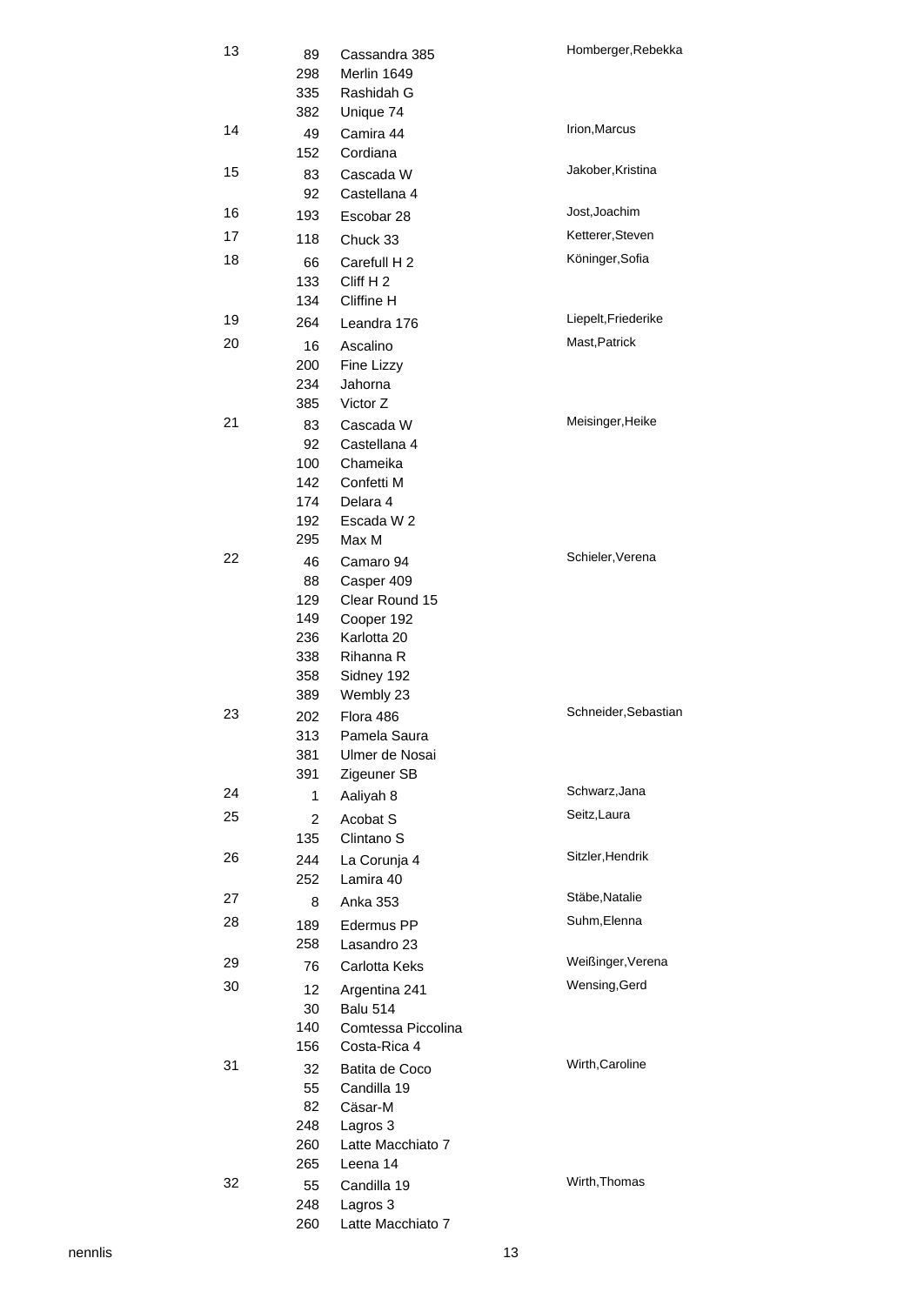- 
- 95 Catalina 43
- 103 Charles S<br>235 Kajo S Kajo S
- 236 Karlotta 20

33 Zehnle,Anna-Marlena 88 Casper 409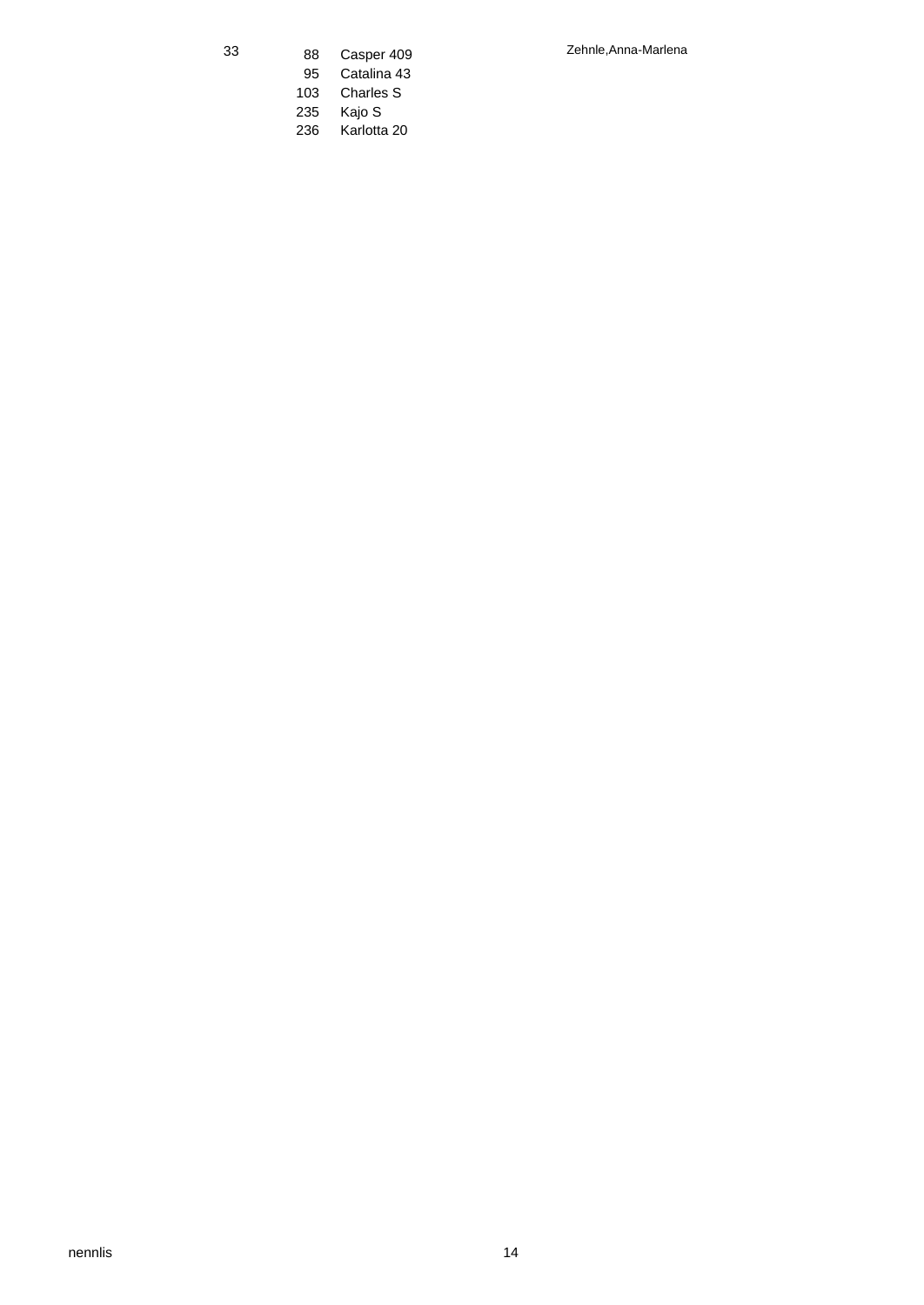#### Prüfung : 05 Springprüfung Kl.L

# Startfolge ab N nach Pferd

| S | Nr.            | KopfNr                                             | Pferdename                                                                                                  | Reiter                |  |
|---|----------------|----------------------------------------------------|-------------------------------------------------------------------------------------------------------------|-----------------------|--|
|   | 1              | 145<br>358<br>364                                  | Contino 32<br>Sidney 192<br>Skyline 64                                                                      | Bappert, Maurice      |  |
|   | $\overline{c}$ | 145<br>358<br>364                                  | Contino 32<br>Sidney 192<br>Skyline 64                                                                      | Bappert, Noel         |  |
|   | 3              | 132<br>143<br>162                                  | Clementine 26<br>Conner 64<br>Crossita                                                                      | Baumgart, Kathrin     |  |
|   | $\overline{4}$ | 226                                                | Helios di Cantero                                                                                           | Beck, Timo            |  |
|   | 5              | 212<br>326<br>333                                  | Germany 49<br>Quality-time T<br>Quinta 114                                                                  | Benz, Maximilian      |  |
|   | 6              | 120                                                | Ci Ci Cool 2                                                                                                | Beying, Chiara-Marie  |  |
|   | $\overline{7}$ | 165                                                | Cyra 68                                                                                                     | Böckeler, Kristina    |  |
|   | 8              | 144<br>147<br>190<br>380                           | Contador 20<br>Coolanda<br>Einstein 114<br>ty's Cornley                                                     | Braun, Nadine         |  |
|   | 9              | 48<br>109<br>141                                   | Camino 23<br>Chetano<br>Concret SP                                                                          | Coet, Kathrin         |  |
|   | 10             | 52<br>454                                          | Campina 42<br>Cheri Royal B                                                                                 | Eisele, Kira Theresia |  |
|   | 11             | 67                                                 | Caretino 20                                                                                                 | Fehrenbach, Julia     |  |
|   | 12             | 14<br>433                                          | Arika H<br>Vicky de Lusse                                                                                   | Fraulob, Laurie       |  |
|   | 13             | 106                                                | <b>Charming Adlantus</b>                                                                                    | Gronau, Romy          |  |
|   | 14             | 10<br>19<br>114<br>159<br>242<br>323<br>350<br>362 | Antonia 146<br>Astana H<br>Chita 5<br>Cretel S<br>L' ami<br>Primigenia<br>Santa Grande<br>Sir Shutty's Girl | Hauke, Heinz W.       |  |
|   | 15             | 309<br>356                                         | Nougat DJ<br>Sherlock 33                                                                                    | Herrmann, Philipp     |  |
|   | 16             | 89<br>298<br>335<br>382                            | Cassandra 385<br>Merlin 1649<br>Rashidah G<br>Unique 74                                                     | Homberger, Rebekka    |  |
|   | 17             | 58<br>292                                          | Cantara H<br>Marc O'Polo H                                                                                  | Huber, Anna-Lena      |  |
|   | 18             | 49<br>152                                          | Camira 44<br>Cordiana                                                                                       | Irion, Marcus         |  |
|   | 19             | 83<br>92                                           | Cascada W<br>Castellana 4                                                                                   | Jakober, Kristina     |  |
|   | 20             | 118                                                | Chuck 33                                                                                                    | Ketterer, Steven      |  |
|   | 21             | 339                                                | Rocket Girl F                                                                                               | Kibbins, Vivian       |  |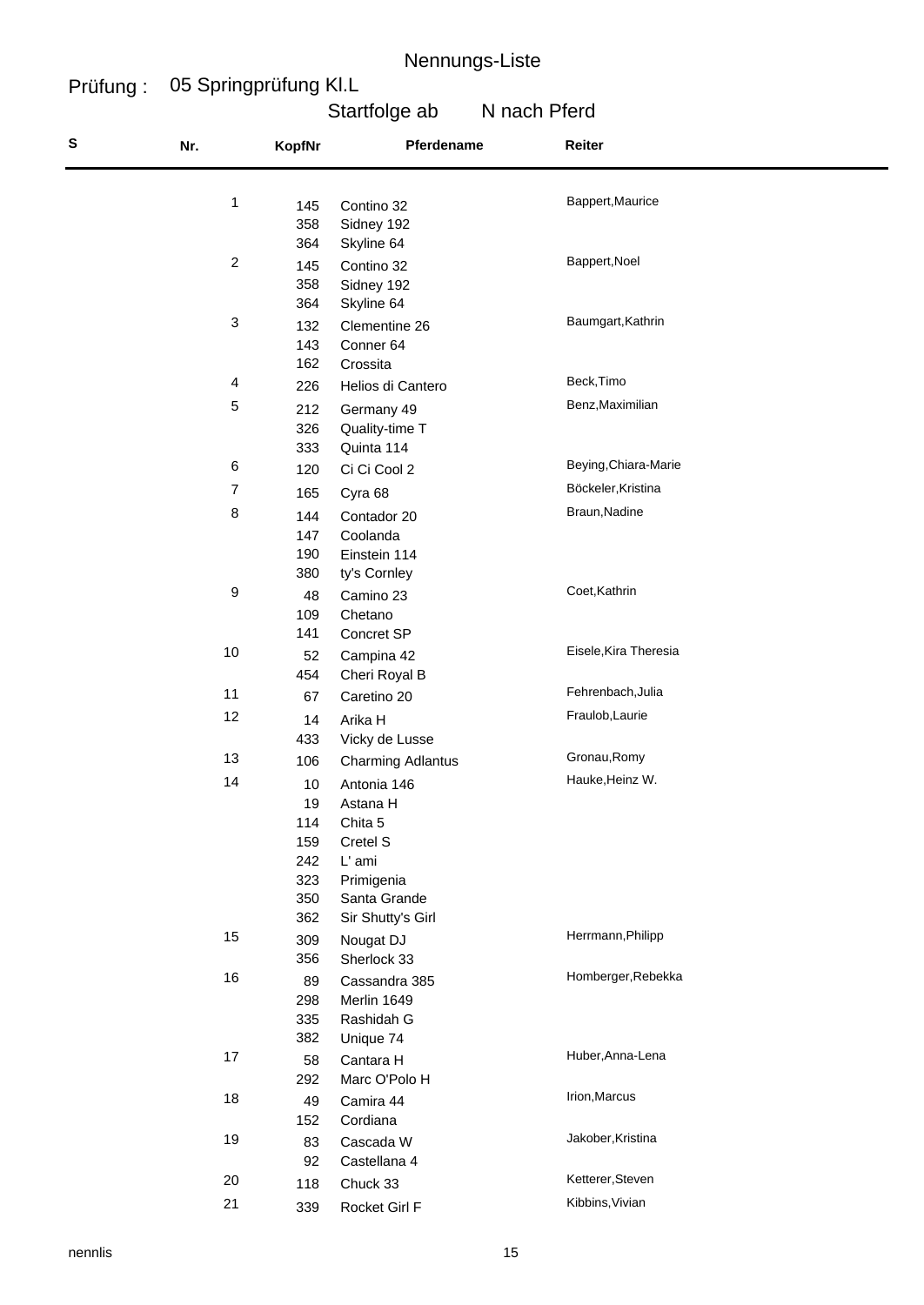| 22 | 66<br>133<br>134                                          | Carefull H 2<br>Cliff H <sub>2</sub><br>Cliffine H                                                                                                          | Köninger, Sofia             |
|----|-----------------------------------------------------------|-------------------------------------------------------------------------------------------------------------------------------------------------------------|-----------------------------|
| 23 | 112<br>139                                                | Chili Jumper KH<br>Coleo KH                                                                                                                                 | Kolbe, Katja                |
| 24 | 215                                                       | Gina K                                                                                                                                                      | Krieg, Jörn                 |
| 25 | 121                                                       | Ciara 91                                                                                                                                                    | Kühn, Michael               |
| 26 | 127                                                       | Classic Jack                                                                                                                                                | Latz, Katharina             |
| 27 | 17                                                        | Ashanty 28                                                                                                                                                  | Leyerle, Eva Maria          |
|    | 24<br>36<br>123<br>178<br>182<br>213<br>224<br>230<br>336 | Babouche<br>Belle Amie 61<br>Cindy can fly U<br>Dicky Bird<br>Donario 8<br>Geronimo 673<br>Heartbreaker T<br>Imilia <sub>2</sub><br>Red Hot Chili Pepper 19 |                             |
|    | 359                                                       | Sienna 42                                                                                                                                                   |                             |
| 28 | 366<br>264                                                | Smiley Man xx<br>Leandra 176                                                                                                                                | Liepelt, Friederike         |
| 29 | 154<br>236                                                | Cornetto 44<br>Karlotta 20                                                                                                                                  | Lukas, Patricia             |
| 30 | 16<br>200<br>234                                          | Ascalino<br>Fine Lizzy<br>Jahorna                                                                                                                           | Mast, Patrick               |
| 31 | 385<br>446                                                | Victor Z<br>Capucino 6                                                                                                                                      | Mild, Lea                   |
| 32 | 254                                                       | Lantana 113                                                                                                                                                 | Müller, Tobias              |
| 33 |                                                           | GS Perla                                                                                                                                                    | Raabe, Alina-Christine      |
| 34 | 221                                                       |                                                                                                                                                             | Reuter, Frank               |
| 35 | 137                                                       | Coco Jambo 24                                                                                                                                               | Riester, Sofie              |
|    | 110<br>342                                                | Chico Blue<br>Roxy H                                                                                                                                        |                             |
| 36 | 354<br>371                                                | Shakira 423<br>Stella 802                                                                                                                                   | Rihm, Matthias              |
| 37 | 466                                                       | Cascador 5                                                                                                                                                  | Sauerburger, Luca Katharina |
| 38 | 28<br>153<br>355                                          | Balousina 2<br>Cordino 36<br>Shalimar VIII CH                                                                                                               | Scharbach, Niko             |
| 39 | 46<br>88<br>129<br>149<br>236<br>338<br>358<br>389        | Camaro 94<br>Casper 409<br>Clear Round 15<br>Cooper 192<br>Karlotta 20<br>Rihanna R<br>Sidney 192<br>Wembly 23                                              | Schieler, Verena            |
| 40 | 65                                                        | Caramia 26                                                                                                                                                  | Schindler, Markus           |
| 41 | 202<br>313<br>381                                         | Flora 486<br>Pamela Saura<br>Ulmer de Nosai                                                                                                                 | Schneider, Sebastian        |
| 42 | 391<br>173<br>278<br>302                                  | Zigeuner SB<br>Dehlia 12<br>Lisa Mahdia H<br>Miss Indiana H                                                                                                 | Schneider, Sina             |
| 43 | 1                                                         | Aaliyah 8                                                                                                                                                   | Schwarz, Jana               |
| 44 | $\overline{\mathbf{c}}$<br>135                            | Acobat S<br>Clintano <sub>S</sub>                                                                                                                           | Seitz, Laura                |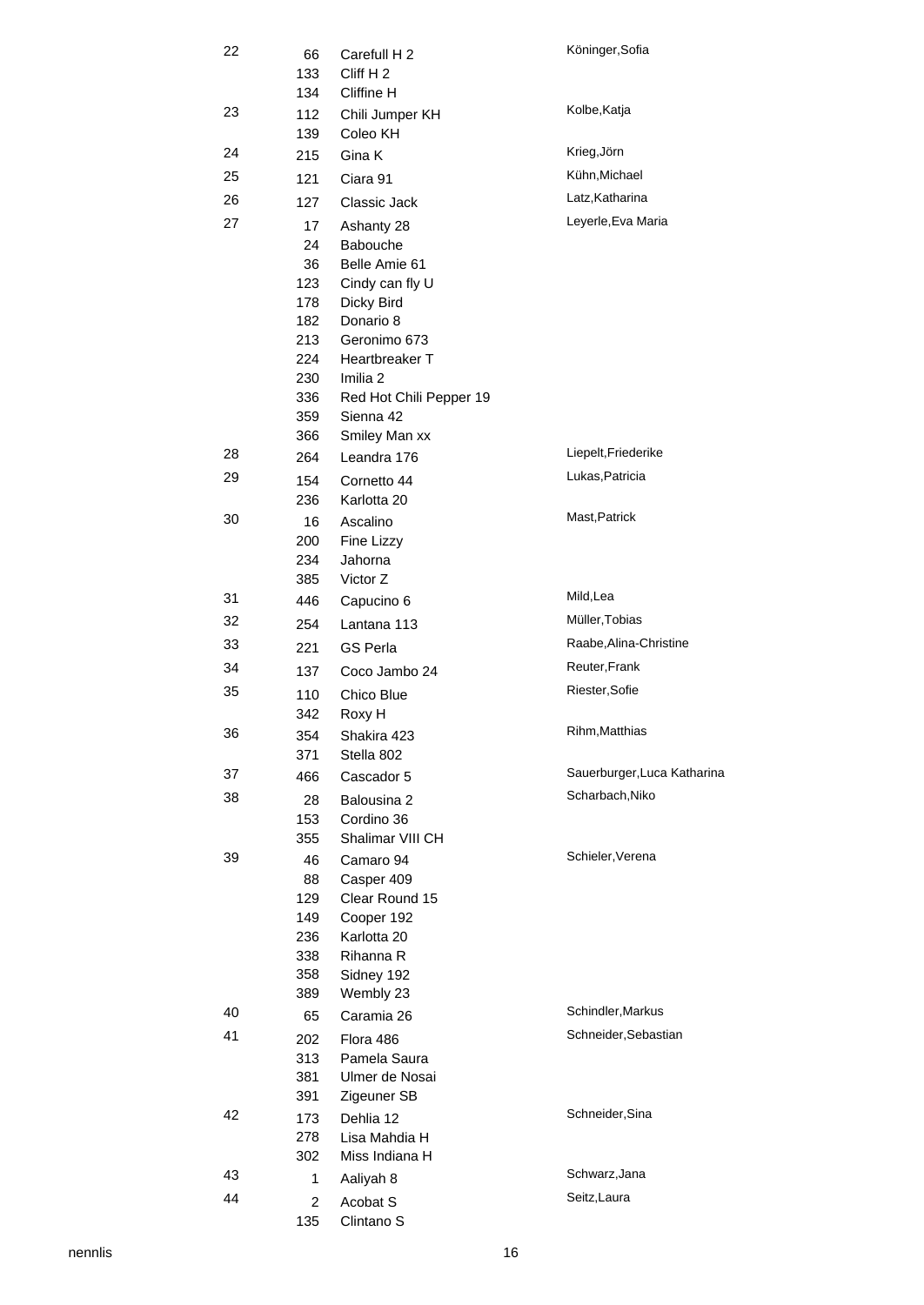| 45 | 244<br>252 | Sitzler, Hendrik<br>La Corunja 4<br>Lamira 40 |                   |  |
|----|------------|-----------------------------------------------|-------------------|--|
| 46 | 8          | Anka 353                                      | Stäbe, Natalie    |  |
| 47 | 22         | Attila WS                                     | Sucher, Florian   |  |
|    | 203        | Forelle WS                                    |                   |  |
|    | 289        | Lukas WS                                      |                   |  |
| 48 | 189        | Edermus PP                                    | Suhm, Elenna      |  |
|    | 258        | Lasandro 23                                   |                   |  |
| 49 | 85         | Casilano                                      | Tebes, Annika     |  |
| 50 |            |                                               | Vogel, Denise     |  |
|    | 64         | Carambo 7                                     |                   |  |
|    | 68         | Carinjo V.                                    |                   |  |
|    | 197        | Felicitas 227                                 |                   |  |
|    | 216        | Gino W 2                                      |                   |  |
|    | 275        | Lillyfee 43                                   |                   |  |
|    | 281        | Little Ron                                    |                   |  |
| 51 | 71         | Carl der Große 27                             | Wagner, Heike     |  |
|    | 73         | Carlos 695                                    |                   |  |
|    | 81         | Casanova 270                                  |                   |  |
|    | 104        | Charlos 4                                     |                   |  |
|    | 108        | <b>Chelsea Pentecost</b>                      |                   |  |
|    | 111        | Chico S                                       |                   |  |
|    | 183        | Donnerball S                                  |                   |  |
|    | 184        | Dragonheart S                                 |                   |  |
|    | 247        | Lacrimero                                     |                   |  |
|    | 272        | Liesbeth Lalou                                |                   |  |
|    | 273        | Lillet S                                      |                   |  |
|    | 276        | Liluna S                                      |                   |  |
|    | 286        | Löwenherz 105                                 |                   |  |
|    | 316        | Pennylane 35                                  |                   |  |
|    | 326        | Quality-time T                                |                   |  |
|    | 337        | Retina <sub>S</sub>                           |                   |  |
|    | 352        | Sauvignon S                                   |                   |  |
|    | 375        | Tamira T.B.                                   |                   |  |
| 52 | 319        | Pinot Noir 23                                 | Wehle, Lara       |  |
| 53 | 378        | Treidlia's Magma                              | Weinmann, Thomas  |  |
| 54 | 76         | Carlotta Keks                                 | Weißinger, Verena |  |
| 55 |            |                                               | Wensing, Gerd     |  |
|    | 12         | Argentina 241                                 |                   |  |
|    | 30         | <b>Balu 514</b>                               |                   |  |
|    | 140<br>156 | Comtessa Piccolina                            |                   |  |
|    |            | Costa-Rica 4                                  | Wilde, Victoria   |  |
| 56 | 176        | Desperados 49                                 |                   |  |
|    | 328        | Quax de Revel                                 | Wirth, Caroline   |  |
| 57 | 32         | Batita de Coco                                |                   |  |
|    | 55         | Candilla 19                                   |                   |  |
|    | 82         | Cäsar-M                                       |                   |  |
|    | 248        | Lagros 3                                      |                   |  |
|    | 260        | Latte Macchiato 7                             |                   |  |
|    | 265        | Leena 14                                      |                   |  |
| 58 | 55         | Candilla 19                                   | Wirth, Jessica    |  |
|    | 82         | Cäsar-M                                       |                   |  |
|    | 169        | Daisy Des Pres 2                              |                   |  |
|    | 248        | Lagros 3                                      |                   |  |
|    | 260        | Latte Macchiato 7                             |                   |  |
|    | 265        | Leena 14                                      |                   |  |
| 59 | 55         | Candilla 19                                   | Wirth, Thomas     |  |
|    | 248        | Lagros 3                                      |                   |  |
|    | 260        | Latte Macchiato 7                             |                   |  |
| 60 | 320        | Pitu 47                                       | Zens, Sophie      |  |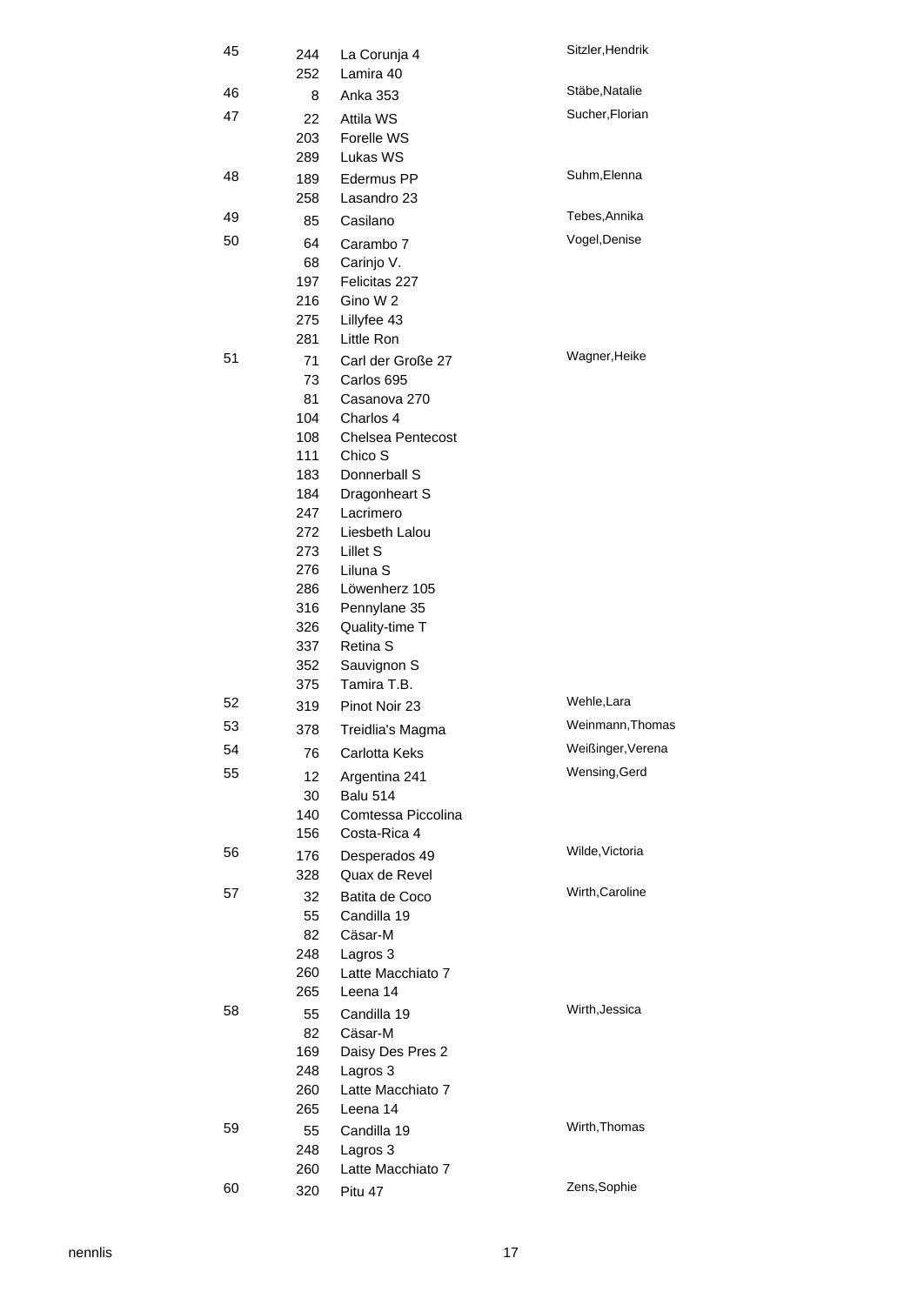#### Prüfung : 06 Springprüfung Kl.L

# Startfolge ab X nach Pferd

| S | Nr.            | <b>KopfNr</b>                  | Pferdename                                                                   | Reiter                 |
|---|----------------|--------------------------------|------------------------------------------------------------------------------|------------------------|
|   | 1              | 145<br>358                     | Contino 32<br>Sidney 192                                                     | Bappert, Maurice       |
|   | $\sqrt{2}$     | 364<br>145<br>358<br>364       | Skyline 64<br>Contino 32<br>Sidney 192<br>Skyline 64                         | Bappert, Noel          |
|   | $\sqrt{3}$     | 132<br>143<br>162              | Clementine 26<br>Conner 64<br>Crossita                                       | Baumgart, Kathrin      |
|   | $\overline{4}$ | 321                            | Pontifina                                                                    | Beau, Milena           |
|   | 5              | 120                            | Ci Ci Cool 2                                                                 | Beying, Chiara-Marie   |
|   | $\,6$          | 165                            | Cyra 68                                                                      | Böckeler, Kristina     |
|   | $\overline{7}$ | 144<br>147<br>190              | Contador 20<br>Coolanda<br>Einstein 114                                      | Braun, Nadine          |
|   | 8              | 380<br>48<br>109<br>141        | ty's Cornley<br>Camino 23<br>Chetano<br>Concret SP                           | Coet, Kathrin          |
|   | 9              | 45                             | Calvero's Smile                                                              | Eckert, Michael        |
|   | 10             | 84                             |                                                                              | Ehret, Bernd           |
|   | 11             |                                | Casiello du Lys                                                              | Ehret, Leonie          |
|   | 12             | 338                            | Rihanna R                                                                    | Ehret, Thimo           |
|   | 13             | 29                             | <b>Balu 399</b>                                                              | Gronau, Romy           |
|   | 14             | 106<br>89<br>298<br>335<br>382 | Charming Adlantus<br>Cassandra 385<br>Merlin 1649<br>Rashidah G<br>Unique 74 | Homberger, Rebekka     |
|   | 15             | 49<br>152                      | Camira 44<br>Cordiana                                                        | Irion, Marcus          |
|   | 16             | 83<br>92                       | Cascada W<br>Castellana 4                                                    | Jakober, Kristina      |
|   | 17             | 225                            | Heizmann's Corde-Boy                                                         | Kölble, Nico           |
|   | 18             | 97<br>386                      | Cäthe Kabeljau<br>Victoria 100                                               | König, Tanja           |
|   | 19             | 66<br>133<br>134               | Carefull H 2<br>Cliff H <sub>2</sub><br>Cliffine H                           | Köninger, Sofia        |
|   | 20             | 112<br>139                     | Chili Jumper KH<br>Coleo KH                                                  | Kolbe, Katja           |
|   | 21             | 210<br>220                     | Galopino<br>Graphit 78                                                       | Maier, Daniela         |
|   | 22             | 16<br>200<br>234<br>385        | Ascalino<br>Fine Lizzy<br>Jahorna<br>Victor Z                                | Mast, Patrick          |
|   | 23             | 221                            | <b>GS Perla</b>                                                              | Raabe, Alina-Christine |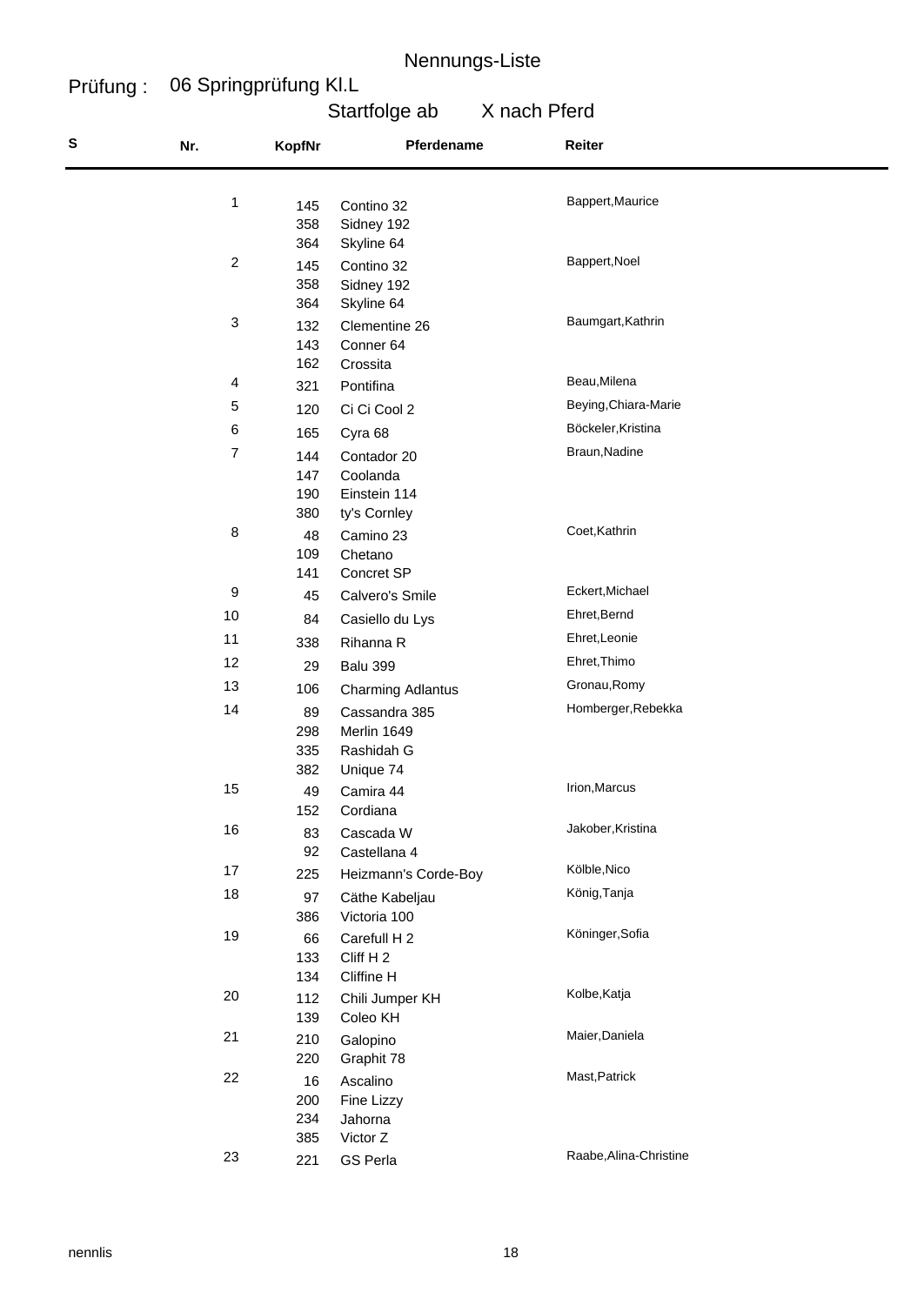| 24<br>46<br>88<br>129 |            | Camaro 94<br>Casper 409<br>Clear Round 15 | Schieler, Verena     |
|-----------------------|------------|-------------------------------------------|----------------------|
|                       | 149        | Cooper 192                                |                      |
|                       | 236        | Karlotta 20                               |                      |
|                       | 338        | Rihanna R                                 |                      |
|                       | 358        | Sidney 192                                |                      |
| 25                    | 389        | Wembly 23                                 | Schneider, Sebastian |
|                       | 202<br>313 | Flora 486<br>Pamela Saura                 |                      |
|                       | 381        | Ulmer de Nosai                            |                      |
|                       | 391        | Zigeuner SB                               |                      |
| 26                    | 79         | Caru 3                                    | Schwär, Clarissa     |
|                       | 155        | Cosmo 91                                  |                      |
|                       | 179        | Dodo 57                                   |                      |
|                       | 253        | Landmann THC                              |                      |
|                       | 369        | Stanley 137                               |                      |
|                       | 386        | Victoria 100                              |                      |
| 27                    | 1          | Aaliyah 8                                 | Schwarz, Jana        |
| 28                    | 136        | Coco Blue P                               | Sester, Alina        |
|                       | 287        | Ludanos                                   |                      |
| 29                    | 244        | La Corunja 4                              | Sitzler, Hendrik     |
|                       | 252        | Lamira 40                                 |                      |
| 30                    | 8          | Anka 353                                  | Stäbe, Natalie       |
| 31                    | 22         | Attila WS                                 | Sucher, Christian    |
|                       | 203        | Forelle WS                                |                      |
|                       | 289        | Lukas WS                                  |                      |
| 32                    | 85         | Casilano                                  | Tebes, Annika        |
| 33                    | 71         | Carl der Große 27                         | Wagner, Heike        |
|                       | 73         | Carlos 695                                |                      |
|                       | 81         | Casanova 270                              |                      |
|                       | 104        | Charlos 4                                 |                      |
|                       | 108        | <b>Chelsea Pentecost</b>                  |                      |
|                       | 111<br>183 | Chico S<br>Donnerball S                   |                      |
|                       | 184        | Dragonheart S                             |                      |
|                       | 247        | Lacrimero                                 |                      |
|                       | 272        | Liesbeth Lalou                            |                      |
|                       | 273        | Lillet S                                  |                      |
|                       | 276        | Liluna <sub>S</sub>                       |                      |
|                       | 286        | Löwenherz 105                             |                      |
|                       | 316        | Pennylane 35                              |                      |
|                       | 326        | Quality-time T                            |                      |
|                       | 337        | Retina S                                  |                      |
|                       | 352<br>375 | Sauvignon S<br>Tamira T.B.                |                      |
| 34                    | 319        | Pinot Noir 23                             | Wehle, Lara          |
| 35                    |            |                                           | Weißinger, Verena    |
| 36                    | 76         | Carlotta Keks                             | Wölfle, Silvia       |
|                       | 140        | Comtessa Piccolina                        |                      |
| 37                    | 420        | Salto 70                                  | Zehnle, Anna-Marlena |
|                       | 88<br>95   | Casper 409<br>Catalina 43                 |                      |
|                       | 103        | Charles S                                 |                      |
|                       | 235        | Kajo S                                    |                      |
|                       | 236        | Karlotta 20                               |                      |
| 38                    | 320        | Pitu 47                                   | Zens, Sophie         |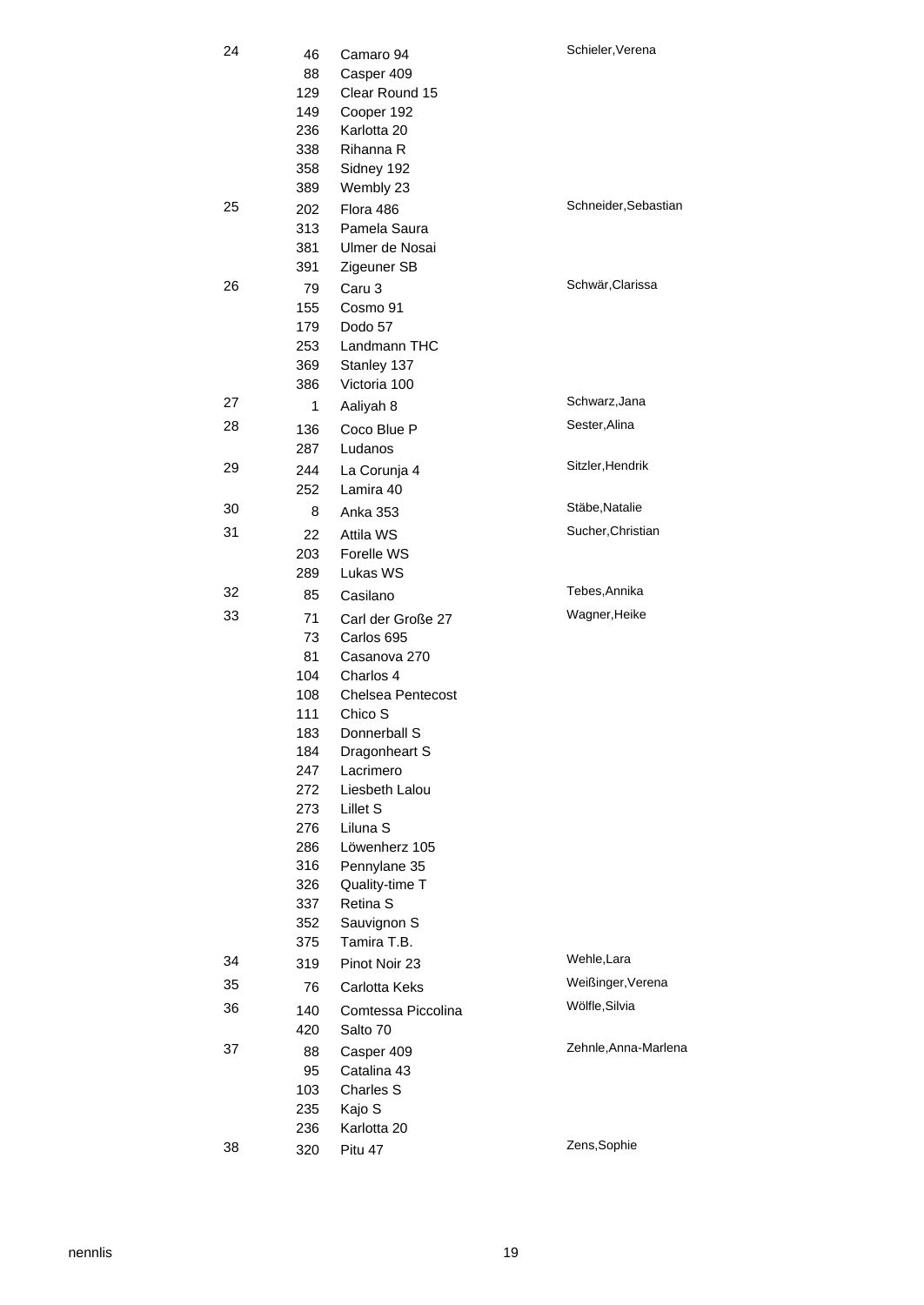#### Prüfung : 07 Springprüfung Kl. A\*\*

# Startfolge ab J nach Pferd

| S | Nr.              | <b>KopfNr</b>     | Pferdename                                                     | Reiter               |
|---|------------------|-------------------|----------------------------------------------------------------|----------------------|
|   | 1                | 145<br>358<br>364 | Contino 32<br>Sidney 192<br>Skyline 64                         | Bappert, Maurice     |
|   | $\overline{c}$   | 145<br>358<br>364 | Contino 32<br>Sidney 192<br>Skyline 64                         | Bappert, Noel        |
|   | 3                | 105               | <b>Charly Grey</b>                                             | Beyer, Barbara       |
|   | 4                | 120               | Ci Ci Cool 2                                                   | Beying, Chiara-Marie |
|   | 5                | 166               | Daddy HW                                                       | Burgert, Jens        |
|   | 6                | 48<br>109<br>141  | Camino 23<br>Chetano<br>Concret SP                             | Coet, Kathrin        |
|   | $\boldsymbol{7}$ | 338               | Rihanna R                                                      | Ehret, Leonie        |
|   | 8                | 7<br>87           | Angelina 328<br>Caspari 16                                     | Epting, Christian    |
|   | 9                | 67                | Caretino 20                                                    | Fehrenbach, Julia    |
|   | 10               | 74                | Carlotta 277                                                   | Felten, Joanne       |
|   | 11               | 4<br>237          | Amadeus F 3<br>Keithano F                                      | Föll, Volker         |
|   | 12               | 13                | Arianne 6                                                      | Franz, Sylvia        |
|   | 13               | 14<br>433         | Arika H<br>Vicky de Lusse                                      | Fraulob, Laurie      |
|   | 14               | 194               | Expo 12                                                        | Göppert, Tobias      |
|   | 15               | 106               | <b>Charming Adlantus</b>                                       | Gronau, Romy         |
|   | 16               | 383               | Up To Date 55                                                  | Gühne, Angela        |
|   | 17               | 40                | Bonita 431                                                     | Hitscherich, Pamina  |
|   | 18               | 69<br>148         | Carisma H<br>Coolio H                                          | Höferlin, Uwe        |
|   | 19               | 58<br>292         | Cantara H<br>Marc O'Polo H                                     | Huber, Anna-Lena     |
|   | 20               | 9                 | Antonella 24                                                   | Kühn, Maria          |
|   | 21               | 318               | Pialotta K                                                     | Langosch, Berit      |
|   | 22               | 38                | <b>Bimbi Butterfly</b>                                         | Linder, Jörg-Holger  |
|   | 23               | 125<br>128<br>317 | City View Star of the Night<br>Classic Touch 19<br>Pet Prancer | Lipp, Lena           |
|   | 24               | 154<br>236        | Cornetto 44<br>Karlotta 20                                     | Lukas, Patricia      |
|   | 25               | 210<br>220        | Galopino<br>Graphit 78                                         | Maier, Daniela       |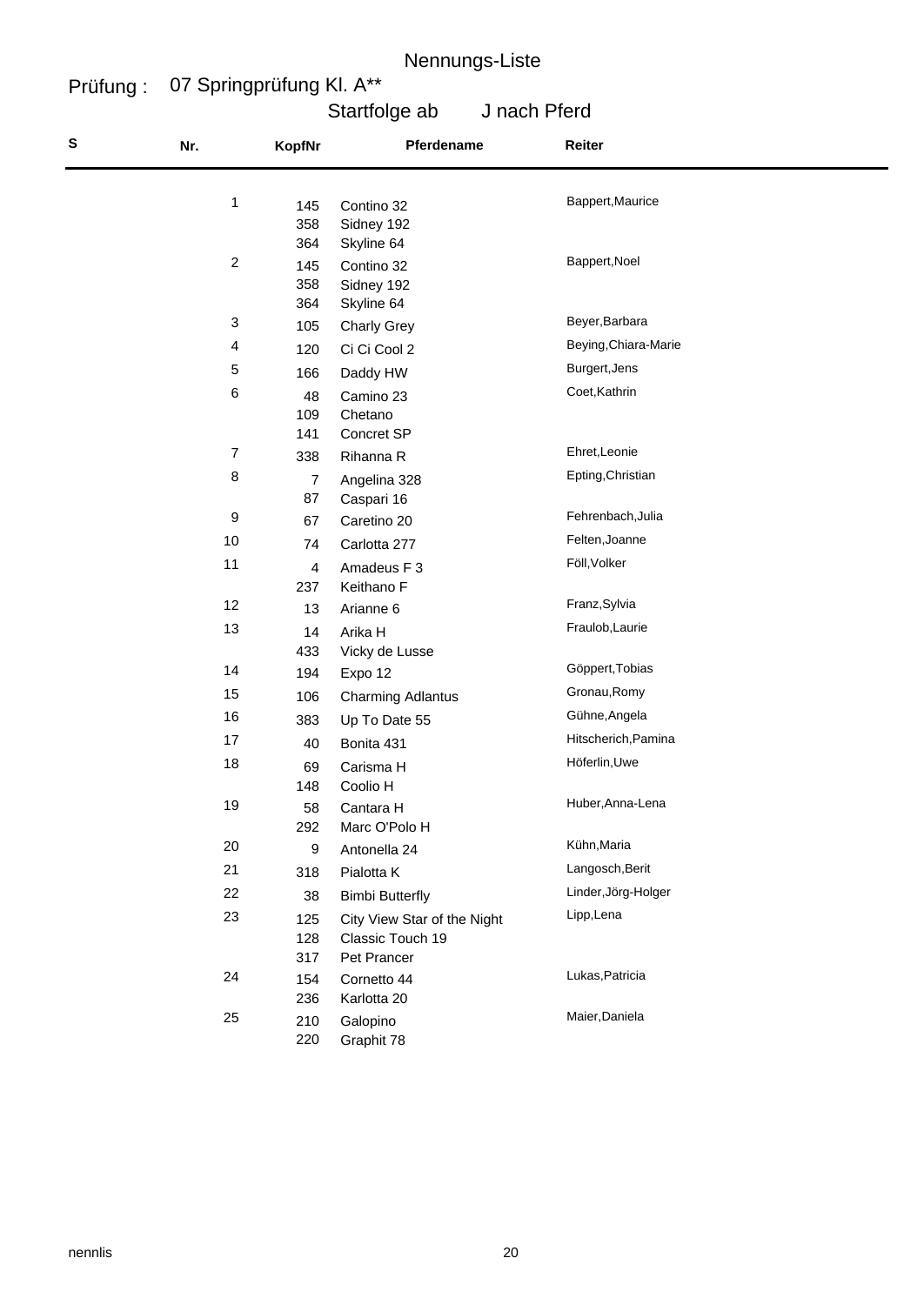| 26 | 5<br>50    | Amicelli 120<br>Campaniero      | Nebelung, Stefan                                         |
|----|------------|---------------------------------|----------------------------------------------------------|
|    | 59         | Caponé                          |                                                          |
|    | 60         | Captivator M                    |                                                          |
|    | 62         | Cara Mona M                     |                                                          |
|    | 101<br>162 | Chamira 9<br>Crossita           |                                                          |
|    | 173        | Dehlia 12                       |                                                          |
|    | 245        | La Fee 27                       |                                                          |
|    | 278        | Lisa Mahdia H                   |                                                          |
|    | 291        | Mama Leone 2                    |                                                          |
|    | 300        | Mini Cooper 7                   |                                                          |
|    | 302<br>372 | Miss Indiana H<br>Supergirl 10  |                                                          |
| 27 | 331        | Quinero 6                       | Osswald, Rebecca                                         |
| 28 | 221        | <b>GS Perla</b>                 | Raabe, Alina-Christine                                   |
| 29 | 31         | Barcelona 44                    | Reinschmidt, Uwe                                         |
| 30 | 214        | Gina Granini                    | Reiter, Jasmin                                           |
| 31 | 61         | Cara 166                        | Rendler, Hubert                                          |
|    | 75         | Carlotta K                      |                                                          |
|    | 117        | Christo 37                      |                                                          |
| 32 | 137        | Coco Jambo 24                   | Reuter, Frank                                            |
| 33 | 110        | Chico Blue                      | Riester, Sofie                                           |
|    | 342        | Roxy H                          |                                                          |
| 34 | 354        | Shakira 423                     | Rihm, Matthias                                           |
|    | 371        | Stella 802                      |                                                          |
| 35 | 466        | Cascador 5                      | Sauerburger, Luca Katharina<br>Schäfer, Eileen Katharina |
| 36 | 3          | Allegro 393                     | Schanz, Melanie                                          |
| 37 | 18         | Askariva                        |                                                          |
| 38 | 28         | Balousina 2                     | Scharbach, Niko                                          |
|    | 153<br>355 | Cordino 36<br>Shalimar VIII CH  |                                                          |
| 39 | 325        | Qualite 5                       | Schindler, Hannah                                        |
| 40 | 168        | Daimlers Little K               | Schmitt, Mario                                           |
|    | 243        | L'Esprit K                      |                                                          |
|    | 353        | Scarlett 466                    |                                                          |
| 41 | 202        | Flora 486                       | Schneider, Alisha                                        |
|    | 313        | Pamela Saura                    |                                                          |
|    | 391        | Zigeuner SB                     |                                                          |
| 42 | 173        | Dehlia 12                       | Schneider, Sina                                          |
|    | 278<br>302 | Lisa Mahdia H<br>Miss Indiana H |                                                          |
| 43 | 387        | Viva La Diva                    | Schöneberger, Lena                                       |
| 44 | 388        | Walesco 176                     | Schondelmaier, Clara                                     |
| 45 | 218        | Golden Hope 5                   | Schulte, Benedikt                                        |
|    | 222        | Hamilton goes Hollywood         |                                                          |
|    | 334        | Raindance DS                    |                                                          |
| 46 | 79         | Caru 3                          | Schwär, Clarissa                                         |
|    | 155        | Cosmo 91                        |                                                          |
|    | 179        | Dodo 57                         |                                                          |
|    | 253<br>369 | Landmann THC<br>Stanley 137     |                                                          |
|    | 386        | Victoria 100                    |                                                          |
| 47 | 2          | Acobat S                        | Seitz, Laura                                             |
|    | 135        | Clintano <sub>S</sub>           |                                                          |
| 48 | 96         | Catch me if you can 37          | Silm, Pia                                                |

48 96 Catch me if you can 37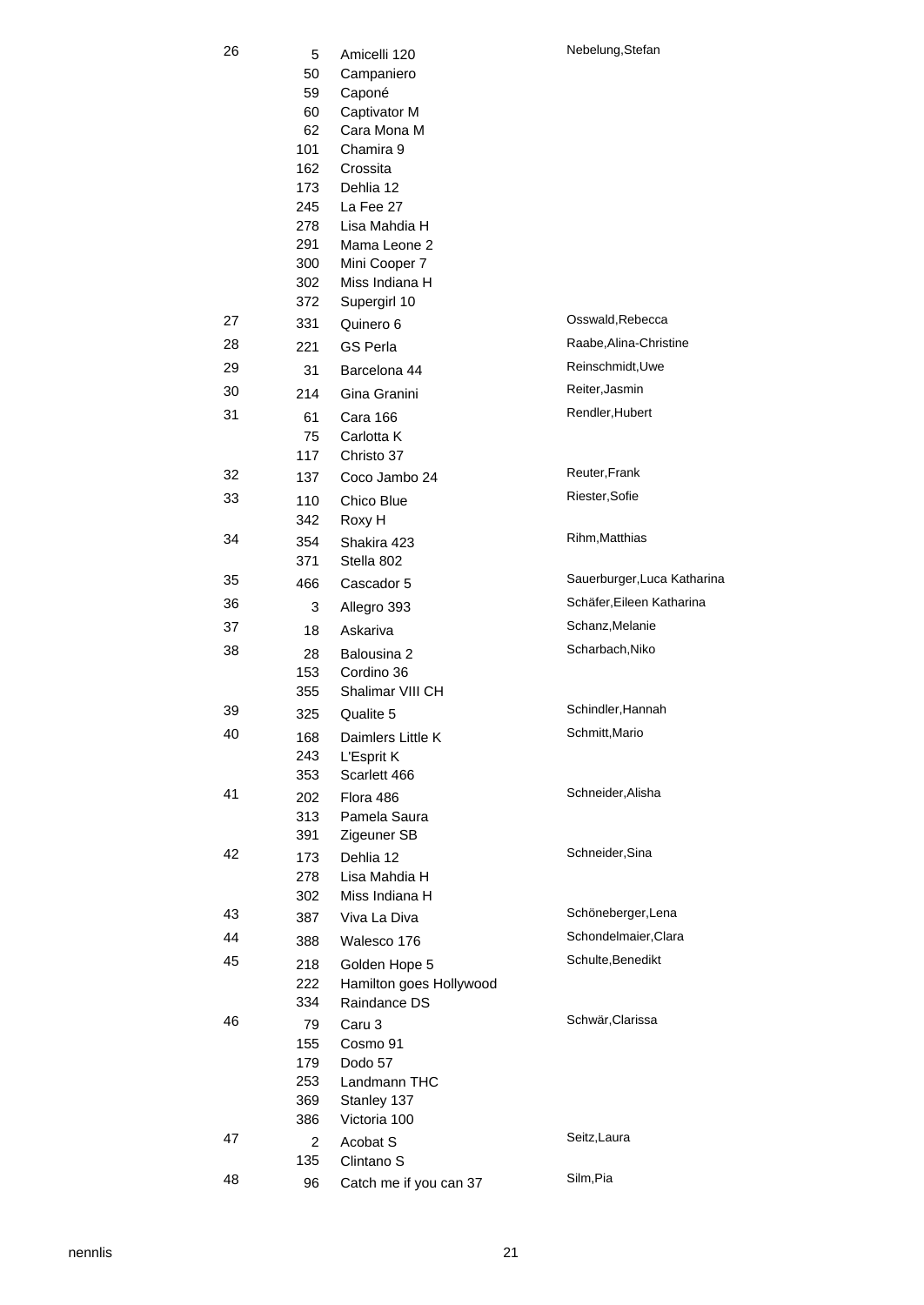| 49 | 22<br>203        | Attila WS<br>Forelle WS             | Sucher, Christian |
|----|------------------|-------------------------------------|-------------------|
| 50 | 289<br>22<br>203 | Lukas WS<br>Attila WS<br>Forelle WS | Sucher, Florian   |
| 51 | 289<br>422       | Lukas WS<br>Crime 2                 | Traub, Annkatrin  |
| 52 | 33               | Bel Ami d'amour                     | Trick, Lara       |
|    | 48               | Camino 23                           |                   |
|    | 77               | Carlsson 33                         |                   |
|    | 141              | Concret SP                          |                   |
| 53 | 71               | Carl der Große 27                   | Wagner, Heike     |
|    | 73               | Carlos 695                          |                   |
|    | 81               | Casanova 270                        |                   |
|    | 104              | Charlos 4                           |                   |
|    | 108              | <b>Chelsea Pentecost</b>            |                   |
|    | 111              | Chico S                             |                   |
|    | 183              | Donnerball S                        |                   |
|    | 184              | Dragonheart S                       |                   |
|    | 247              | Lacrimero                           |                   |
|    | 272              | Liesbeth Lalou                      |                   |
|    | 273              | Lillet S                            |                   |
|    | 276              | Liluna <sub>S</sub>                 |                   |
|    | 286              | Löwenherz 105                       |                   |
|    | 316              | Pennylane 35                        |                   |
|    | 326              | Quality-time T                      |                   |
|    | 337<br>352       | Retina S                            |                   |
|    | 375              | Sauvignon S<br>Tamira T.B.          |                   |
| 54 | 319              | Pinot Noir 23                       | Wehle, Lara       |
| 55 | 378              | Treidlia's Magma                    | Weinmann, Thomas  |
| 56 | 76               | Carlotta Keks                       | Weißinger, Verena |
| 57 |                  | Caramba M                           | Wiedensohler, Ute |
| 58 | 63               |                                     | Winkler, Lea      |
| 59 | 47               | Cambaku 2                           | Wurth, Richard    |
|    | 91<br>263        | Cassima 2<br>Lavista                |                   |
| 60 |                  |                                     | Wurth, Steffen    |
|    | 297              | Medoc 49<br>Nova As                 |                   |
|    | 310<br>332       | Quini 10                            |                   |
| 61 |                  |                                     | Zens, Sophie      |
|    | 320              | Pitu 47                             |                   |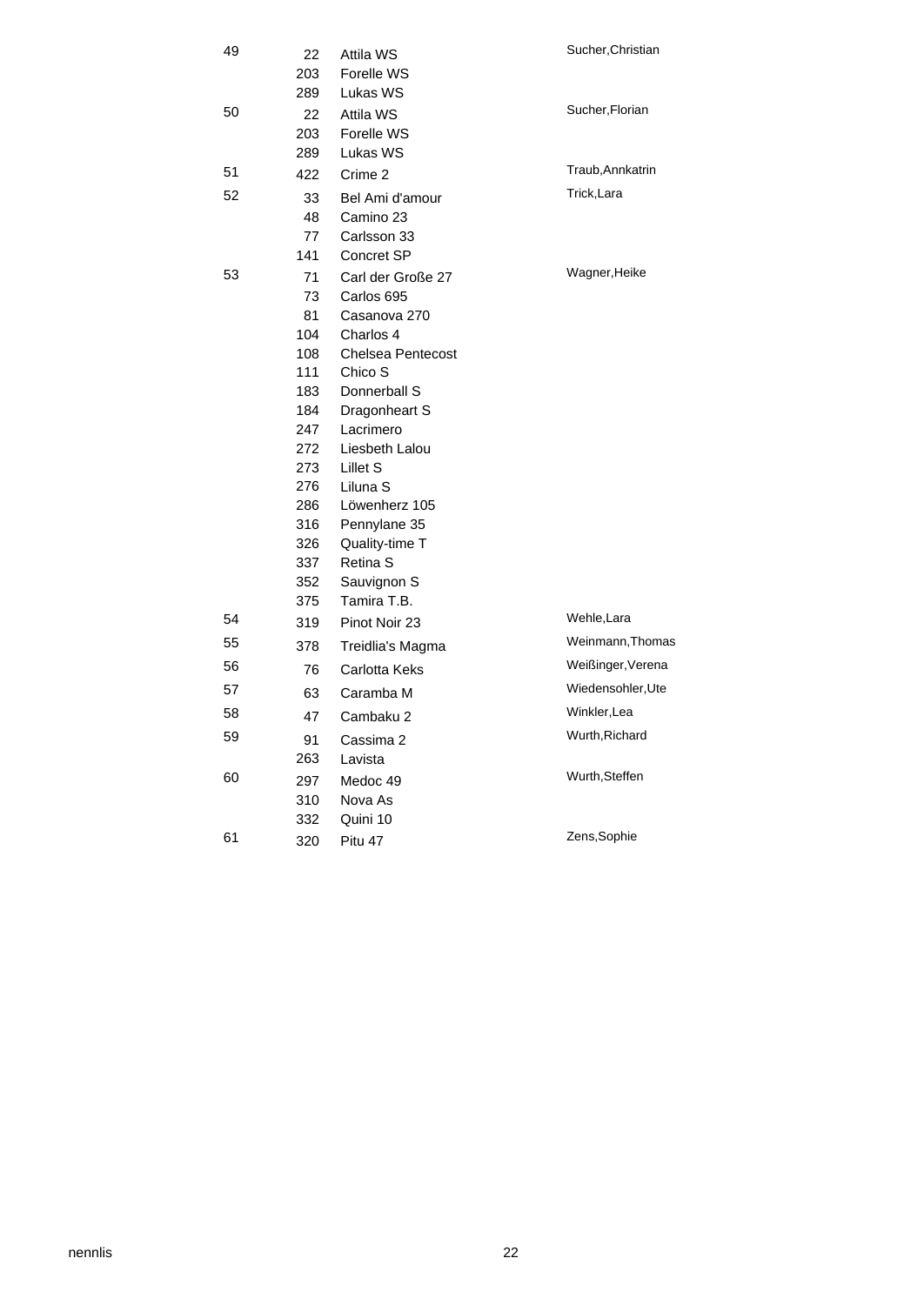#### Prüfung : 08 Punktespringprfg.Kl.A\*\*

## Startfolge ab T nach Pferd

| S | Nr.                     | <b>KopfNr</b> | Pferdename                      | Reiter                    |
|---|-------------------------|---------------|---------------------------------|---------------------------|
|   |                         |               |                                 |                           |
|   | 1                       | 176           | Desperados 49                   | Almsick, Davina van       |
|   | $\overline{\mathbf{c}}$ | 145           | Contino 32                      | Bappert, Maurice          |
|   |                         | 358           | Sidney 192                      |                           |
|   |                         | 364           | Skyline 64                      |                           |
|   | 3                       | 145           | Contino 32                      | Bappert, Noel             |
|   |                         | 358           | Sidney 192                      |                           |
|   | 4                       | 364           | Skyline 64                      | Beyer, Barbara            |
|   | 5                       | 105           | <b>Charly Grey</b>              | Bleich, Philipp           |
|   |                         | 171           | Danny Crane                     | Ehret, Bernd              |
|   | 6                       | 84            | Casiello du Lys                 |                           |
|   | 7                       | 338           | Rihanna R                       | Ehret, Leonie             |
|   | 8                       | 7             | Angelina 328                    | Epting, Christian         |
|   | 9                       | 87            | Caspari 16                      | Felten, Joanne            |
|   | 10                      | 74            | Carlotta 277                    | Fraulob, Laurie           |
|   |                         | 14<br>433     | Arika H                         |                           |
|   | 11                      | 194           | Vicky de Lusse<br>Expo 12       | Göppert, Tobias           |
|   | 12                      |               |                                 | Hering, Laura             |
|   |                         | 261<br>262    | Lauries Fleur 2<br>Lavigna 6    |                           |
|   | 13                      | 270           | Leonie 238                      | Herz, Melissa             |
|   | 14                      | 40            | Bonita 431                      | Hitscherich, Pamina       |
|   | 15                      | 241           | Kolambo's Charlie Chaplin       | Hodapp, Marion            |
|   | 16                      | 69            | Carisma H                       | Höferlin, Uwe             |
|   |                         | 148           | Coolio H                        |                           |
|   | 17                      | 89            | Cassandra 385                   | Homberger, Rebekka        |
|   |                         | 298           | Merlin 1649                     |                           |
|   |                         | 335           | Rashidah G                      |                           |
|   |                         | 382           | Unique 74                       |                           |
|   | 18                      | 50            | Campaniero                      | John, Hanna               |
|   | 19                      | 112           | Chili Jumper KH                 | Kolbe, Katja              |
|   | $20\,$                  | 139           | Coleo KH                        | Krenn, Julia              |
|   | 21                      | 251           | Lambada 216                     | Kühn, Maria               |
|   |                         | 9             | Antonella 24                    | Langosch, Berit           |
|   | 22                      | 318           | Pialotta K                      | Latz, Katharina           |
|   | 23                      | 127           | Classic Jack                    |                           |
|   | 24                      | 38            | <b>Bimbi Butterfly</b>          | Linder, Jörg-Holger       |
|   | 25                      | 125           | City View Star of the Night     | Lipp, Lena                |
|   |                         | 128<br>317    | Classic Touch 19<br>Pet Prancer |                           |
|   | 26                      | 210           | Galopino                        | Maier, Daniela            |
|   |                         | 220           | Graphit 78                      |                           |
|   | 27                      | 330           | Quentin vom Schleifbach-H       | Meier, Manuela            |
|   | 28                      | 221           | <b>GS Perla</b>                 | Raabe, Alina-Christine    |
|   | 29                      | 31            | Barcelona 44                    | Reinschmidt, Uwe          |
|   | $30\,$                  | 137           | Coco Jambo 24                   | Reuter, Frank             |
|   | 31                      | 3             | Allegro 393                     | Schäfer, Eileen Katharina |
|   | 32                      | 18            | Askariva                        | Schanz, Melanie           |
|   | 33                      | 325           | Qualite 5                       | Schindler, Hannah         |
|   |                         |               |                                 |                           |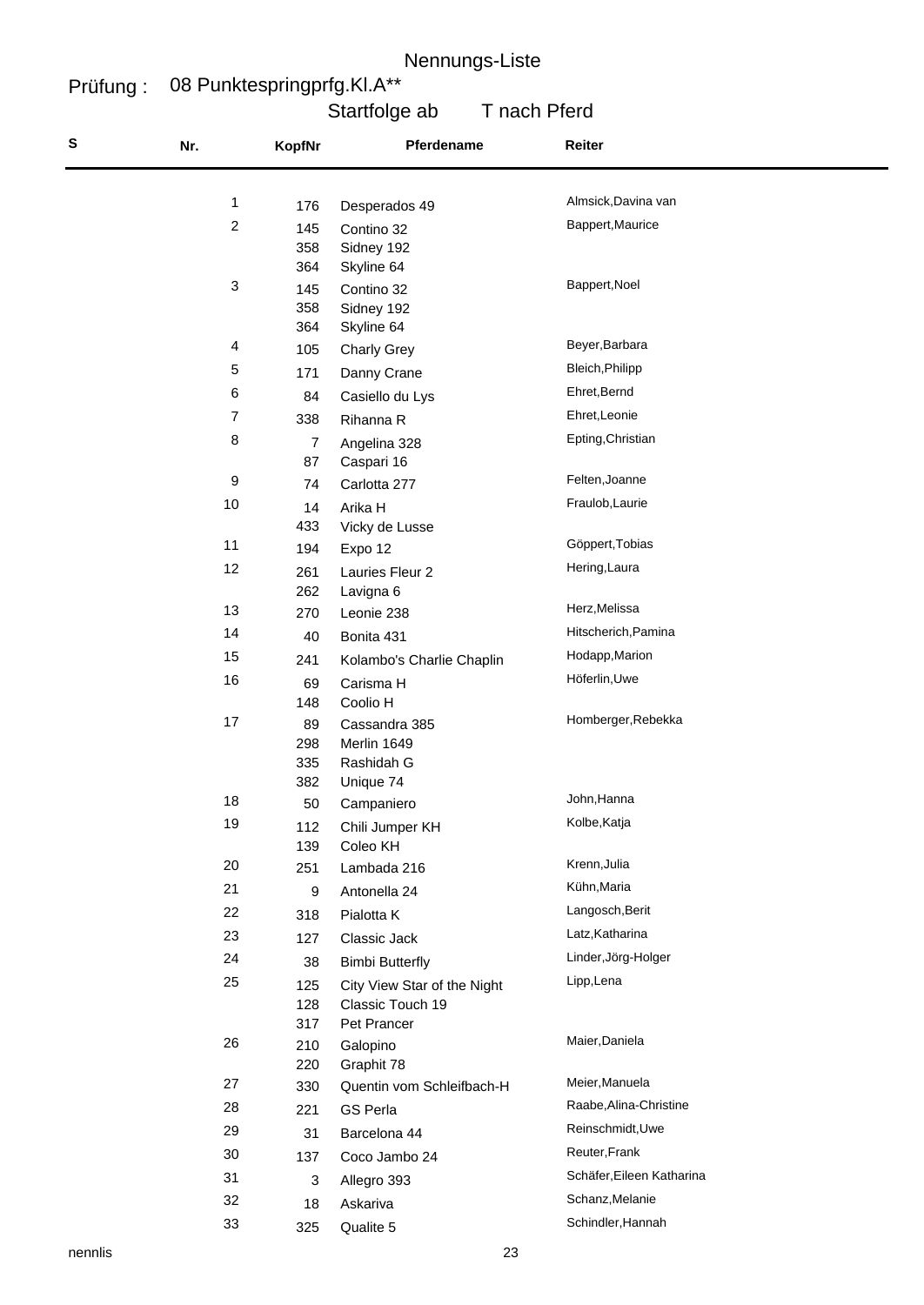| 34 | 51<br>78   | Campari S<br>Carmen S           | Schindler, Justine   |
|----|------------|---------------------------------|----------------------|
| 35 | 168<br>243 | Daimlers Little K<br>L'Esprit K | Schmitt, Mario       |
|    | 353        | Scarlett 466                    |                      |
| 36 | 202        | Flora 486                       | Schneider, Alisha    |
|    | 313        | Pamela Saura                    |                      |
|    | 391        | Zigeuner SB                     |                      |
| 37 | 173        | Dehlia 12                       | Schneider, Sina      |
|    | 278        | Lisa Mahdia H                   |                      |
|    | 302        | Miss Indiana H                  |                      |
| 38 | 388        | Walesco 176                     | Schondelmaier, Clara |
| 39 | 218        | Golden Hope 5                   | Schulte, Benedikt    |
|    | 222        | Hamilton goes Hollywood         |                      |
|    | 334        | Raindance DS                    |                      |
| 40 | 22         | Attila WS                       | Sucher, Christian    |
|    | 203        | Forelle WS                      |                      |
|    | 289        | Lukas WS                        |                      |
| 41 | 22         | Attila WS                       | Sucher, Florian      |
|    | 203        | Forelle WS                      |                      |
|    | 289        | Lukas WS                        |                      |
| 42 | 64         | Carambo 7                       | Vogel, Julia         |
|    | 68         | Carinjo V.                      |                      |
|    | 86         | Casiopea                        |                      |
|    | 197<br>216 | Felicitas 227<br>Gino W 2       |                      |
|    | 282        | Locksley RT                     |                      |
|    | 322        | <b>Pretty Surprise 2</b>        |                      |
| 43 | 71         | Carl der Große 27               | Wagner, Heike        |
|    | 73         | Carlos 695                      |                      |
|    | 81         | Casanova 270                    |                      |
|    | 104        | Charlos 4                       |                      |
|    | 108        | <b>Chelsea Pentecost</b>        |                      |
|    | 111        | Chico S                         |                      |
|    | 183        | Donnerball S                    |                      |
|    | 184        | Dragonheart S                   |                      |
|    | 247        | Lacrimero                       |                      |
|    | 272        | Liesbeth Lalou                  |                      |
|    | 273<br>276 | Lillet S<br>Liluna S            |                      |
|    | 286        | Löwenherz 105                   |                      |
|    | 316        | Pennylane 35                    |                      |
|    | 326        | Quality-time T                  |                      |
|    | 337        | Retina S                        |                      |
|    | 352        | Sauvignon S                     |                      |
|    | 375        | Tamira T.B.                     |                      |
| 44 | 276        | Liluna <sub>S</sub>             | Weber, Hanna         |
| 45 | 319        | Pinot Noir 23                   | Wehle, Lara          |
| 46 | 76         | Carlotta Keks                   | Weißinger, Verena    |
| 47 | 63         | Caramba M                       | Wiedensohler, Ute    |
| 48 | 320        | Pitu 47                         | Zens, Sophie         |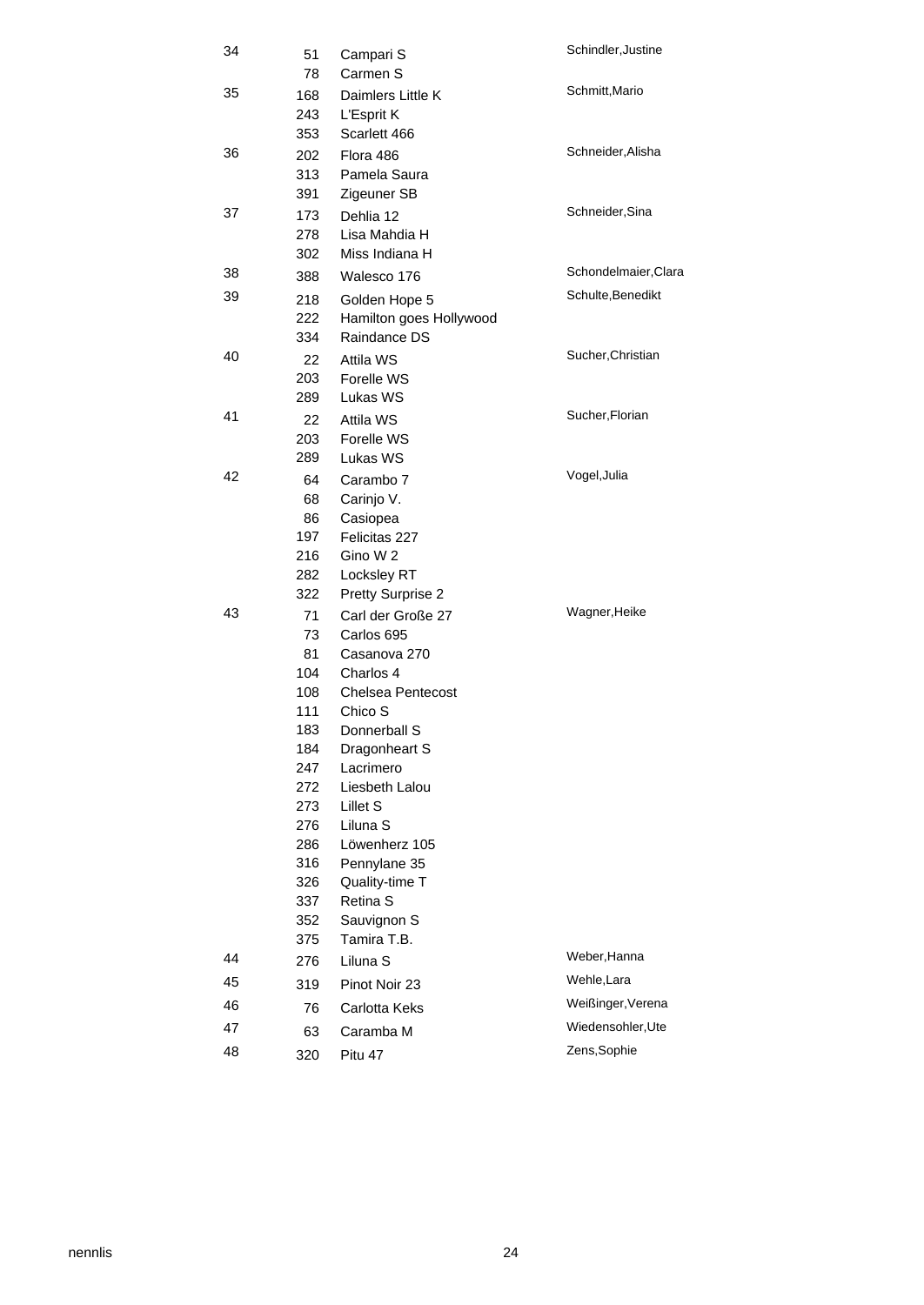#### Prüfung : 09 Springprüfung Kl. A\*\*

# Startfolge ab A nach Pferd

| S | Nr.              | <b>KopfNr</b>  | Pferdename                  | Reiter                  |
|---|------------------|----------------|-----------------------------|-------------------------|
|   |                  |                |                             |                         |
|   | $\mathbf{1}$     | 176            | Desperados 49               | Almsick, Davina van     |
|   | $\overline{c}$   | 145            | Contino 32                  | Bappert, Maurice        |
|   |                  | 358            | Sidney 192                  |                         |
|   | 3                | 364            | Skyline 64                  | Bappert, Noel           |
|   |                  | 145<br>358     | Contino 32<br>Sidney 192    |                         |
|   |                  | 364            | Skyline 64                  |                         |
|   | 4                | 105            | <b>Charly Grey</b>          | Beyer, Barbara          |
|   | 5                | 120            | Ci Ci Cool 2                | Beying, Chiara-Marie    |
|   | 6                | 166            | Daddy HW                    | Burgert, Jens           |
|   | $\boldsymbol{7}$ | $\overline{7}$ | Angelina 328                | Epting, Christian       |
|   |                  | 87             | Caspari 16                  |                         |
|   | 8                | $\overline{4}$ | Amadeus F 3                 | Föll, Volker            |
|   |                  | 237            | Keithano F                  |                         |
|   | 9                | 14             | Arika H                     | Fraulob, Laurie         |
|   |                  | 433            | Vicky de Lusse              |                         |
|   | 10               | 106            | <b>Charming Adlantus</b>    | Gronau, Romy            |
|   | 11               | 383            | Up To Date 55               | Gühne, Angela           |
|   | 12               | 261            | Lauries Fleur 2             | Hering, Laura           |
|   | 13               | 262            | Lavigna 6                   | Hesse, Frank            |
|   | 14               | 421            | Twister 135                 | Hitscherich, Pamina     |
|   |                  | 40             | Bonita 431                  |                         |
|   | 15               | 69             | Carisma H                   | Höferlin, Uwe           |
|   | 16               | 148<br>58      | Coolio H<br>Cantara H       | Huber, Anna-Lena        |
|   |                  | 292            | Marc O'Polo H               |                         |
|   | 17               | 27             | Balina W                    | König, Julia            |
|   | 18               | 9              | Antonella 24                | Kühn, Maria             |
|   | 19               | 125            | City View Star of the Night | Lipp, Lena              |
|   |                  | 128            | Classic Touch 19            |                         |
|   |                  | 317            | Pet Prancer                 |                         |
|   | 20               | 210            | Galopino                    | Maier, Daniela          |
|   |                  | 220            | Graphit 78                  |                         |
|   | 21               | 426            | Catwalk 18                  | Melchior, Dominic       |
|   | 22               | 188            | Durant sa vie               | Moser, Nina             |
|   | 23               | 60             | Captivator M                | Müller, Diana           |
|   |                  | 62             | Cara Mona M                 | Osswald, Rebecca        |
|   | 24               | 331            | Quinero 6                   | Prestel, Sabrina        |
|   | 25               | 423            | Anytime M                   |                         |
|   | 26               | 31             | Barcelona 44                | Reinschmidt, Uwe        |
|   | 27               | 214            | Gina Granini                | Reiter, Jasmin          |
|   | 28               | 61             | Cara 166                    | Rendler, Hubert         |
|   |                  | 75<br>117      | Carlotta K                  |                         |
|   | 29               | 137            | Christo 37<br>Coco Jambo 24 | Reuter, Frank           |
|   | $30\,$           | 110            | Chico Blue                  | Riester, Sofie          |
|   |                  | 342            | Roxy H                      |                         |
|   | 31               | 468            | Connor Mc Loud 4            | Sauerburger, Anna-Laura |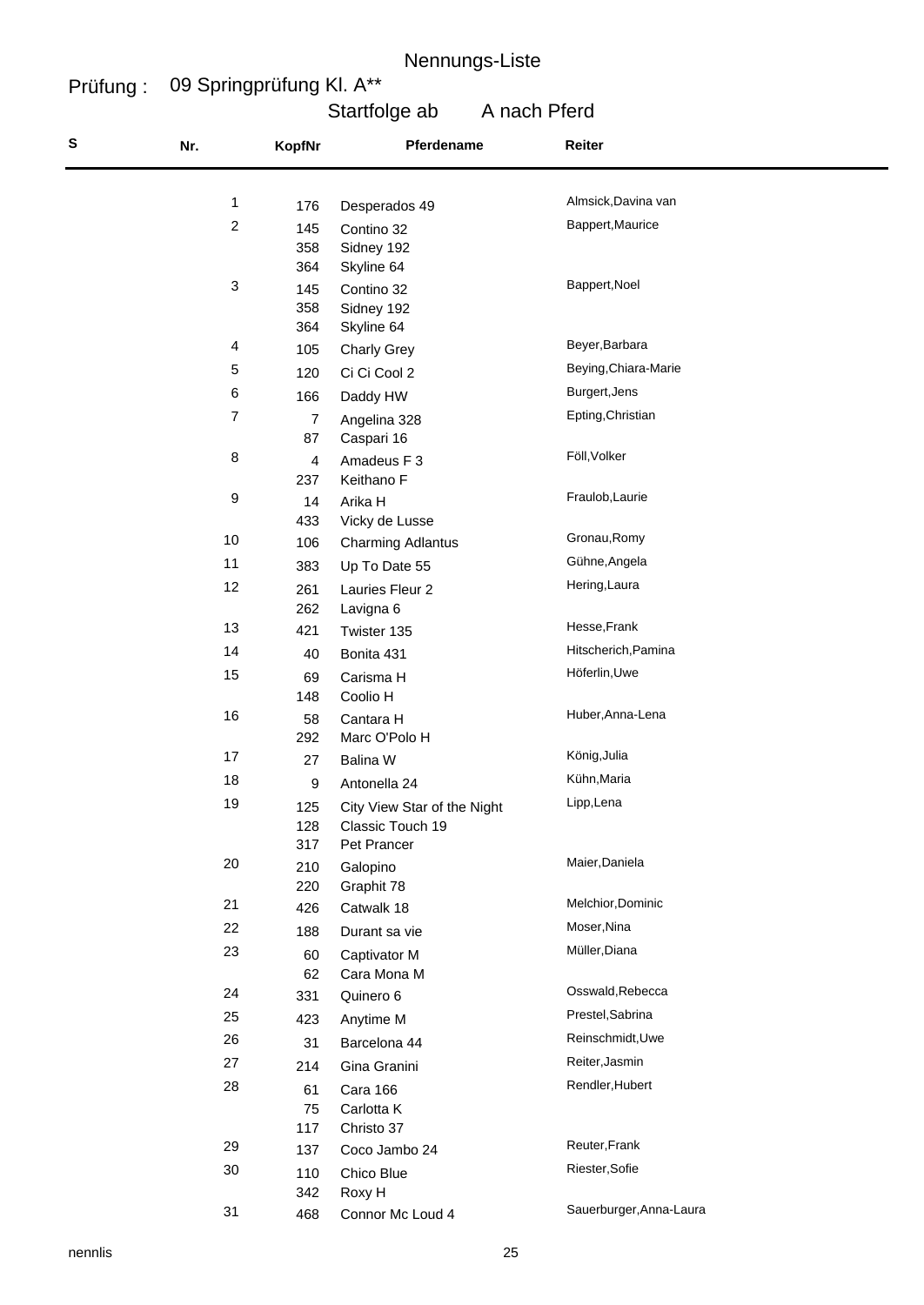| 32 | 18  | Askariva                 | Schanz, Melanie    |
|----|-----|--------------------------|--------------------|
| 33 | 202 | Flora 486                | Schneider, Alisha  |
|    | 313 | Pamela Saura             |                    |
|    | 391 | Zigeuner SB              |                    |
| 34 | 173 | Dehlia 12                | Schneider, Sina    |
|    | 278 | Lisa Mahdia H            |                    |
|    | 302 | Miss Indiana H           |                    |
| 35 | 387 | Viva La Diva             | Schöneberger, Lena |
| 36 | 218 | Golden Hope 5            | Schulte, Benedikt  |
|    | 222 | Hamilton goes Hollywood  |                    |
|    | 334 | Raindance DS             |                    |
| 37 | 22  | Attila WS                | Sucher, Christian  |
|    | 203 | Forelle WS               |                    |
|    | 289 | Lukas WS                 |                    |
| 38 | 64  | Carambo 7                | Vogel, Julia       |
|    | 68  | Carinjo V.               |                    |
|    | 86  | Casiopea                 |                    |
|    | 197 | Felicitas 227            |                    |
|    | 216 | Gino W 2                 |                    |
|    | 282 | Locksley RT              |                    |
|    | 322 | <b>Pretty Surprise 2</b> |                    |
| 39 | 47  | Cambaku 2                | Winkler, Lea       |
| 40 | 360 | Silberwoge               | Wurth, Heinrich    |
| 41 | 91  | Cassima 2                | Wurth, Richard     |
|    | 263 | Lavista                  |                    |
|    |     |                          |                    |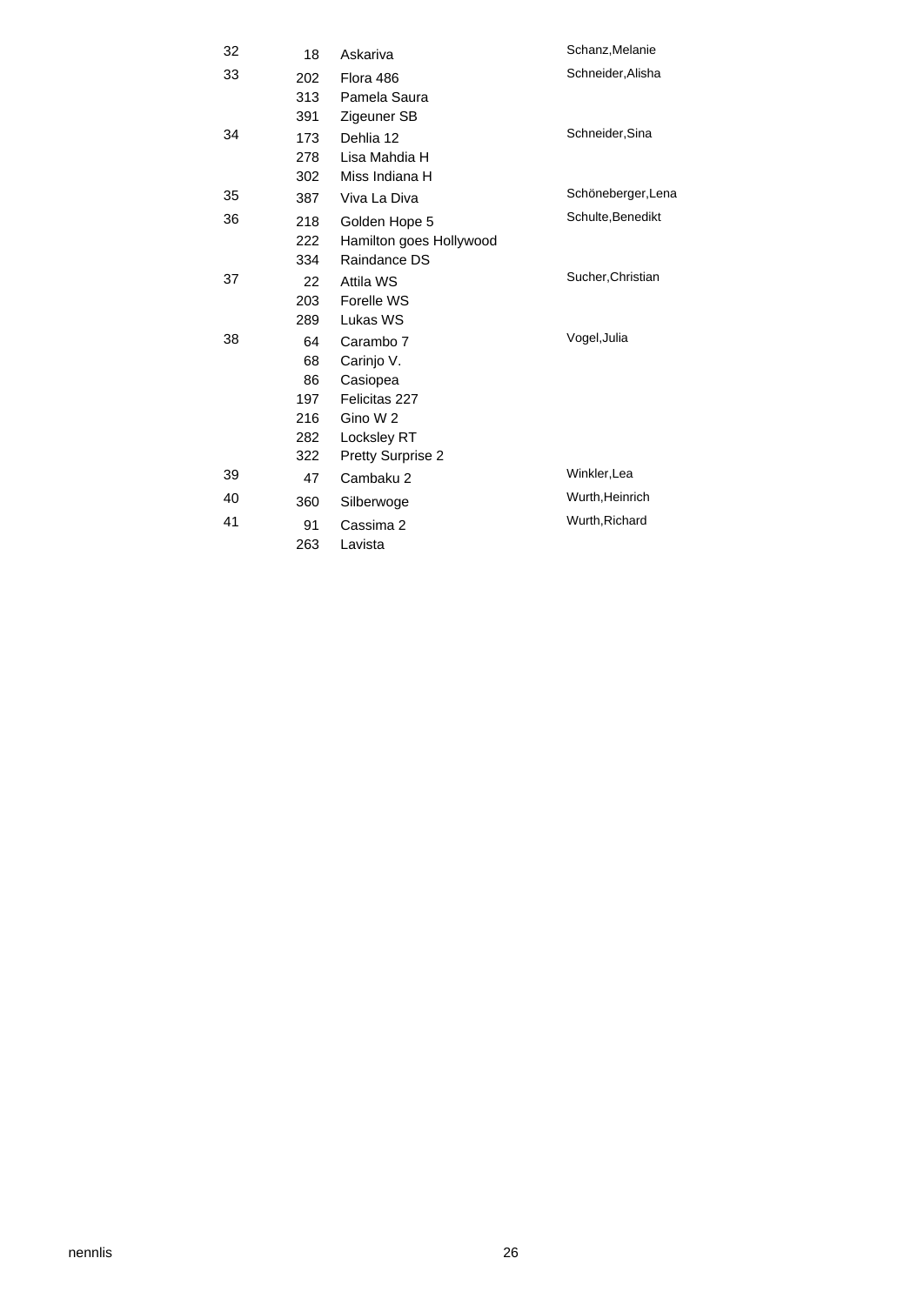#### Prüfung : 10 Springprüfung Kl.A\*

# Startfolge ab K nach Pferd

| S | Nr.              | <b>KopfNr</b>        | Pferdename                  | Reiter                          |  |
|---|------------------|----------------------|-----------------------------|---------------------------------|--|
|   |                  |                      |                             |                                 |  |
|   | 1                | 176                  | Desperados 49               | Almsick, Davina van             |  |
|   | $\boldsymbol{2}$ | 237                  | Keithano F                  | Bauhöfer, Elisabeth             |  |
|   | 3                | 277                  | Limit J                     | Bleich, Philipp                 |  |
|   | 4                | 171                  | Danny Crane                 | Breithaupt, Laura               |  |
|   | 5                | 338                  | Rihanna R                   | Epting, Christian               |  |
|   |                  | $\overline{7}$<br>87 | Angelina 328<br>Caspari 16  |                                 |  |
|   | $\,6\,$          | 74                   | Carlotta 277                | Felten, Joanne                  |  |
|   | $\overline{7}$   | 4                    | Amadeus F 3                 | Föll, Volker                    |  |
|   |                  | 237                  | Keithano F                  |                                 |  |
|   | 8                | 13                   | Arianne 6                   | Franz, Sylvia                   |  |
|   | 9                | 383                  | Up To Date 55               | Gühne, Angela                   |  |
|   | 10               | 219                  | Graf R                      | Held, Celine                    |  |
|   | 11               | 93                   | Castello H                  | Held, Daniela                   |  |
|   |                  | 219                  | Graf R                      |                                 |  |
|   | 12               | 261                  | Lauries Fleur 2             | Hering, Laura                   |  |
|   |                  | 262                  | Lavigna 6                   |                                 |  |
|   | 13               | 270                  | Leonie 238                  | Herz, Melissa                   |  |
|   | 14               | 421                  | Twister 135                 | Hesse, Frank                    |  |
|   | 15               | 101                  | Chamira 9                   | Hirschner, Alessa               |  |
|   | 16               | 40                   | Bonita 431                  | Hitscherich, Pamina             |  |
|   | 17               | 69                   | Carisma H                   | Höferlin, Uwe                   |  |
|   |                  | 148                  | Coolio H                    | Hofer, Günter                   |  |
|   | 18               | 233                  | In Black                    |                                 |  |
|   | 19               | 126                  | Clarisa T                   | Huber, Valentina<br>John, Hanna |  |
|   | 20               | 50                   | Campaniero                  |                                 |  |
|   | 21               | 122<br>297           | Cimaro<br>Medoc 49          | Klaas, Carmen                   |  |
|   | 22               | 449                  |                             | Kliem, Stephanie                |  |
|   | 23               | 181                  | Ina H<br>Don 585            | König, Laura                    |  |
|   | 24               | $\boldsymbol{9}$     | Antonella 24                | Kühn, Maria                     |  |
|   | 25               | 38                   | <b>Bimbi Butterfly</b>      | Linder, Jörg-Holger             |  |
|   | 26               | 125                  | City View Star of the Night | Lipp, Lena                      |  |
|   |                  | 128                  | Classic Touch 19            |                                 |  |
|   |                  | 317                  | Pet Prancer                 |                                 |  |
|   | $27\,$           | 210                  | Galopino                    | Maier, Daniela                  |  |
|   |                  | 220                  | Graphit 78                  |                                 |  |
|   | 28               | 426                  | Catwalk 18                  | Melchior, Dominic               |  |
|   | 29               | 445                  | Le Champ W                  | Merkel, Hannah                  |  |
|   | 30               | $\overline{4}$       | Amadeus F 3                 | Michelbach, Stefanie            |  |
|   |                  | 23                   | Aui's Lumen                 |                                 |  |
|   | 31               | 188                  | Durant sa vie               | Moser, Nina<br>Müller, Diana    |  |
|   | 32               | 60                   | Captivator M                |                                 |  |
|   | 33               | 62                   | Cara Mona M                 | Osswald, Rebecca                |  |
|   | 34               | 331                  | Quinero 6                   | Piekarski, Carola               |  |
|   | 35               | 257                  | Larimo 6                    | Prestel, Sabrina                |  |
|   |                  | 423                  | Anytime M                   |                                 |  |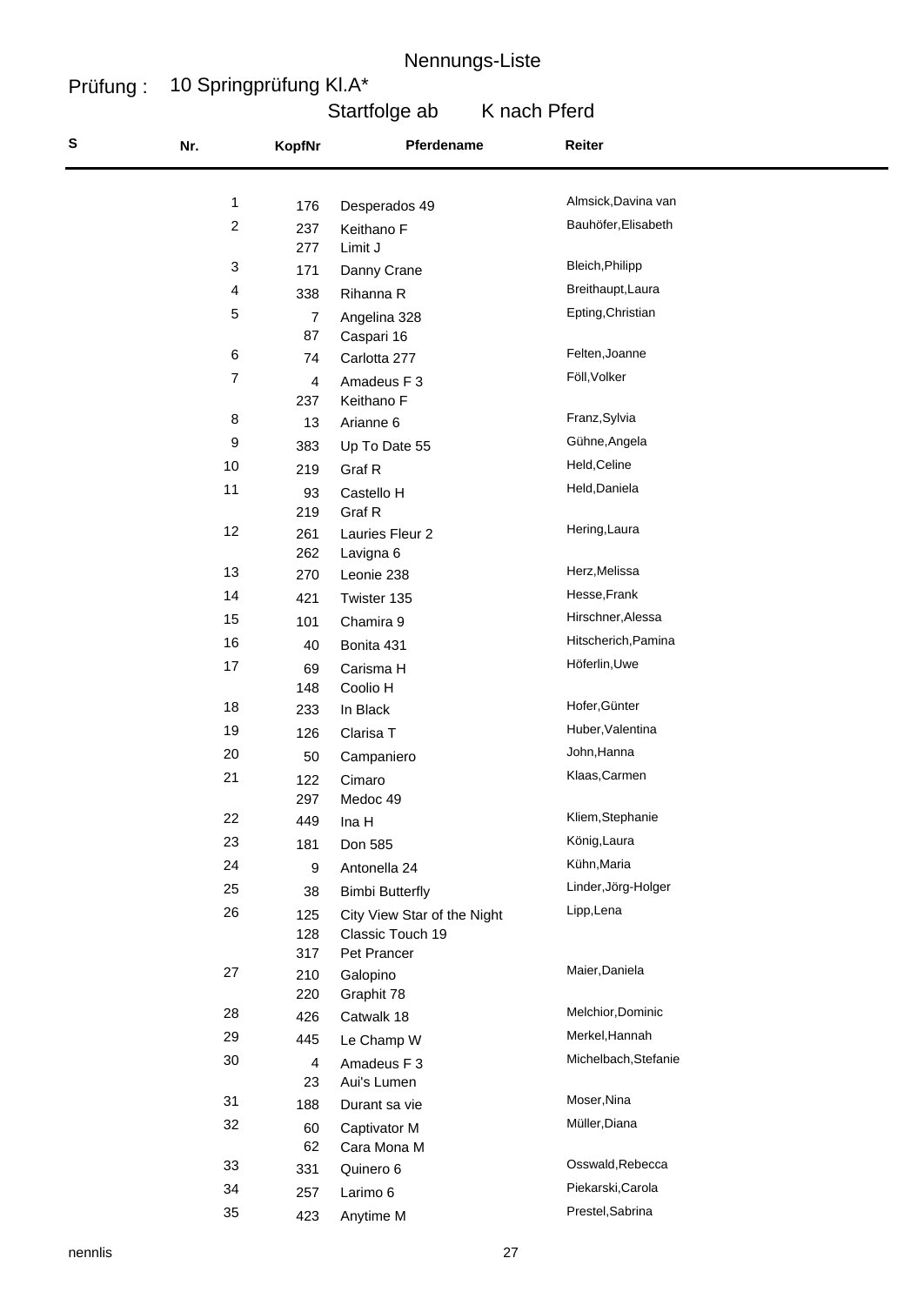| 36 | 107<br>119 | Rauh, Thomas<br>Checkvierundzwanzig<br>Chukumuchu |                           |  |
|----|------------|---------------------------------------------------|---------------------------|--|
|    | 164        | Cuusamo                                           |                           |  |
| 37 | 59<br>306  | Caponé<br>Napoleon 437                            | Reibetanz, Jessica        |  |
| 38 | 31         | Barcelona 44                                      | Reinschmidt, Uwe          |  |
| 39 | 214        | Gina Granini                                      | Reiter, Jasmin            |  |
| 40 | 61         | Cara 166                                          | Rendler, Hubert           |  |
|    | 75         | Carlotta K                                        |                           |  |
|    | 117        | Christo 37                                        |                           |  |
| 41 | 3          | Allegro 393                                       | Schäfer, Eileen Katharina |  |
| 42 | 28         | Balousina 2                                       | Scharbach, Niko           |  |
|    | 153        | Cordino 36                                        |                           |  |
|    | 355        | Shalimar VIII CH                                  |                           |  |
| 43 | 325        | Qualite 5                                         | Schindler, Hannah         |  |
| 44 | 51         | Campari S                                         | Schindler, Justine        |  |
|    | 78         | Carmen S                                          |                           |  |
| 45 | 198        | <b>Filou 1835</b>                                 | Schneble, Hannah          |  |
|    | 299        | Mia H                                             |                           |  |
| 46 | 198        | <b>Filou 1835</b>                                 | Schneble, Lara            |  |
|    | 299        | Mia H                                             |                           |  |
| 47 | 202        | Flora 486                                         | Schneider, Alisha         |  |
|    | 313        | Pamela Saura                                      |                           |  |
|    | 391        | Zigeuner SB                                       |                           |  |
| 48 | 173        | Dehlia 12                                         | Schneider, Sina           |  |
|    | 278        | Lisa Mahdia H                                     |                           |  |
| 49 | 302        | Miss Indiana H                                    | Schöneberger, Lena        |  |
|    | 387        | Viva La Diva                                      | Schondelmaier, Clara      |  |
| 50 | 388        | Walesco 176                                       |                           |  |
| 51 | 96         | Catch me if you can 37                            | Silm, Pia                 |  |
| 52 | 231        | Imperio 12                                        | Sutter, Maren             |  |
|    | 307        | Naskia 4                                          |                           |  |
| 53 | 422        | Crime 2                                           | Traub, Annkatrin          |  |
| 54 | 33         | Bel Ami d'amour                                   | Trick, Lara               |  |
|    | 48         | Camino 23                                         |                           |  |
|    | 77<br>141  | Carlsson 33<br>Concret SP                         |                           |  |
| 55 |            | Liluna <sub>S</sub>                               | Weber, Hanna              |  |
| 56 | 276        |                                                   | Wehle, Lara               |  |
|    | 319        | Pinot Noir 23                                     | Weinmann, Verena          |  |
| 57 | 246        | La Rouge 26                                       |                           |  |
| 58 | 63         | Caramba M                                         | Wiedensohler, Ute         |  |
| 59 | 47         | Cambaku 2                                         | Winkler.Lea               |  |
| 60 | 360        | Silberwoge                                        | Wurth, Heinrich           |  |
| 61 | 91         | Cassima 2                                         | Wurth, Richard            |  |
|    | 263        | Lavista                                           |                           |  |
| 62 | 297        | Medoc 49                                          | Wurth, Steffen            |  |
|    | 310        | Nova As                                           |                           |  |
|    | 332        | Quini 10                                          |                           |  |
| 63 | 459        | Antonia 161                                       | Zürcher, Carlos           |  |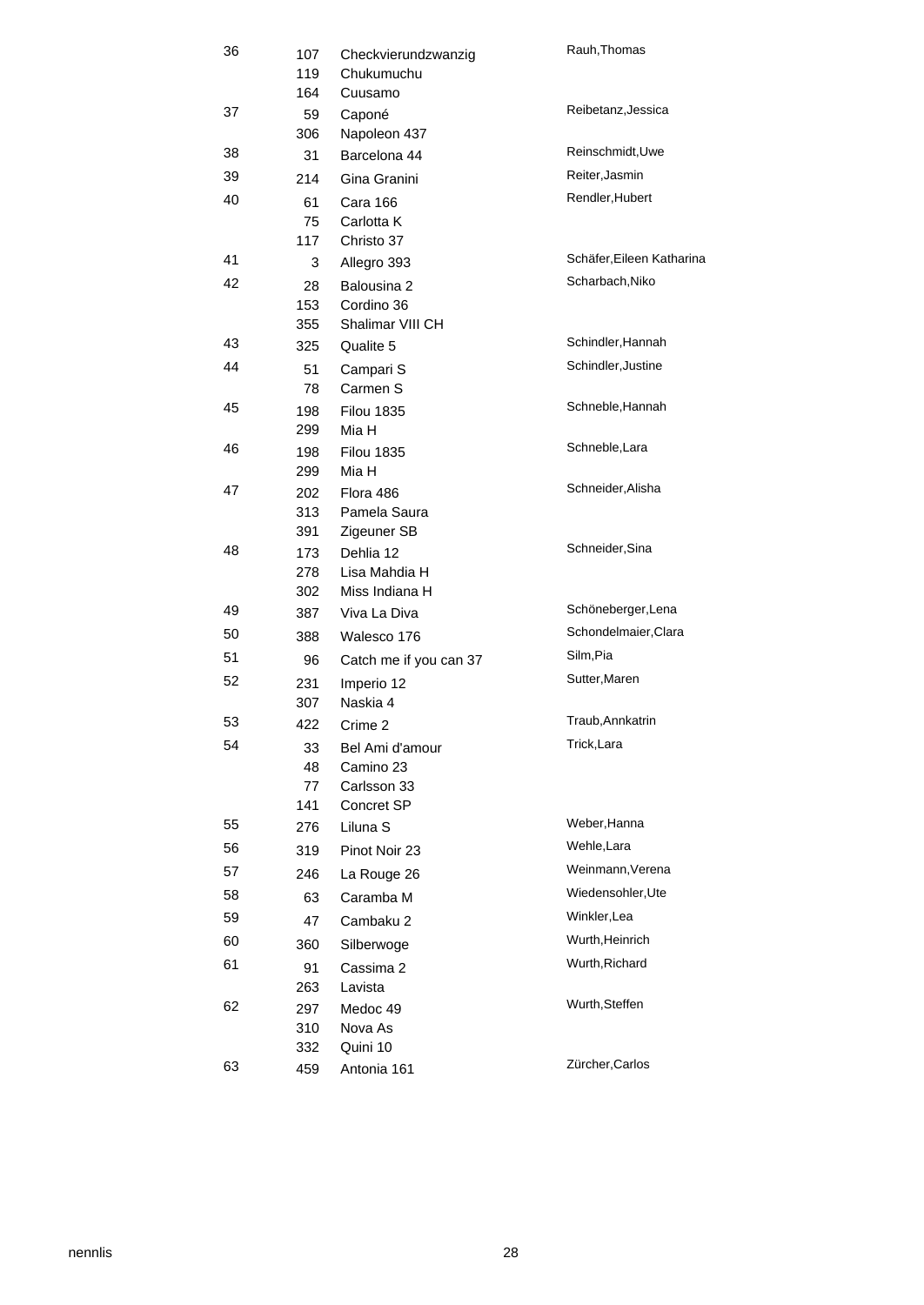#### Prüfung : 11 Stilspringprüfung Kl.A\*

## Startfolge ab U nach Pferd

| S | Nr.                     | <b>KopfNr</b> | Pferdename                  | Reiter                  |  |
|---|-------------------------|---------------|-----------------------------|-------------------------|--|
|   |                         |               |                             | Almsick, Davina van     |  |
|   | 1                       | 176           | Desperados 49               |                         |  |
|   | $\overline{\mathbf{c}}$ |               |                             | Altmeyer, Kim Marion    |  |
|   | 3                       | 145           | Contino 32                  | Bappert, Maurice        |  |
|   |                         | 358           | Sidney 192                  |                         |  |
|   | 4                       | 364           | Skyline 64                  | Bappert, Noel           |  |
|   |                         | 145<br>358    | Contino 32                  |                         |  |
|   |                         | 364           | Sidney 192<br>Skyline 64    |                         |  |
|   | 5                       | 237           | Keithano F                  | Bauhöfer, Elisabeth     |  |
|   |                         | 277           | Limit J                     |                         |  |
|   | 6                       | 171           | Danny Crane                 | Bleich, Philipp         |  |
|   | 7                       | 338           | Rihanna R                   | Breithaupt, Laura       |  |
|   | 8                       | 7             | Angelina 328                | Epting, Christian       |  |
|   |                         | 87            | Caspari 16                  |                         |  |
|   | 9                       | 74            | Carlotta 277                | Felten, Joanne          |  |
|   | 10                      | 4             | Amadeus F 3                 | Föll, Volker            |  |
|   |                         | 237           | Keithano F                  |                         |  |
|   | 11                      | 383           | Up To Date 55               | Gühne, Angela           |  |
|   | 12                      | 261           | Lauries Fleur 2             | Hering, Laura           |  |
|   |                         | 262           | Lavigna 6                   |                         |  |
|   | 13                      | 101           | Chamira 9                   | Hirschner, Alessa       |  |
|   | 14                      | 40            | Bonita 431                  | Hitscherich, Pamina     |  |
|   | 15                      | 181           | Don 585                     | König, Laura            |  |
|   | 16                      |               |                             | Krieg, Jara             |  |
|   |                         | 455<br>456    | Daisy Doll<br>Tarabas 7     |                         |  |
|   | 17                      | 125           | City View Star of the Night | Lipp, Lena              |  |
|   |                         | 128           | Classic Touch 19            |                         |  |
|   |                         | 317           | Pet Prancer                 |                         |  |
|   | 18                      | 210           | Galopino                    | Maier, Daniela          |  |
|   |                         | 220           | Graphit 78                  | Melchior, Dominic       |  |
|   | 19                      | 426           | Catwalk 18                  |                         |  |
|   | 20                      | 4             | Amadeus F 3                 | Michelbach, Stefanie    |  |
|   | 21                      | 23            | Aui's Lumen                 | Mild, Melina-Shary      |  |
|   |                         | 377           | Tigrou du Libaire           |                         |  |
|   | 22                      | 188           | Durant sa vie               | Moser, Nina             |  |
|   | 23                      | 331           | Quinero 6                   | Osswald, Rebecca        |  |
|   | 24                      | 150           | Coradina 11                 | Prach, Jessica          |  |
|   | 25                      | 423           | Anytime M                   | Prestel, Sabrina        |  |
|   | 26                      | 214           | Gina Granini                | Reiter, Jasmin          |  |
|   | 27                      | 110           | Chico Blue                  | Riester, Sofie          |  |
|   |                         | 342           | Roxy H                      |                         |  |
|   | 28                      | 468           | Connor Mc Loud 4            | Sauerburger, Anna-Laura |  |
|   | 29                      | 18            | Askariva                    | Schanz, Melanie         |  |
|   | 30                      | 51            | Campari S                   | Schindler, Justine      |  |
|   |                         | 78            | Carmen S                    |                         |  |
|   | 31                      | 202           | Flora 486                   | Schneider, Alisha       |  |
|   |                         | 313           | Pamela Saura                |                         |  |
|   |                         | 391           | Zigeuner SB                 |                         |  |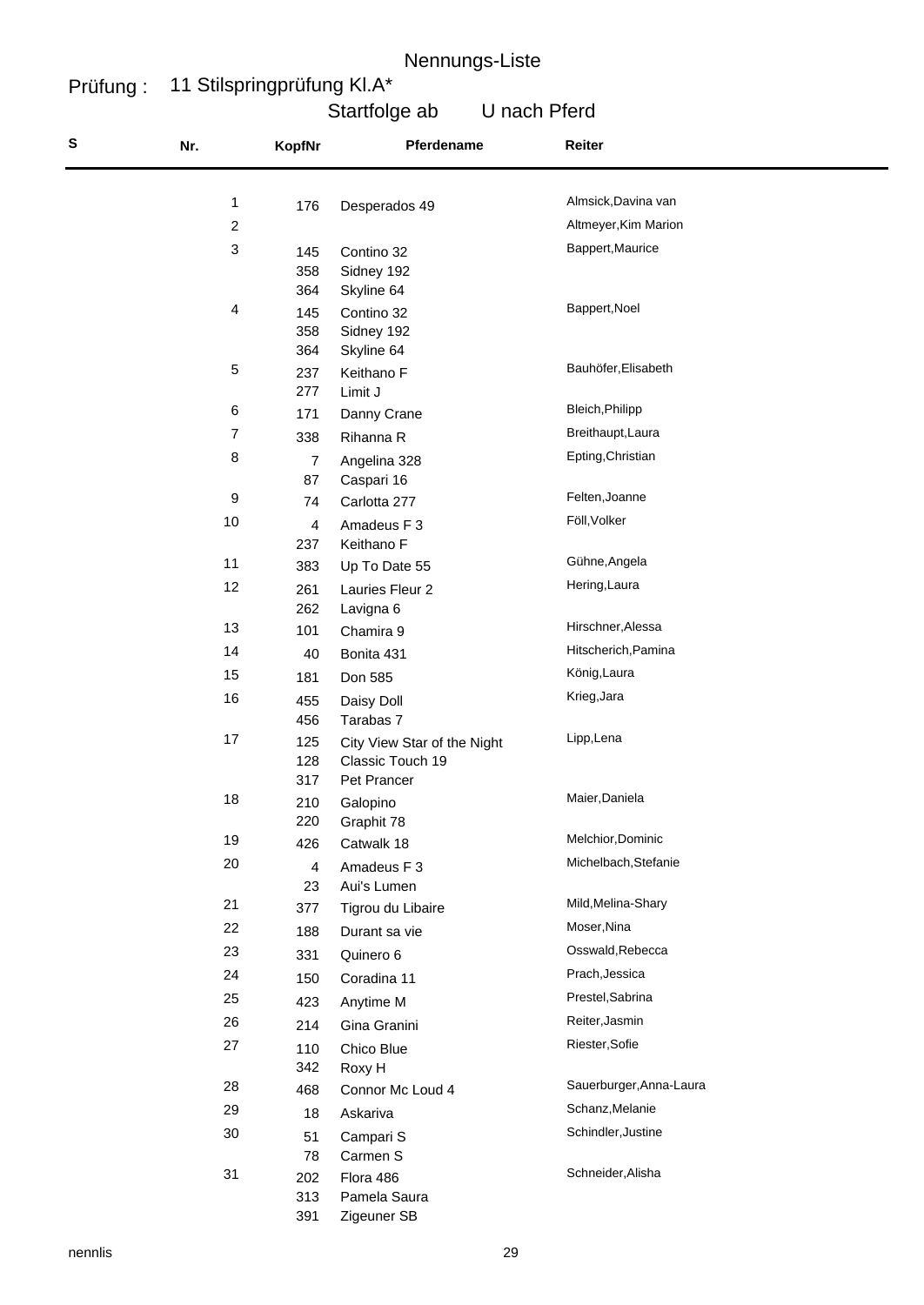| -32 | 173 | Dehlia 12      | Schneider, Sina    |
|-----|-----|----------------|--------------------|
|     | 278 | Lisa Mahdia H  |                    |
|     | 302 | Miss Indiana H |                    |
| -33 | 387 | Viva La Diva   | Schöneberger, Lena |
| 34  | 47  | Cambaku 2      | Winkler.Lea        |
| 35  | 459 | Antonia 161    | Zürcher, Carlos    |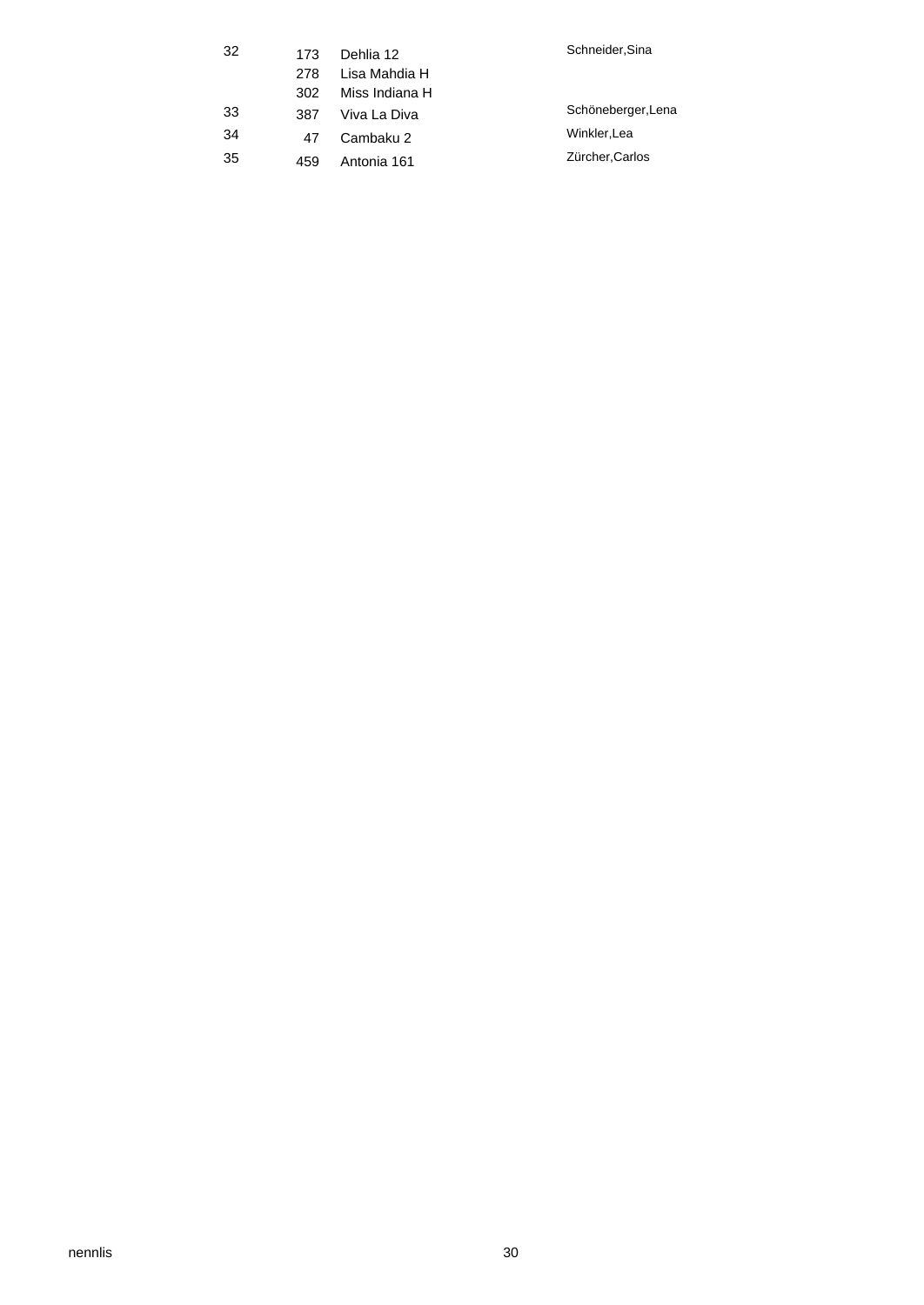#### Prüfung : 12 Springpferdeprüfung Kl.A\*\*

## Startfolge ab G nach Pferd

| s | Nr.                     | KopfNr | Pferdename           | Reiter                |
|---|-------------------------|--------|----------------------|-----------------------|
|   | 1                       | 132    | Clementine 26        | Baumgart, Kathrin     |
|   |                         | 143    | Conner 64            |                       |
|   |                         | 162    | Crossita             |                       |
|   | $\overline{\mathbf{c}}$ | 37     | Belmondo Z           | Beck, Julia           |
|   |                         | 39     | <b>Black Toy</b>     |                       |
|   |                         | 44     | Caiado               |                       |
|   |                         | 57     | Canntinue            |                       |
|   |                         | 88     | Casper 409           |                       |
|   |                         | 90     | Cassandra 388        |                       |
|   |                         | 98     | Catrice D            |                       |
|   |                         | 116    | Chopin W             |                       |
|   |                         | 130    | Clearway's Fauxpas   |                       |
|   |                         | 131    | Cleiner Donner H.H.  |                       |
|   |                         | 146    | Converter 3          |                       |
|   |                         | 160    | Crianza 2            |                       |
|   |                         | 180    | Dolisa               |                       |
|   |                         | 195    | Farino 115           |                       |
|   |                         | 294    | Marie-Luise 3        |                       |
|   |                         | 303    | Miss Master 3        |                       |
|   |                         | 365    | Smart Chick Napoleon |                       |
|   |                         | 374    | <b>Sweet Cherie</b>  |                       |
|   | 3                       | 39     | <b>Black Toy</b>     | Beck, Timo            |
|   |                         | 44     | Caiado               |                       |
|   |                         | 57     | Canntinue            |                       |
|   |                         | 90     | Cassandra 388        |                       |
|   |                         | 98     | Catrice D            |                       |
|   |                         | 113    | Chin Tonic           |                       |
|   |                         | 116    | Chopin W             |                       |
|   |                         | 130    | Clearway's Fauxpas   |                       |
|   |                         | 131    | Cleiner Donner H.H.  |                       |
|   |                         | 146    | Converter 3          |                       |
|   |                         | 160    | Crianza 2            |                       |
|   |                         | 180    | Dolisa               |                       |
|   |                         | 195    | Farino 115           |                       |
|   |                         | 294    | Marie-Luise 3        |                       |
|   |                         | 303    | Miss Master 3        |                       |
|   |                         | 308    | Ninetto              |                       |
|   |                         | 365    | Smart Chick Napoleon |                       |
|   |                         | 374    | <b>Sweet Cherie</b>  |                       |
|   | 4                       | 52     | Campina 42           | Eisele, Kira Theresia |
|   |                         | 454    | Cheri Royal B        |                       |
|   | 5                       | 41     | Bouzha               | Herhalt, Michael      |
|   |                         | 53     | Campino 239          |                       |
|   |                         | 70     | Carl 95              |                       |
|   |                         | 93     | Castello H           |                       |
|   |                         | 99     | Chacco MH            |                       |
|   |                         | 158    | Crause               |                       |
|   |                         | 269    | Leonardo 907         |                       |
|   |                         | 271    | Lex Barker 8         |                       |
|   |                         | 288    | Ludo van BDG         |                       |
|   |                         | 315    | PBM Conway's Boy     |                       |
|   |                         |        |                      |                       |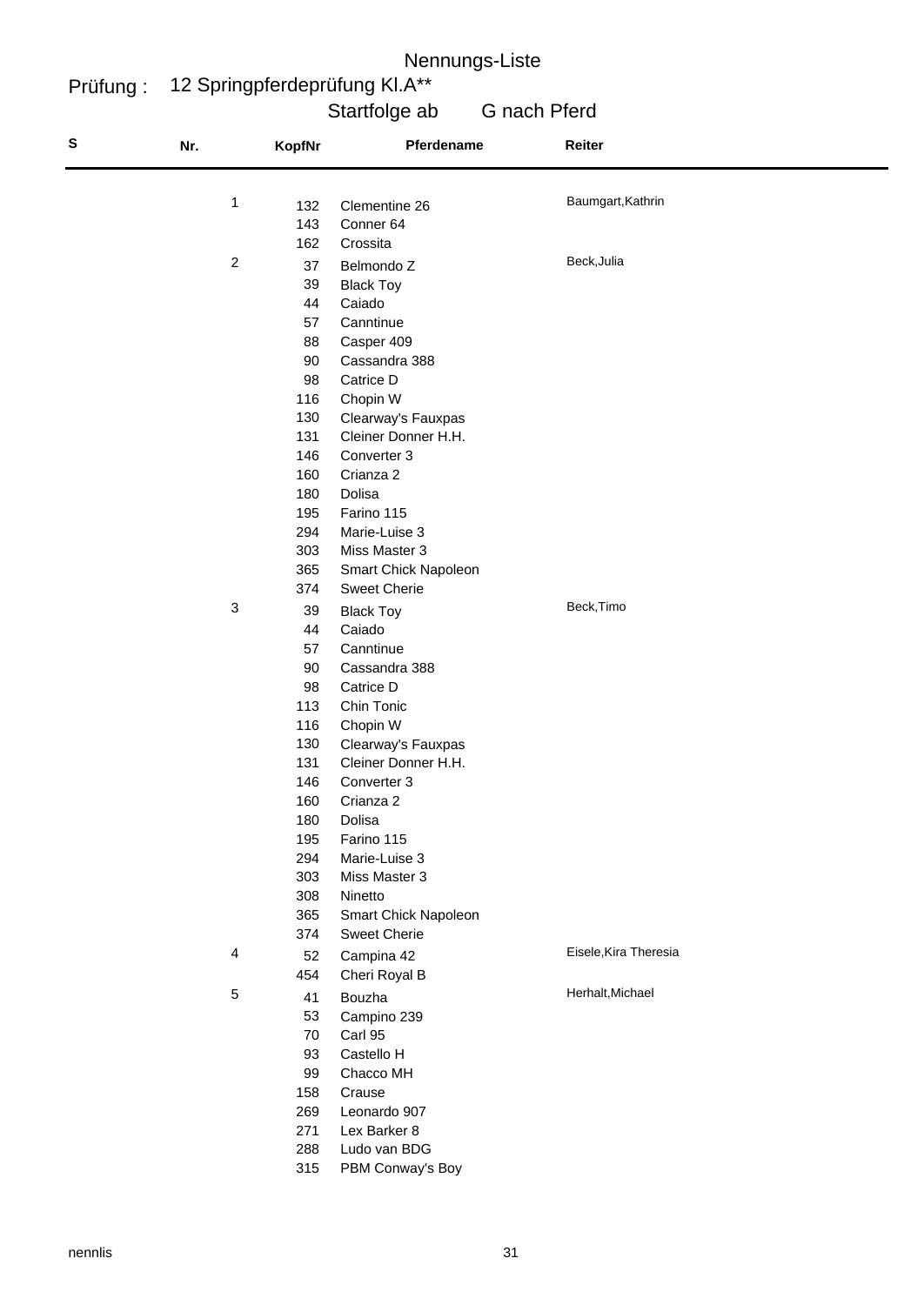| 6  | 35<br>53<br>99 | Bella Donna 151<br>Campino 239<br>Chacco MH | Herhalt, Stefanie  |
|----|----------------|---------------------------------------------|--------------------|
|    | 158            | Crause                                      |                    |
|    | 209            | Galenkan                                    |                    |
|    | 269            | Leonardo 907                                |                    |
|    | 271            | Lex Barker 8                                |                    |
|    | 288            | Ludo van BDG                                |                    |
|    | 370            | Start up                                    |                    |
| 7  | 309            | Nougat DJ                                   | Herrmann, Philipp  |
|    | 356            | Sherlock 33                                 |                    |
| 8  | 241            | Kolambo's Charlie Chaplin                   | Hodapp, Marion     |
| 9  | 89             | Cassandra 385                               | Homberger, Rebekka |
|    | 298            | Merlin 1649                                 |                    |
|    | 335            | Rashidah G                                  |                    |
|    | 382            | Unique 74                                   |                    |
| 10 | 97             | Cäthe Kabeljau                              | König, Tanja       |
|    | 386            | Victoria 100                                |                    |
| 11 | 25             | <b>Baden Classic</b>                        | Lauer, Nikolas     |
|    | 208            | Fyrell 2                                    |                    |
|    | 256            | Larimar's Chico                             |                    |
|    | 384            | Vera H                                      |                    |
| 12 | 83             | Cascada W                                   | Meisinger, Heike   |
|    | 92             | Castellana 4                                |                    |
|    | 100            | Chameika                                    |                    |
|    | 142            | Confetti M                                  |                    |
|    | 174            | Delara 4                                    |                    |
|    | 192<br>295     | Escada W 2<br>Max M                         |                    |
| 13 |                |                                             | Müller, Diana      |
|    | 60<br>62       | Captivator M<br>Cara Mona M                 |                    |
| 14 |                | Amicelli 120                                | Nebelung, Stefan   |
|    | 5<br>50        | Campaniero                                  |                    |
|    | 59             | Caponé                                      |                    |
|    | 60             | Captivator M                                |                    |
|    | 62             | Cara Mona M                                 |                    |
|    | 101            | Chamira 9                                   |                    |
|    | 162            | Crossita                                    |                    |
|    | 173            | Dehlia 12                                   |                    |
|    | 245            | La Fee 27                                   |                    |
|    | 278            | Lisa Mahdia H                               |                    |
|    | 291            | Mama Leone 2                                |                    |
|    | 300            | Mini Cooper 7                               |                    |
|    | 302            | Miss Indiana H                              |                    |
|    | 372            | Supergirl 10                                | Schill, Alexander  |
| 15 | 94             | Cataleya 12                                 |                    |
|    | 102            | Charisma 206                                |                    |
|    | 106<br>175     | <b>Charming Adlantus</b>                    |                    |
|    | 238            | Delight 60<br>Key West 14                   |                    |
|    | 259            | Latino 246                                  |                    |
|    | 293            | Marengo 249                                 |                    |
| 16 | 51             | Campari S                                   | Schindler, Justine |
|    | 78             | Carmen S                                    |                    |
| 17 | 79             | Caru 3                                      | Schwär, Clarissa   |
|    | 155            | Cosmo 91                                    |                    |
|    | 179            | Dodo 57                                     |                    |
|    | 253            | Landmann THC                                |                    |
|    | 369            | Stanley 137                                 |                    |
|    | 386            | Victoria 100                                |                    |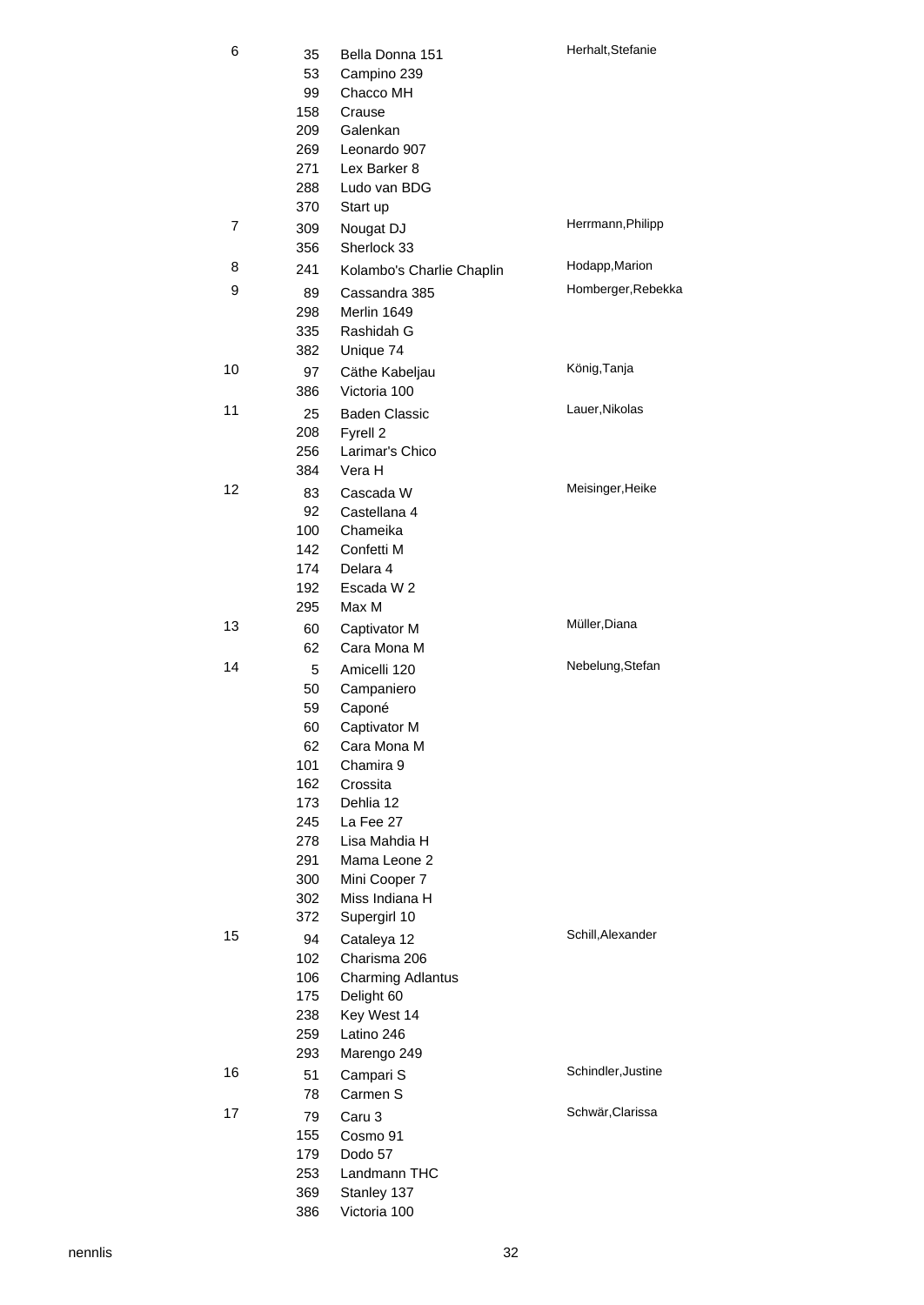| 18 | 136 | Coco Blue P       | Sester, Alina        |
|----|-----|-------------------|----------------------|
|    | 287 | Ludanos           |                      |
| 19 | 21  | Atlanta 510       | Teufel, Jochen       |
|    | 74  | Carlotta 277      |                      |
|    | 189 | Edermus PP        |                      |
|    | 255 | Lara T            |                      |
|    | 258 | Lasandro 23       |                      |
|    | 268 | Leonardo 892      |                      |
| 20 | 14  | Arika H           | Teufel, Thomas       |
|    | 21  | Atlanta 510       |                      |
|    | 56  | Canna 4           |                      |
|    | 255 | Lara T            |                      |
|    | 268 | Leonardo 892      |                      |
| 21 | 187 | Ducato 6          | Walz, Lisa           |
| 22 | 55  | Candilla 19       | Wirth, Jessica       |
|    | 82  | Cäsar-M           |                      |
|    | 169 | Daisy Des Pres 2  |                      |
|    | 248 | Lagros 3          |                      |
|    | 260 | Latte Macchiato 7 |                      |
|    | 265 | Leena 14          |                      |
| 23 | 88  | Casper 409        | Zehnle, Anna-Marlena |
|    | 95  | Catalina 43       |                      |
|    | 103 | <b>Charles S</b>  |                      |
|    | 235 | Kajo S            |                      |
|    | 236 | Karlotta 20       |                      |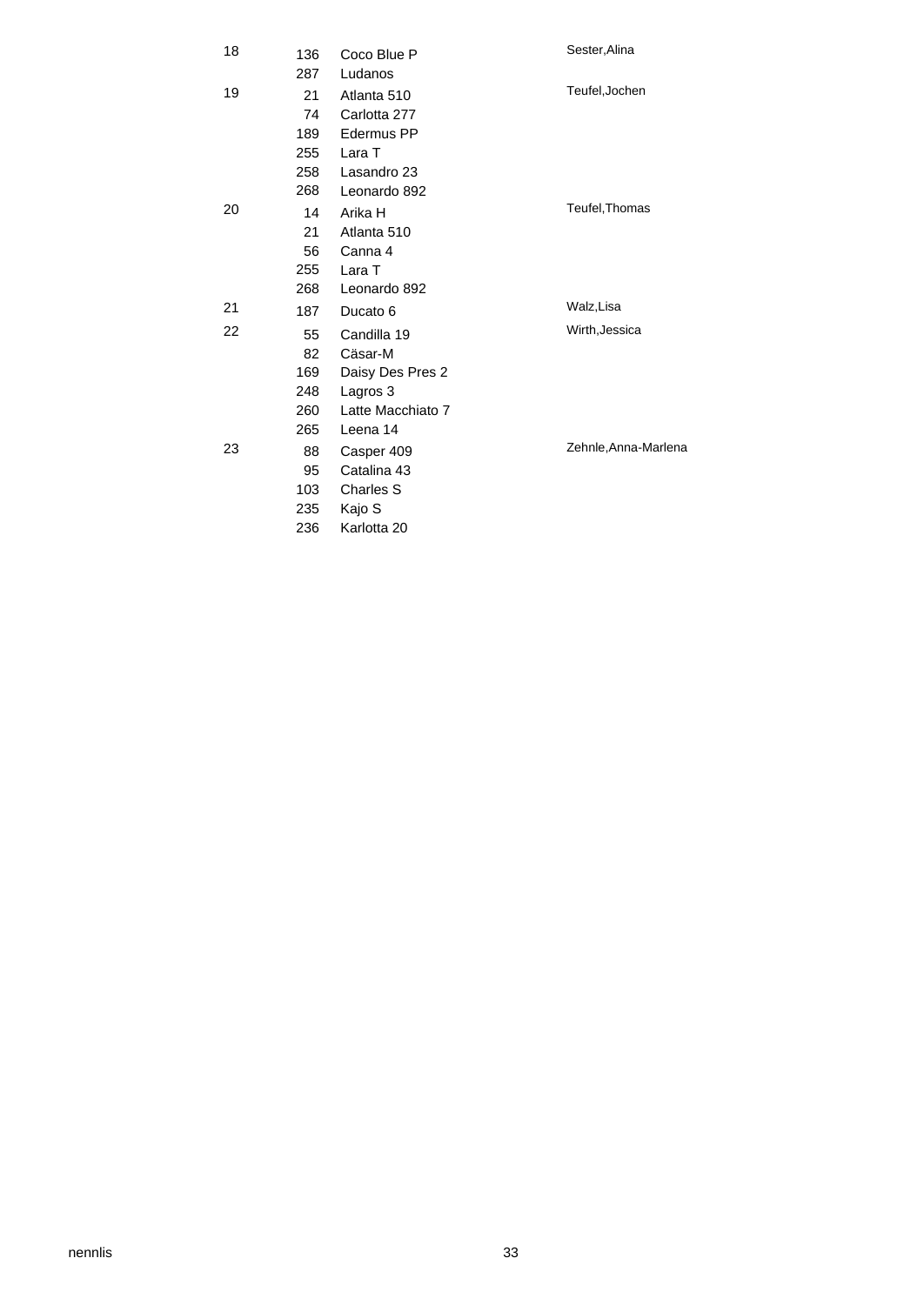Prüfung : 13 Springpferdeprüfung Kl.L

# Startfolge ab Q nach Pferd

| S | Nr.            | <b>KopfNr</b> | Pferdename                  | Reiter          |
|---|----------------|---------------|-----------------------------|-----------------|
|   |                |               |                             | Aldinger, Sönke |
|   | 1              | 39            | <b>Black Toy</b>            |                 |
|   |                | 57            | Canntinue                   |                 |
|   |                | 90            | Cassandra 388               |                 |
|   |                | 113           | Chin Tonic                  |                 |
|   |                | 116           | Chopin W                    |                 |
|   |                | 130           | Clearway's Fauxpas          |                 |
|   |                | 180           | Dolisa                      |                 |
|   |                | 195           | Farino 115                  |                 |
|   |                | 196           | Farome                      |                 |
|   |                | 294           | Marie-Luise 3               |                 |
|   |                | 303           | Miss Master 3               |                 |
|   |                | 312           | Ornat CR                    |                 |
|   |                | 365           | Smart Chick Napoleon        |                 |
|   |                | 374           | <b>Sweet Cherie</b>         |                 |
|   | $\overline{c}$ | 37            | Belmondo Z                  | Beck, Julia     |
|   |                | 39            | <b>Black Toy</b>            |                 |
|   |                | 44            | Caiado                      |                 |
|   |                | 57            | Canntinue                   |                 |
|   |                | 88            | Casper 409                  |                 |
|   |                | 90            | Cassandra 388               |                 |
|   |                | 98            | Catrice D                   |                 |
|   |                | 116           | Chopin W                    |                 |
|   |                | 130           | Clearway's Fauxpas          |                 |
|   |                | 131           | Cleiner Donner H.H.         |                 |
|   |                | 146           | Converter 3                 |                 |
|   |                | 160           | Crianza 2                   |                 |
|   |                | 180           | Dolisa                      |                 |
|   |                | 195           | Farino 115                  |                 |
|   |                | 294           | Marie-Luise 3               |                 |
|   |                | 303           | Miss Master 3               |                 |
|   |                | 365           | Smart Chick Napoleon        |                 |
|   |                | 374           | <b>Sweet Cherie</b>         |                 |
|   | 3              | 39            | <b>Black Toy</b>            | Beck, Timo      |
|   |                | 44            | Caiado                      |                 |
|   |                | 57            | Canntinue                   |                 |
|   |                | 90            | Cassandra 388               |                 |
|   |                | 98            | Catrice D                   |                 |
|   |                | 113           | Chin Tonic                  |                 |
|   |                | 116           | Chopin W                    |                 |
|   |                | 130           | Clearway's Fauxpas          |                 |
|   |                | 131           | Cleiner Donner H.H.         |                 |
|   |                | 146           | Converter 3                 |                 |
|   |                | 160           | Crianza 2                   |                 |
|   |                | 180           | Dolisa                      |                 |
|   |                | 195           | Farino 115                  |                 |
|   |                | 294           | Marie-Luise 3               |                 |
|   |                | 303           | Miss Master 3               |                 |
|   |                | 308           | Ninetto                     |                 |
|   |                | 365           | <b>Smart Chick Napoleon</b> |                 |
|   |                | 374           | <b>Sweet Cherie</b>         |                 |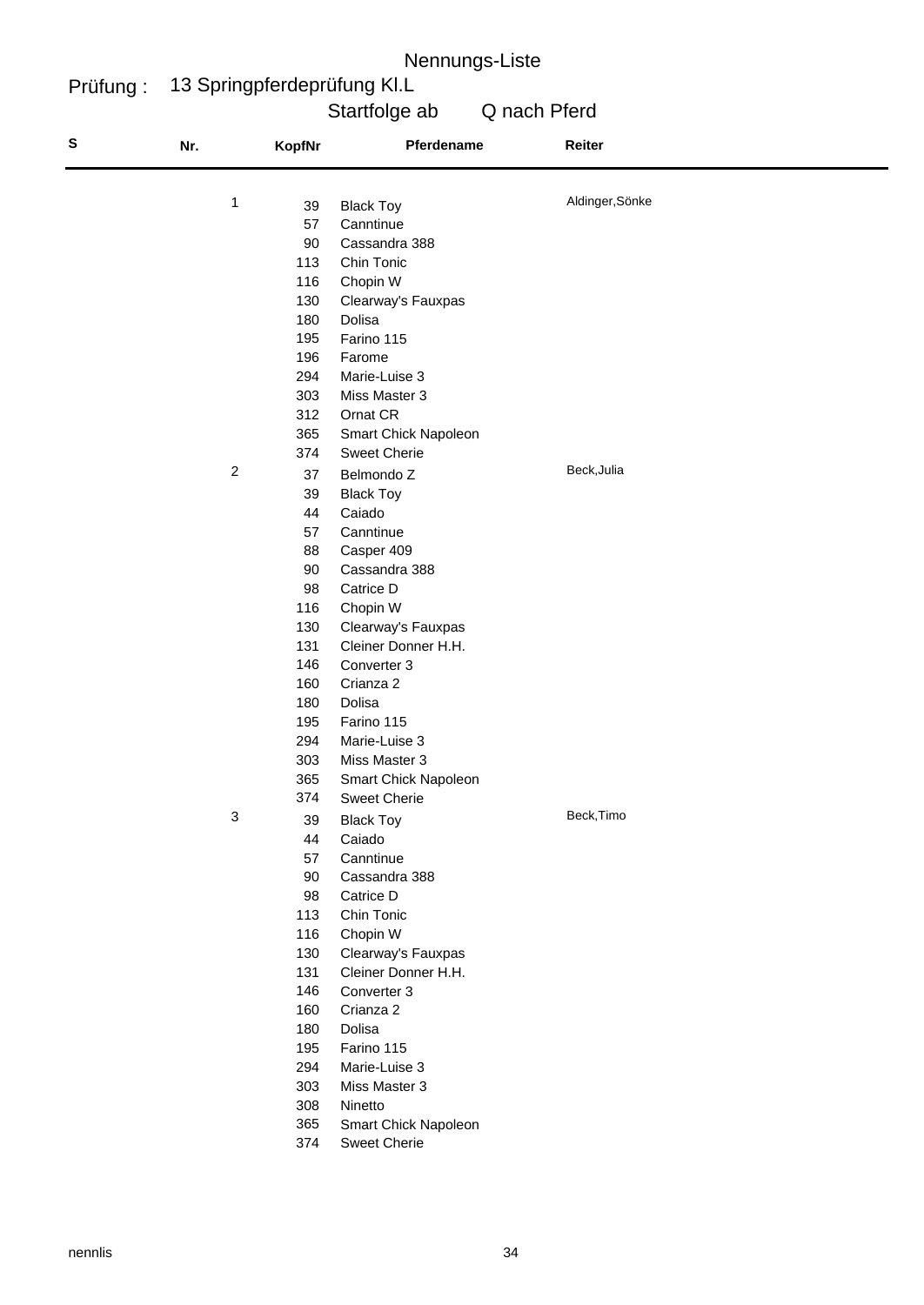| 4  | 41  | Bouzha                    | Herhalt, Michael  |
|----|-----|---------------------------|-------------------|
|    | 53  | Campino 239               |                   |
|    | 70  | Carl 95                   |                   |
|    | 93  | Castello H                |                   |
|    | 99  | Chacco MH                 |                   |
|    | 158 | Crause                    |                   |
|    | 269 | Leonardo 907              |                   |
|    | 271 | Lex Barker 8              |                   |
|    | 288 | Ludo van BDG              |                   |
|    | 315 | PBM Conway's Boy          |                   |
| 5  |     |                           | Herhalt, Stefanie |
|    | 35  | Bella Donna 151           |                   |
|    | 53  | Campino 239               |                   |
|    | 99  | Chacco MH                 |                   |
|    | 158 | Crause                    |                   |
|    | 209 | Galenkan                  |                   |
|    | 269 | Leonardo 907              |                   |
|    | 271 | Lex Barker 8              |                   |
|    | 288 | Ludo van BDG              |                   |
|    | 370 | Start up                  | Hodapp, Marion    |
| 6  | 241 | Kolambo's Charlie Chaplin |                   |
| 7  | 27  | Balina W                  | König, Julia      |
| 8  | 121 | Ciara 91                  | Kühn, Michael     |
| 9  | 25  | <b>Baden Classic</b>      | Lauer, Nikolas    |
|    | 208 | Fyrell 2                  |                   |
|    | 256 | Larimar's Chico           |                   |
|    | 384 | Vera H                    |                   |
| 10 | 83  | Cascada W                 | Meisinger, Heike  |
|    | 92  | Castellana 4              |                   |
|    | 100 | Chameika                  |                   |
|    | 142 | Confetti M                |                   |
|    | 174 | Delara 4                  |                   |
|    | 192 | Escada W 2                |                   |
|    | 295 | Max M                     |                   |
| 11 | 185 | Dragunov                  | Mezger, Oliver    |
| 12 | 60  | Captivator M              | Müller, Diana     |
|    | 62  | Cara Mona M               |                   |
| 13 |     |                           | Nebelung, Stefan  |
|    | 5   | Amicelli 120              |                   |
|    | 50  | Campaniero                |                   |
|    | 59  | Caponé                    |                   |
|    | 60  | Captivator M              |                   |
|    | 62  | Cara Mona M               |                   |
|    | 101 | Chamira 9                 |                   |
|    | 162 | Crossita                  |                   |
|    | 173 | Dehlia 12                 |                   |
|    | 245 | La Fee 27                 |                   |
|    | 278 | Lisa Mahdia H             |                   |
|    | 291 | Mama Leone 2              |                   |
|    | 300 | Mini Cooper 7             |                   |
|    | 302 | Miss Indiana H            |                   |
|    | 372 | Supergirl 10              |                   |
| 14 | 46  | Camaro 94                 | Schieler, Verena  |
|    | 88  | Casper 409                |                   |
|    | 129 | Clear Round 15            |                   |
|    | 149 | Cooper 192                |                   |
|    | 236 | Karlotta 20               |                   |
|    | 338 | Rihanna R                 |                   |
|    | 358 | Sidney 192                |                   |
|    | 389 | Wembly 23                 |                   |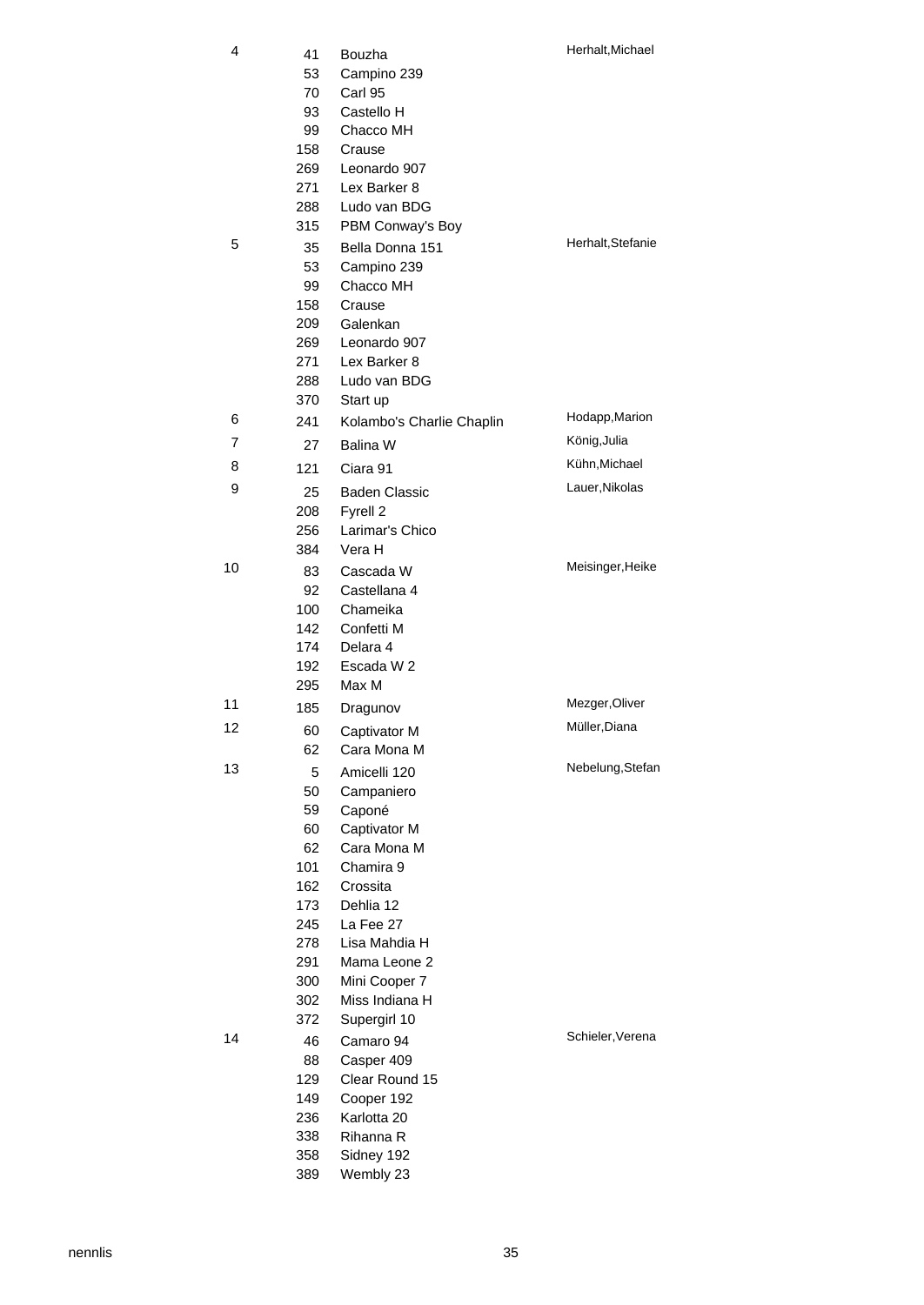| 15 | 94  | Cataleya 12              | Schill, Alexander     |
|----|-----|--------------------------|-----------------------|
|    | 102 | Charisma 206             |                       |
|    | 106 | <b>Charming Adlantus</b> |                       |
|    | 175 | Delight 60               |                       |
|    | 238 | Key West 14              |                       |
|    | 259 | Latino 246               |                       |
|    | 293 | Marengo 249              |                       |
| 16 | 51  | Campari S                | Schindler, Justine    |
|    | 78  | Carmen S                 |                       |
| 17 | 79  | Caru <sub>3</sub>        | Schwär, Clarissa      |
|    | 155 | Cosmo 91                 |                       |
|    | 179 | Dodo 57                  |                       |
|    | 253 | Landmann THC             |                       |
|    | 369 | Stanley 137              |                       |
|    | 386 | Victoria 100             |                       |
| 18 | 124 | Cindy Lou H              | Schwarz, Anne-Kathrin |
|    | 151 | Coralie 20               |                       |
|    | 329 | Queen Merry              |                       |
| 19 | 136 | Coco Blue P              | Sester, Alina         |
|    | 287 | Ludanos                  |                       |
| 20 | 14  | Arika H                  | Teufel, Thomas        |
|    | 21  | Atlanta 510              |                       |
|    | 56  | Canna 4                  |                       |
|    | 255 | Lara T                   |                       |
|    | 268 | Leonardo 892             |                       |
| 21 | 76  | Carlotta Keks            | Weißinger, Verena     |
| 22 | 88  | Casper 409               | Zehnle, Anna-Marlena  |
|    | 95  | Catalina 43              |                       |
|    | 103 | Charles S                |                       |
|    | 235 | Kajo S                   |                       |
|    | 236 | Karlotta 20              |                       |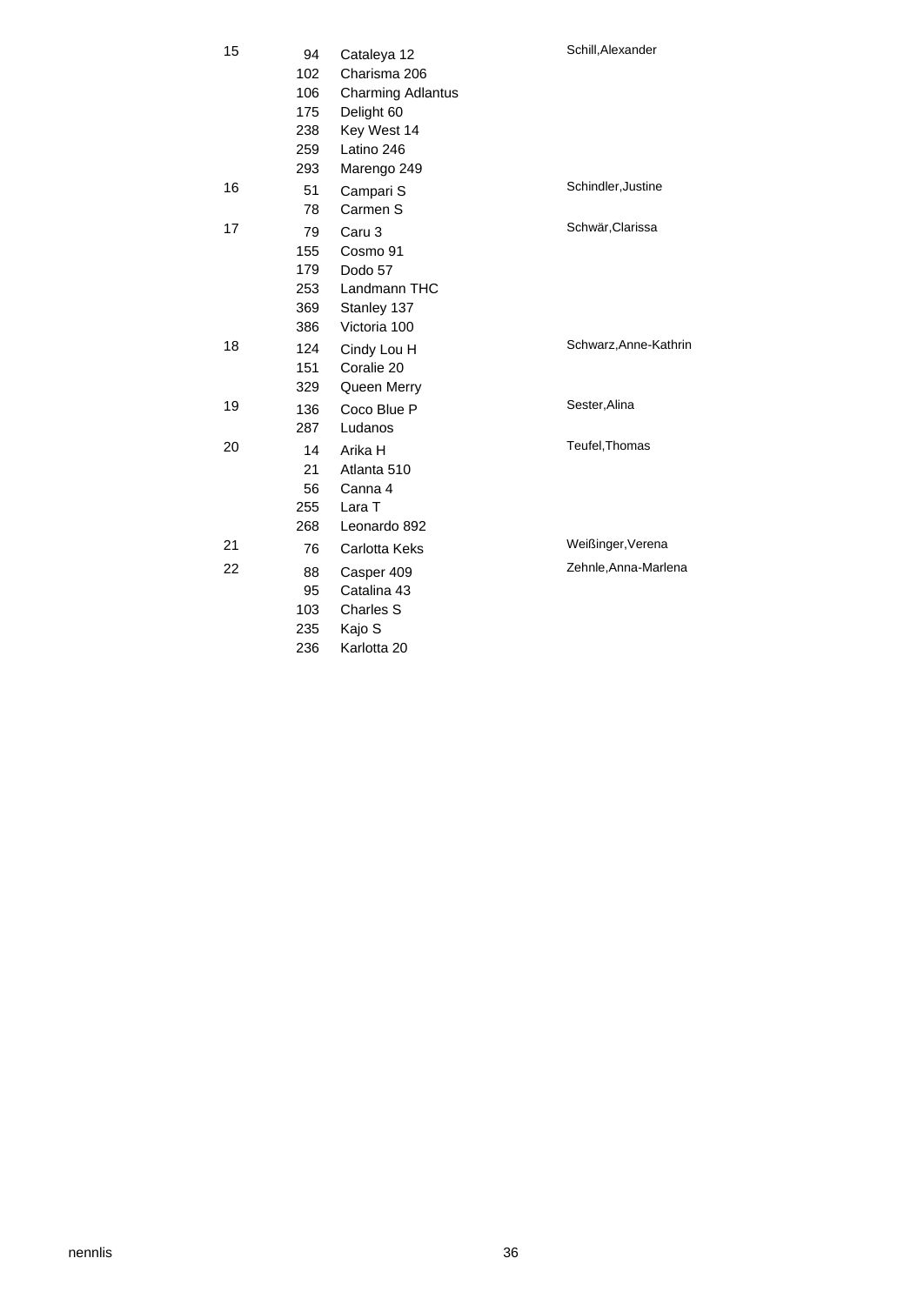#### Prüfung : 14 Springpferdeprüfung Kl.M\*

## Startfolge ab C nach Pferd

| S | Nr.              | <b>KopfNr</b> | Pferdename                                | Reiter          |
|---|------------------|---------------|-------------------------------------------|-----------------|
|   | $\mathbf{1}$     | 39            |                                           | Aldinger, Sönke |
|   |                  | 57            | <b>Black Toy</b><br>Canntinue             |                 |
|   |                  | 90            | Cassandra 388                             |                 |
|   |                  | 113           | Chin Tonic                                |                 |
|   |                  | 116           |                                           |                 |
|   |                  | 130           | Chopin W                                  |                 |
|   |                  | 180           | Clearway's Fauxpas<br>Dolisa              |                 |
|   |                  | 195           | Farino 115                                |                 |
|   |                  | 196           | Farome                                    |                 |
|   |                  | 294           | Marie-Luise 3                             |                 |
|   |                  | 303           | Miss Master 3                             |                 |
|   |                  | 312           | Ornat CR                                  |                 |
|   |                  | 365           | Smart Chick Napoleon                      |                 |
|   |                  | 374           | <b>Sweet Cherie</b>                       |                 |
|   | $\boldsymbol{2}$ |               |                                           | Beck, Julia     |
|   |                  | 37            | Belmondo Z                                |                 |
|   |                  | 39<br>44      | <b>Black Toy</b>                          |                 |
|   |                  | 57            | Caiado                                    |                 |
|   |                  | 88            | Canntinue                                 |                 |
|   |                  | 90            | Casper 409                                |                 |
|   |                  |               | Cassandra 388                             |                 |
|   |                  | 98<br>116     | Catrice D                                 |                 |
|   |                  | 130           | Chopin W                                  |                 |
|   |                  | 131           | Clearway's Fauxpas<br>Cleiner Donner H.H. |                 |
|   |                  | 146           | Converter 3                               |                 |
|   |                  | 160           | Crianza 2                                 |                 |
|   |                  | 180           | Dolisa                                    |                 |
|   |                  | 195           | Farino 115                                |                 |
|   |                  | 294           | Marie-Luise 3                             |                 |
|   |                  | 303           | Miss Master 3                             |                 |
|   |                  | 365           | Smart Chick Napoleon                      |                 |
|   |                  | 374           | <b>Sweet Cherie</b>                       |                 |
|   | $\sqrt{3}$       | 39            | <b>Black Toy</b>                          | Beck, Timo      |
|   |                  | 44            | Caiado                                    |                 |
|   |                  | 57            | Canntinue                                 |                 |
|   |                  | 90            | Cassandra 388                             |                 |
|   |                  | 98            | Catrice D                                 |                 |
|   |                  | 113           | Chin Tonic                                |                 |
|   |                  | 116           | Chopin W                                  |                 |
|   |                  | 130           | Clearway's Fauxpas                        |                 |
|   |                  | 131           | Cleiner Donner H.H.                       |                 |
|   |                  | 146           | Converter 3                               |                 |
|   |                  | 160           | Crianza 2                                 |                 |
|   |                  | 180           | Dolisa                                    |                 |
|   |                  | 195           | Farino 115                                |                 |
|   |                  | 294           | Marie-Luise 3                             |                 |
|   |                  | 303           | Miss Master 3                             |                 |
|   |                  | 308           | Ninetto                                   |                 |
|   |                  | 365           | Smart Chick Napoleon                      |                 |
|   |                  | 374           | <b>Sweet Cherie</b>                       |                 |
|   | $\overline{4}$   | 93            | Castello H                                | Held, Daniela   |
|   |                  | 219           | Graf R                                    |                 |
|   |                  |               |                                           |                 |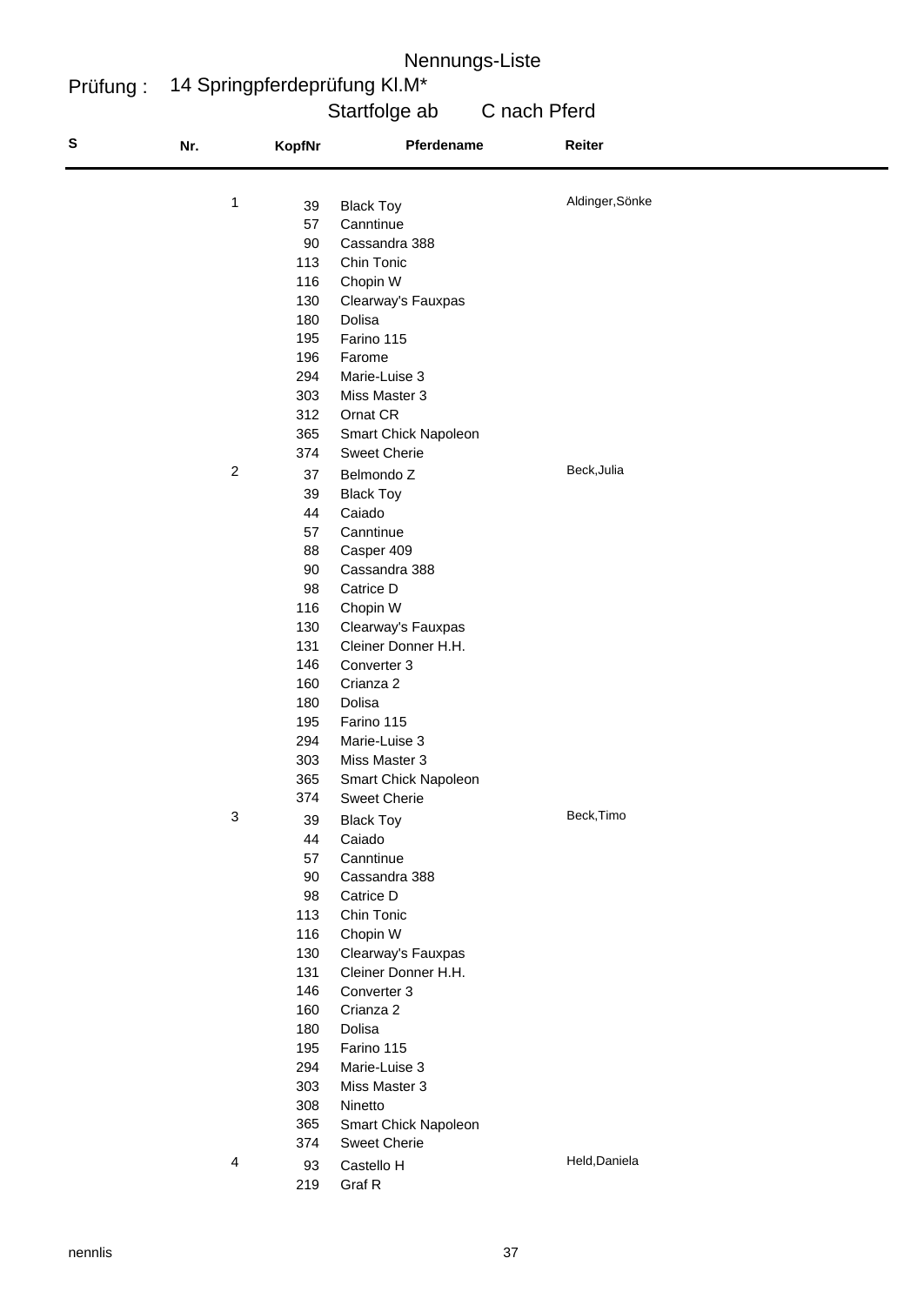| 41  | Bouzha                   | Herhalt, Michael      |
|-----|--------------------------|-----------------------|
| 53  | Campino 239              |                       |
| 70  | Carl 95                  |                       |
| 93  | Castello H               |                       |
| 99  | Chacco MH                |                       |
| 158 | Crause                   |                       |
| 269 | Leonardo 907             |                       |
| 271 | Lex Barker 8             |                       |
| 288 | Ludo van BDG             |                       |
| 315 | PBM Conway's Boy         |                       |
| 46  | Camaro 94                | Schieler, Verena      |
| 88  | Casper 409               |                       |
| 129 | Clear Round 15           |                       |
| 149 | Cooper 192               |                       |
| 236 | Karlotta 20              |                       |
| 338 | Rihanna R                |                       |
| 358 | Sidney 192               |                       |
| 389 | Wembly 23                |                       |
| 94  | Cataleya 12              | Schill, Alexander     |
| 102 | Charisma 206             |                       |
| 106 | <b>Charming Adlantus</b> |                       |
| 175 | Delight 60               |                       |
| 238 | Key West 14              |                       |
| 259 | Latino 246               |                       |
| 293 | Marengo 249              |                       |
| 79  | Caru <sub>3</sub>        | Schwär, Clarissa      |
| 155 | Cosmo 91                 |                       |
| 179 | Dodo 57                  |                       |
| 253 | Landmann THC             |                       |
| 369 | Stanley 137              |                       |
| 386 | Victoria 100             |                       |
| 124 |                          | Schwarz, Anne-Kathrin |
| 151 | Coralie 20               |                       |
| 329 | Queen Merry              |                       |
| 185 | Dragunov                 | Wetzel, Janina        |
|     |                          | Cindy Lou H           |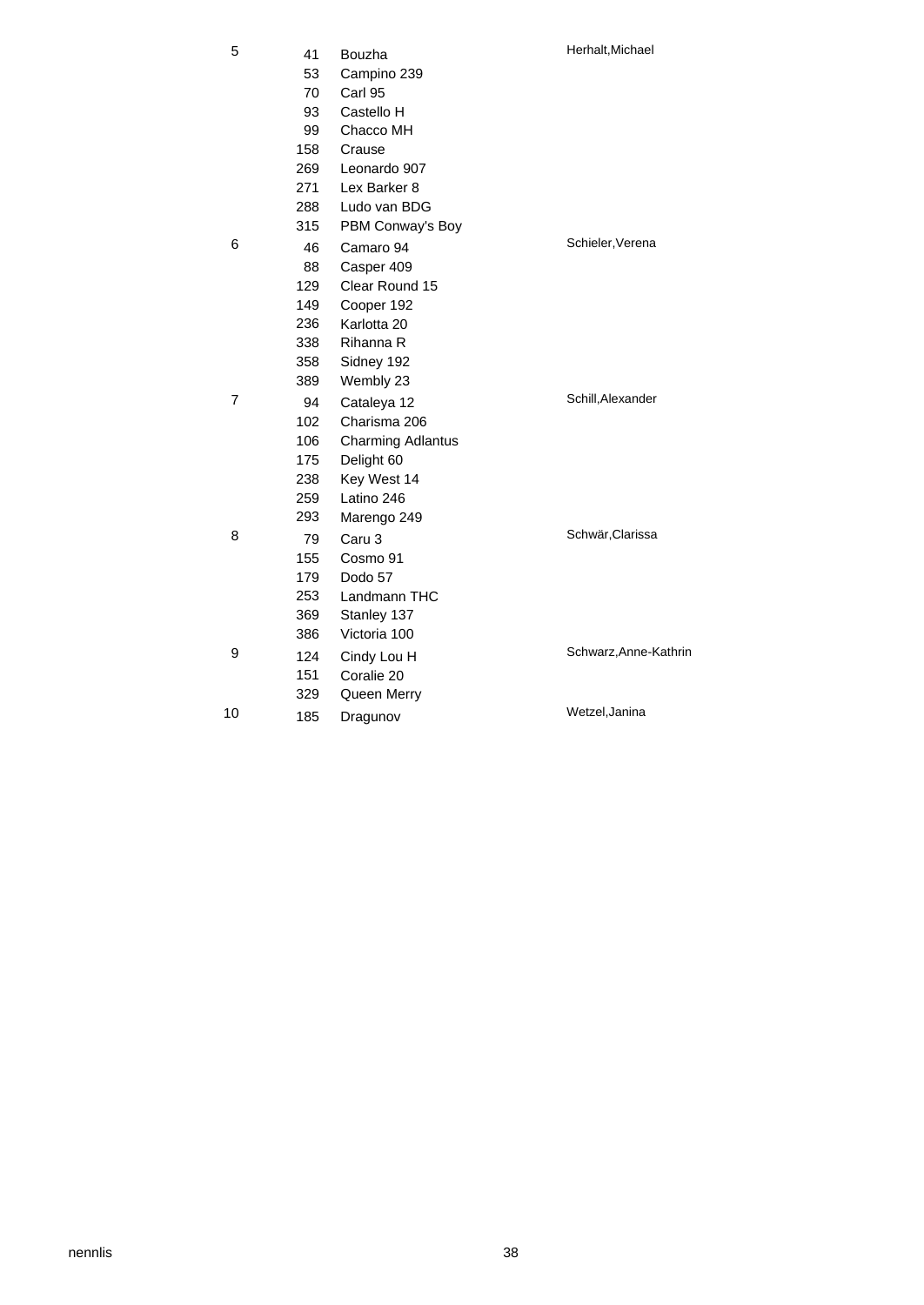#### Startfolge ab M nach Pferd Prüfung : 15 Stilspring-WB - mit Erlaubter Zeit (EZ) Nennungs-Liste

| S | Nr.            | <b>KopfNr</b> | Pferdename                 | Reiter                        |
|---|----------------|---------------|----------------------------|-------------------------------|
|   |                |               |                            | Arnold, Denise                |
|   | 1              | 467           | Lea Gin                    | Bauhöfer, Viktoria            |
|   | $\overline{c}$ |               |                            | Bauhöfer, Elisabeth           |
|   | 3              | 237<br>277    | Keithano F<br>Limit J      |                               |
|   | 4              | 338           | Rihanna R                  | Breithaupt, Laura             |
|   | 5              | 419           | Courage 77                 | Droll, Saskia                 |
|   | 6              | 201           | Flämingslord               | Faller, Nicole                |
|   |                | 206           | Frühlingsrubin             |                               |
|   |                | 363           | Skulptura                  |                               |
|   | 7              | 417           | Resinera                   | Finsterbusch, Andrea Carolina |
|   | 8              | 403           | Pat Parelli                | Hauser Alina                  |
|   | 9              | 101           | Chamira 9                  | Hirschner, Alessa             |
|   | 10             | 296           | <b>McKinley</b>            | Hörth, Yvonne                 |
|   | 11             | 126           | Clarisa T                  | Huber, Valentina              |
|   | 12             | 249           | Lalique D                  | Irion, Jessica                |
|   | 13             | 398           | Isetta                     | Jäger Antonia                 |
|   | 14             | 458           | Polly 419                  | Keller, Romy                  |
|   | 15             | 455           | Daisy Doll                 | Krieg, Jara                   |
|   |                | 456           | Tarabas 7                  |                               |
|   | 16             | 460           | Coody 2                    | Leitermann, Daniela           |
|   | 17             | 424           | Giulio 6                   | Leonhard, Louisa              |
|   |                | 425           | Miss Scarlett 4            | Lusch, Alena                  |
|   | 18             | 223           | Harvey 29                  | Michelbach, Stefanie          |
|   | 19             | 4<br>23       | Amadeus F 3<br>Aui's Lumen |                               |
|   | 20             | 377           | Tigrou du Libaire          | Mild, Melina-Shary            |
|   | 21             | 150           | Coradina 11                | Prach, Jessica                |
|   | 22             | 59            | Caponé                     | Reibetanz, Jessica            |
|   |                | 306           | Napoleon 437               |                               |
|   | 23             | 198           | <b>Filou 1835</b>          | Schneble, Hannah              |
|   |                | 299           | Mia H                      |                               |
|   | 24             | 412           | <b>Tineta Biats</b>        | Schneider Alyssa              |
|   | 25             | 239           | Kiara 118                  | Schütz, Jule-Anne             |
|   | 26             | 447           | Bolero van de Kiboets      | Schütze, Sina                 |
|   |                | 448           | Chiwama                    |                               |
|   | 27             | 465           | Lady Flicka                | Viol, Isabell                 |
|   | 28             | 276           | Liluna S                   | Weber, Hanna                  |
|   | 29             | 406           | Sandor                     | Ziegler Katharina             |
|   | 30             | 324           | Prinzessin Laia            | Zorn, Milena                  |
|   | 31             | 459           | Antonia 161                | Zürcher, Carlos               |
|   |                |               |                            |                               |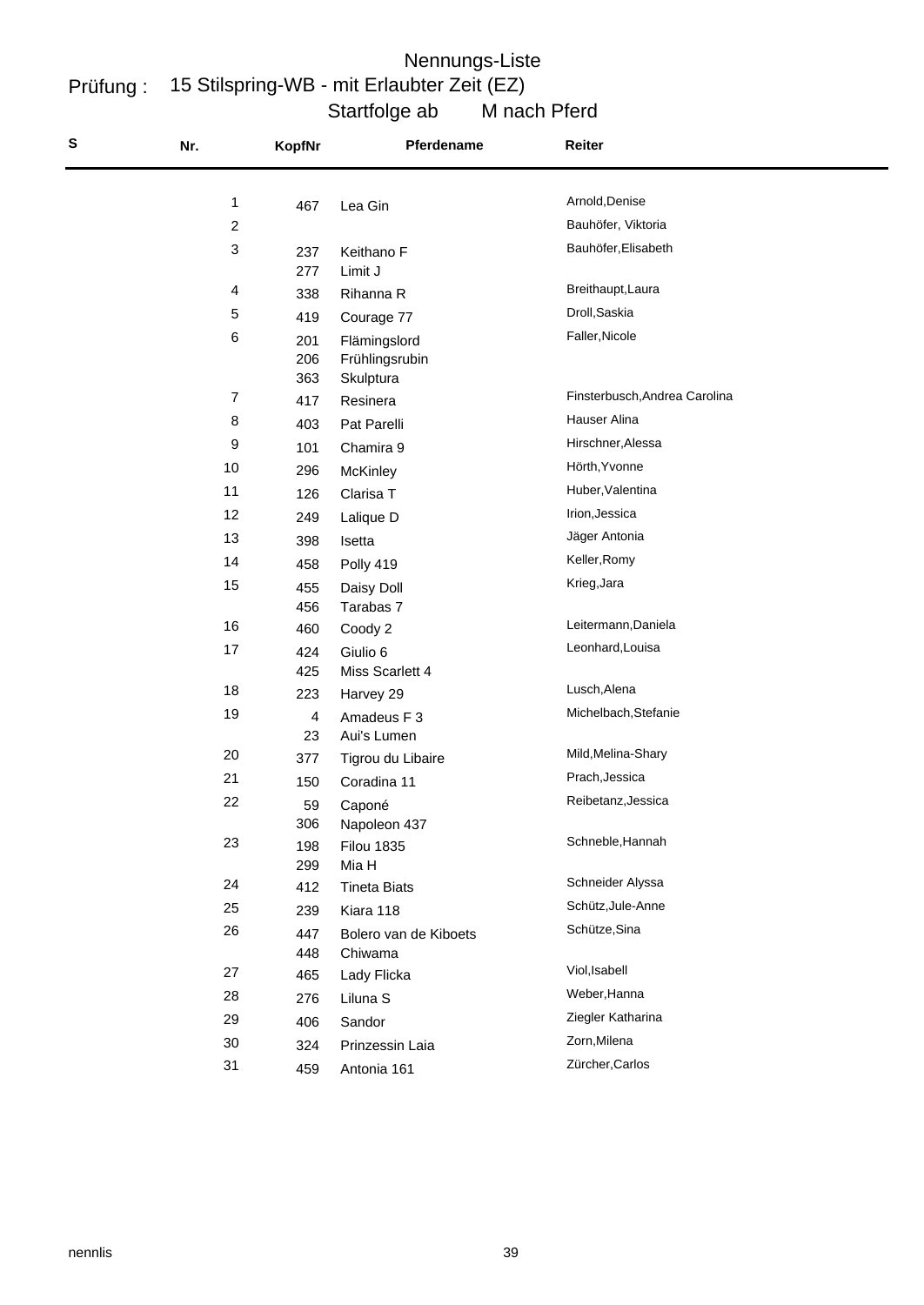#### Prüfung : 16 Springreiter-WB

# Startfolge ab W nach Pferd

| ${\bf S}$ | Nr. | <b>KopfNr</b> | Pferdename            | Reiter                        |
|-----------|-----|---------------|-----------------------|-------------------------------|
|           |     |               |                       |                               |
|           | 1   | 467           | Lea Gin               | Arnold, Denise                |
|           | 2   |               |                       | Bauhöfer, Viktoria            |
|           | 3   | 426           | Catwalk 18            | Beik, Tatjana                 |
|           |     | 427           | Filly-Flora           |                               |
|           |     | 428           | Franz 134             |                               |
|           |     | 429           | Intelligent 2         |                               |
|           |     | 430           | La Jou A              |                               |
|           |     | 431           | Merlin 975            |                               |
|           |     | 432           | Tishyna               |                               |
|           | 4   | 404           | Pauline               | <b>Bohnert Leonie</b>         |
|           | 5   | 404           | Pauline               | Dresel, Anne                  |
|           | 6   | 115           | Chocolate makes party | Droll, Lena                   |
|           |     | 279           | Little Goldfever      |                               |
|           | 7   | 417           | Resinera              | Finsterbusch, Andrea Carolina |
|           | 8   | 403           | Pat Parelli           | Hauser Alina                  |
|           | 9   | 249           | Lalique D             | Irion, Jessica                |
|           | 10  | 398           | Isetta                | Jäger Antonia                 |
|           | 11  | 424           | Giulio 6              | Leonhard, Louisa              |
|           |     | 425           | Miss Scarlett 4       |                               |
|           | 12  | 413           | <b>Henriette PCM</b>  | Mild, Malena                  |
|           | 13  | 402           | Nakhito               | <b>Neichel Emilia</b>         |
|           | 14  | 435           | Atlantis 204          | Roth, Lea                     |
|           | 15  | 412           | <b>Tineta Biats</b>   | Schneider Alyssa              |
|           | 16  | 367           | Snowflake 27          | Schwarz, Ronja                |
|           | 17  | 439           | Celtic                | Walter, Julia                 |
|           | 18  | 324           | Prinzessin Laia       | Zorn, Milena                  |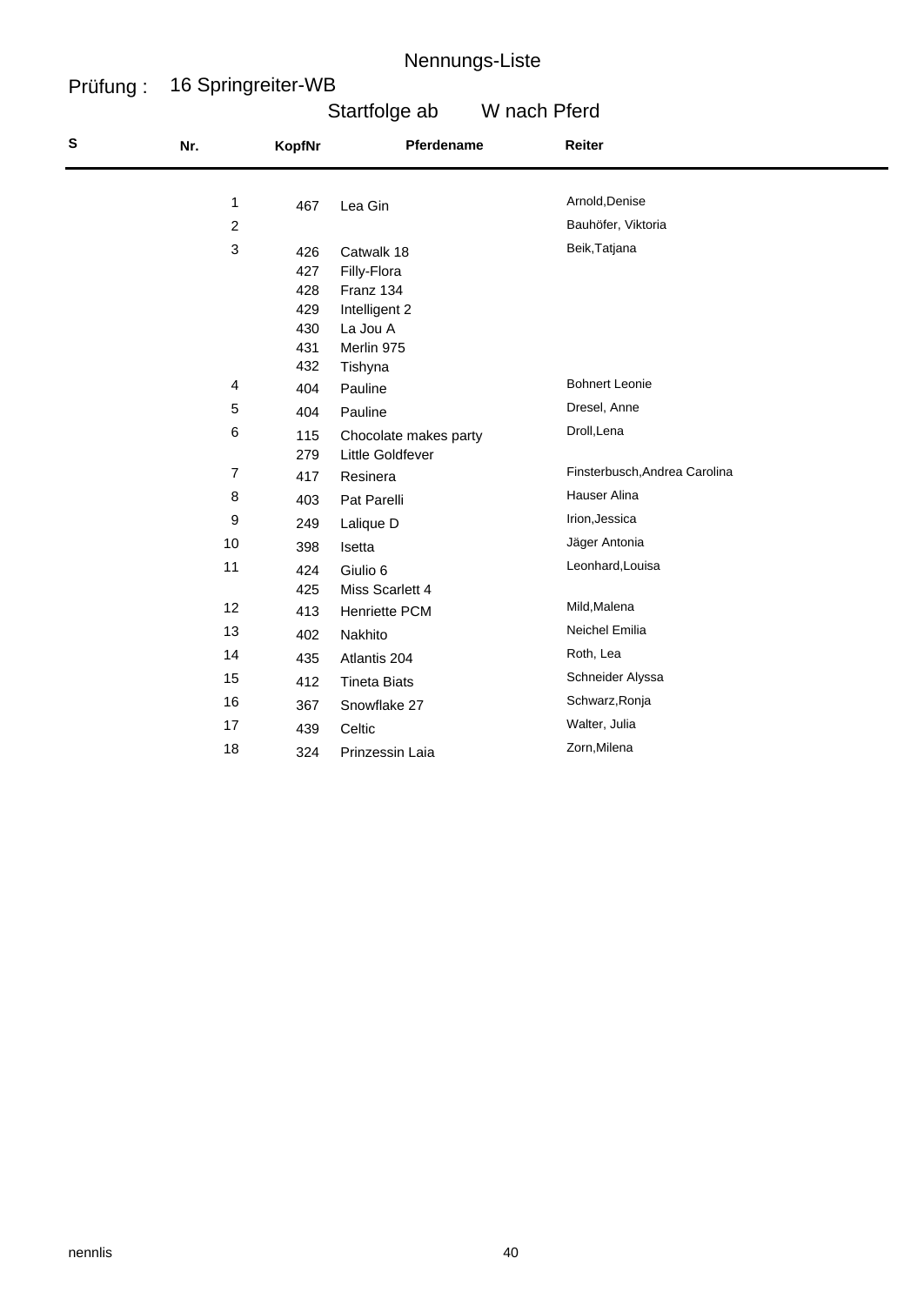#### Prüfung : 17 Dressurprfg. Kl.L\* - Tr.

# Startfolge ab I nach Pferd

| S | Nr.                     | <b>KopfNr</b>           | Pferdename                                              | Reiter                    |
|---|-------------------------|-------------------------|---------------------------------------------------------|---------------------------|
|   |                         |                         |                                                         | Bauer, Regina             |
|   | 1                       | 240                     | Kirijana                                                | Borths, Kathrin Sabine    |
|   | $\overline{\mathbf{c}}$ | 444                     | Highlander 83                                           |                           |
|   | 3                       | 205                     | Frosty W                                                | Bruder, Lena              |
|   | 4                       | 201<br>206<br>363       | Flämingslord<br>Frühlingsrubin<br>Skulptura             | Faller, Nicole            |
|   | 5                       | 368                     | Socke H.                                                | Frey, Lena Malin          |
|   | 6                       | 204                     | Forever 159                                             | Heizmann, Doris           |
|   | 7                       | 232<br>346              | ImpiDimpi<br>Sally 718                                  | Herzog, Adina             |
|   | 8                       | 191                     | Enya la Rose                                            | Hoeltzel, Laureanne       |
|   | 9                       | 89<br>298<br>335<br>382 | Cassandra 385<br>Merlin 1649<br>Rashidah G<br>Unique 74 | Homberger, Rebekka        |
|   | 10                      | 34<br>390               | Belbrioni<br>Wesley J.                                  | Kaufmann, Sophie          |
|   | 11                      | 283<br>314              | London's Lilly<br>Paulus 17                             | Krug Dr., Isabel          |
|   | 12                      | 341<br>361              | Rouby Nera D<br>Simonetta 6                             | Manz, Ann-Kathrin         |
|   | 13                      | 440                     | Schau Mal                                               | Pischinger, Janina        |
|   | 14                      | 20<br>250               | Atlanta 340<br>Lamarc 17                                | Ploch, Astrid             |
|   | 15                      | 443                     | D'ashanti                                               | Schäfer, Helene           |
|   | 16                      | 26                      | Bahrain 7                                               | Scherzinger, Anika        |
|   | 17                      | 351                     | Sarah US                                                | Schmidtblaicher, Stefanie |
|   | 18                      | 170                     | Damiano 16                                              | Schneider, Friederike     |
|   | 19                      | 344                     | Rubinella 5                                             | Scholl, Dagmar            |
|   | 20                      | 349                     | Salute 33                                               | Schultz, Nadine           |
|   | 21                      | 172<br>343              | Daylight A 2<br>Royal Andiamo W                         | Wagner-Langjahr, Natalie  |
|   | 22                      | 345                     | Salinera R                                              | Wahler, Lea               |
|   | 23                      | 80<br>167<br>266        | Caruso F<br>Daily Pleasure 19<br>Lemanto                | Ziekursch, Martina        |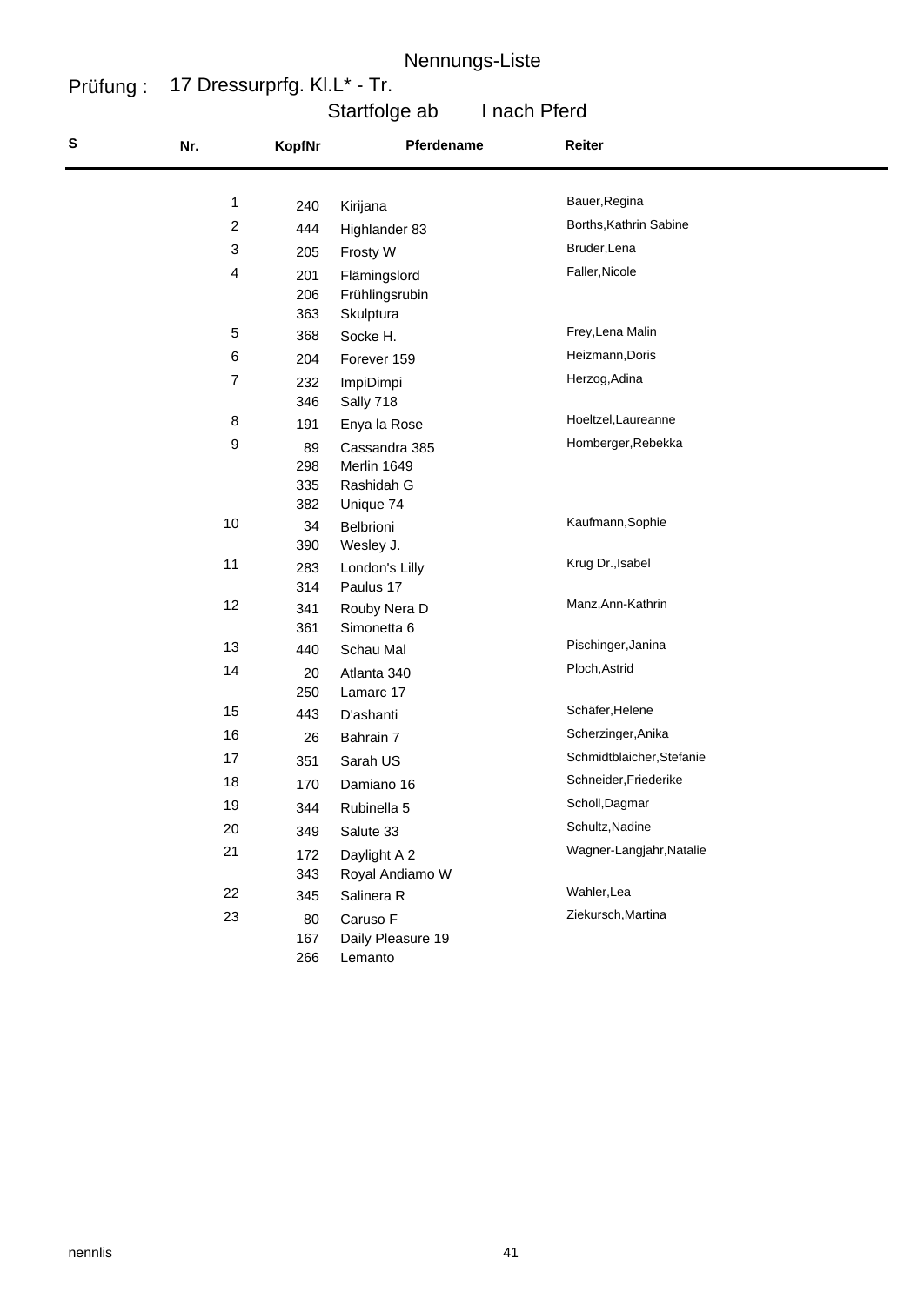#### Prüfung : 18 Dressurprfg. Kl.L\* - Tr.

# Startfolge ab S nach Pferd

| $\mathbf s$ | Nr.              | <b>KopfNr</b> | Pferdename        | Reiter                    |  |
|-------------|------------------|---------------|-------------------|---------------------------|--|
|             |                  |               |                   |                           |  |
|             | 1                | 228           | High Speed M      | Baumann, Silke            |  |
|             | $\overline{c}$   | 444           | Highlander 83     | Borths, Kathrin Sabine    |  |
|             | 3                | 201           | Flämingslord      | Faller, Nicole            |  |
|             |                  | 206           | Frühlingsrubin    |                           |  |
|             |                  | 363           | Skulptura         |                           |  |
|             | 4                | 368           | Socke H.          | Frey, Lena Malin          |  |
|             | $\,$ 5 $\,$      | 204           | Forever 159       | Heizmann, Doris           |  |
|             | 6                | 34            | Belbrioni         | Kaufmann, Sophie          |  |
|             |                  | 390           | Wesley J.         |                           |  |
|             | $\overline{7}$   | 283           | London's Lilly    | Krug Dr., Isabel          |  |
|             |                  | 314           | Paulus 17         |                           |  |
|             | 8                | 341           | Rouby Nera D      | Manz, Ann-Kathrin         |  |
|             |                  | 361           | Simonetta 6       |                           |  |
|             | $\boldsymbol{9}$ | 72            | Carl M            | Mönch, Friederike         |  |
|             | 10               | 440           | Schau Mal         | Pischinger, Janina        |  |
|             | 11               | 20            | Atlanta 340       | Ploch, Astrid             |  |
|             |                  | 250           | Lamarc 17         |                           |  |
|             | 12               | 26            | Bahrain 7         | Scherzinger, Anika        |  |
|             | 13               | 351           | Sarah US          | Schmidtblaicher, Stefanie |  |
|             | 14               | 170           | Damiano 16        | Schneider, Friederike     |  |
|             | 15               | 172           | Daylight A 2      | Wagner-Langjahr, Natalie  |  |
|             |                  | 343           | Royal Andiamo W   |                           |  |
|             | 16               | 345           | Salinera R        | Wahler, Lea               |  |
|             | 17               | 80            | Caruso F          | Ziekursch, Martina        |  |
|             |                  | 167           | Daily Pleasure 19 |                           |  |
|             |                  | 266           | Lemanto           |                           |  |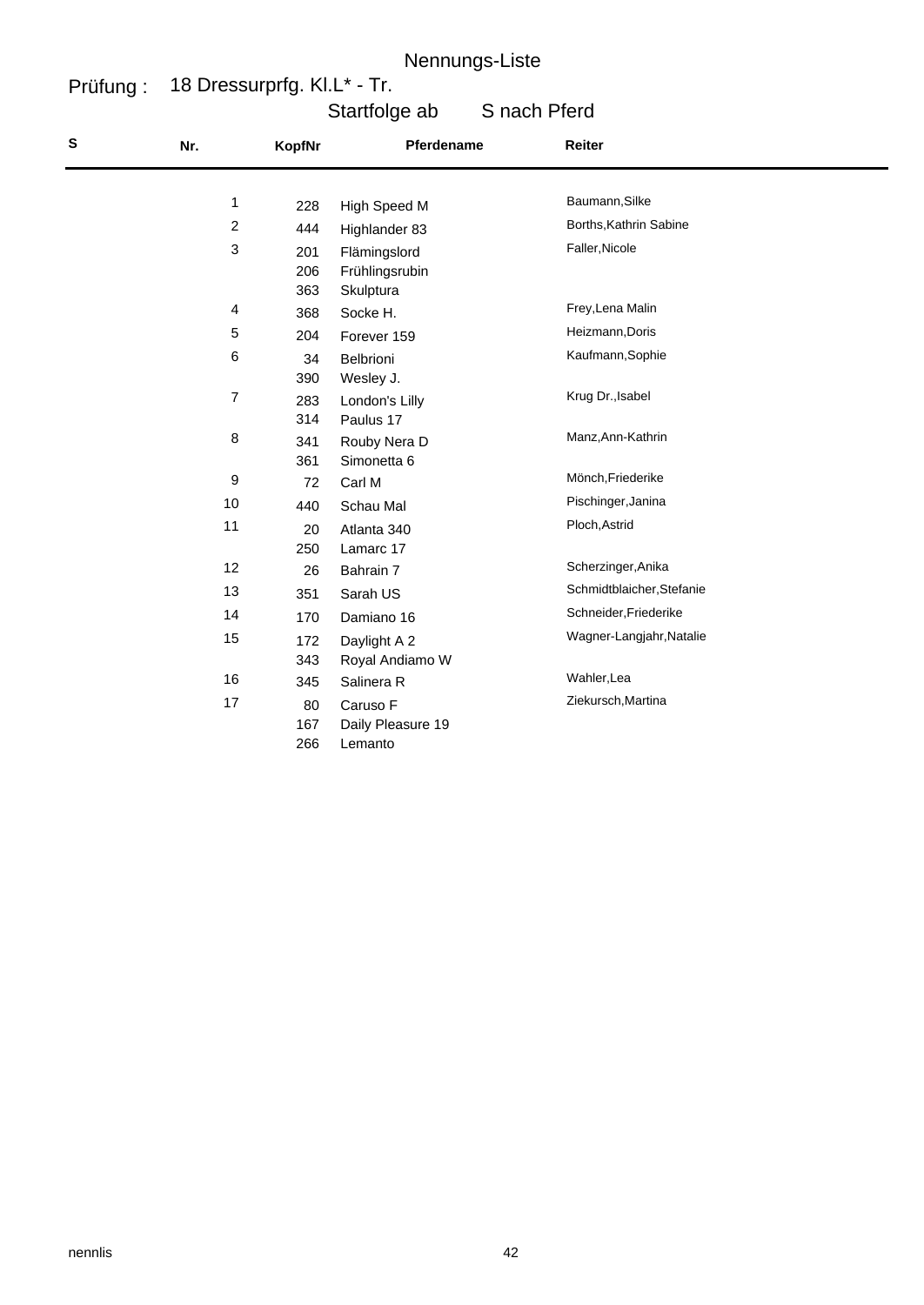#### Prüfung : 19 Dressurprüfung Kl.A\*\*

# Startfolge ab E nach Pferd

| S | Nr.                     | <b>KopfNr</b> | Pferdename              | Reiter                   |
|---|-------------------------|---------------|-------------------------|--------------------------|
|   |                         |               |                         | Baier, Charlotte         |
|   | 1                       | 6             | Andor                   |                          |
|   | $\overline{\mathbf{c}}$ | 240           | Kirijana                | Bauer, Regina            |
|   | 3                       | 228           | High Speed M            | Baumann, Silke           |
|   | 4                       | 373           | Suuri                   | Besermenji, Susanna      |
|   | 5                       | 376           | Tchiny                  | Boßhart-Zängle, Sarah    |
|   | 6                       | 205           | Frosty W                | Bruder, Lena             |
|   | 7                       | 340           | Rosalie goes Shopping 2 | Greschuchna Dr., Larissa |
|   | 8                       | 80            | Caruso F                | Hänßel, Romina           |
|   | 9                       | 69            | Carisma H               | Höferlin, Tina           |
|   |                         | 148           | Coolio H                |                          |
|   | $10$                    | 54            | Campino 470             | Jochmann, Jana           |
|   | 11                      | 441           | Consolida               | Kelly, Pauline           |
|   | 12                      | 199           | Fine Fellow 5           | Kessler, Isabelle        |
|   | 13                      | 341           | Rouby Nera D            | Manz, Ann-Kathrin        |
|   |                         | 361           | Simonetta 6             |                          |
|   | 14                      | 377           | Tigrou du Libaire       | Mild, Melina-Shary       |
|   | 15                      | 72            | Carl M                  | Mönch, Friederike        |
|   | 16                      | 5             | Amicelli 120            | Nebelung, Stefan         |
|   |                         | 50            | Campaniero              |                          |
|   |                         | 59            | Caponé                  |                          |
|   |                         | 60            | Captivator M            |                          |
|   |                         | 62            | Cara Mona M             |                          |
|   |                         | 101           | Chamira 9               |                          |
|   |                         | 162           | Crossita<br>Dehlia 12   |                          |
|   |                         | 173<br>245    | La Fee 27               |                          |
|   |                         | 278           | Lisa Mahdia H           |                          |
|   |                         | 291           | Mama Leone 2            |                          |
|   |                         | 300           | Mini Cooper 7           |                          |
|   |                         | 302           | Miss Indiana H          |                          |
|   |                         | 372           | Supergirl 10            |                          |
|   | 17                      | 20            | Atlanta 340             | Ploch, Astrid            |
|   | 18                      | 250           | Lamarc 17               | Scholl, Dagmar           |
|   |                         | 344           | Rubinella 5             |                          |
|   | 19                      | 357           | Siana la Fleur          | Spinner, Martina         |
|   | 20                      | 231           | Imperio 12              | Sutter, Maren            |
|   |                         | 307           | Naskia 4                | Volz, Theresa            |
|   | 21                      | 284           | Louisiana 86            |                          |
|   | 22                      | 345           | Salinera R              | Wahler, Lea              |
|   | 23                      | 80            | Caruso F                | Ziekursch, Martina       |
|   |                         | 167           | Daily Pleasure 19       |                          |
|   |                         | 266           | Lemanto                 |                          |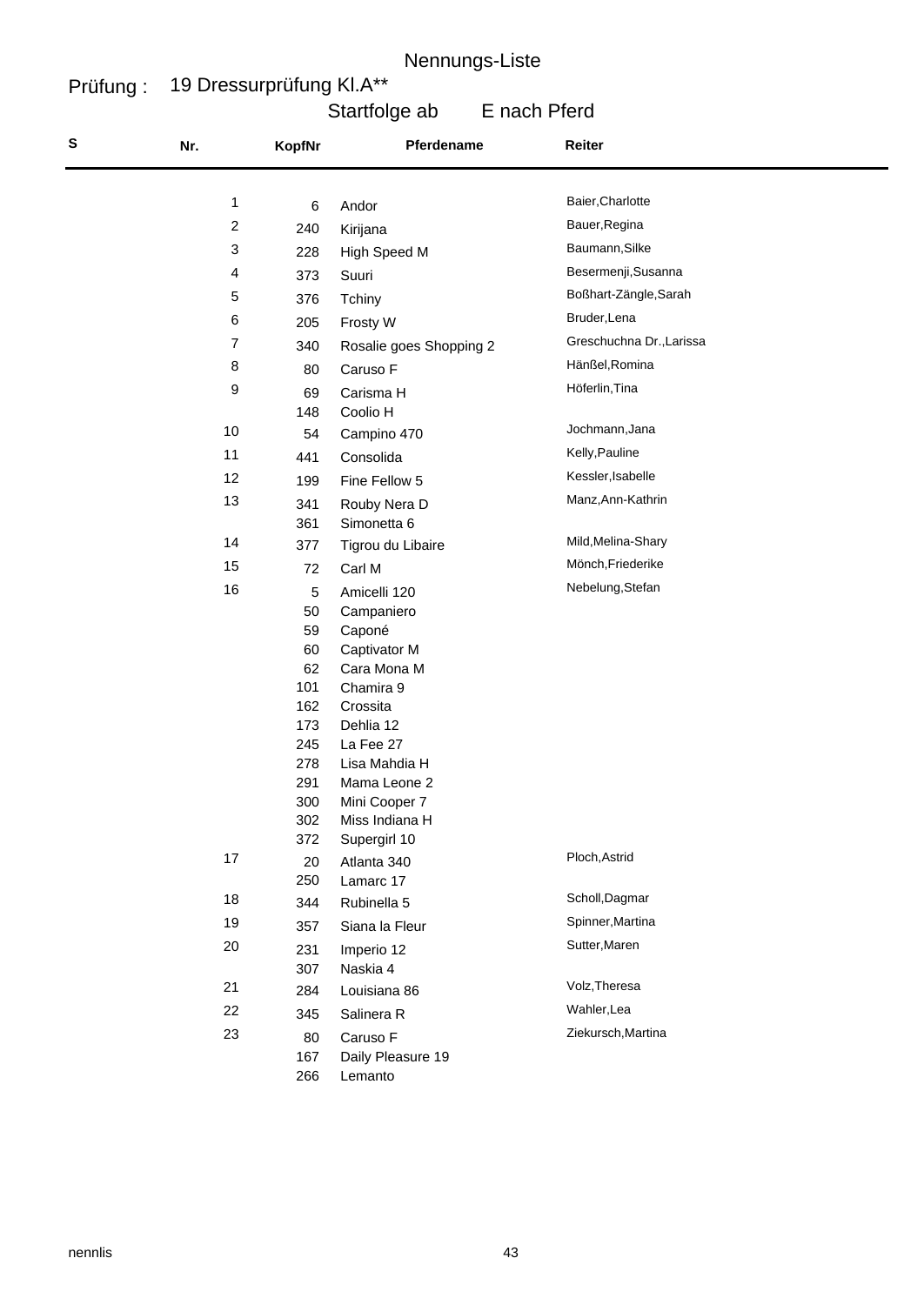#### Prüfung : 20 Dressurprüfung Kl.A\*

## Startfolge ab O nach Pferd

| S | Nr.            | KopfNr     | Pferdename                       | Reiter                   |
|---|----------------|------------|----------------------------------|--------------------------|
|   |                |            |                                  | Baier, Charlotte         |
|   | 1              | 6          | Andor                            |                          |
|   | $\overline{c}$ | 186        | Ducati v.H.                      | Balbrink, Vanessa        |
|   | 3              | 240        | Kirijana                         | Bauer, Regina            |
|   | 4              | 228        | High Speed M                     | Baumann, Silke           |
|   | $\,$ 5 $\,$    | 373        | Suuri                            | Besermenji, Susanna      |
|   | 6              | 205        | Frosty W                         | Bruder, Lena             |
|   | $\overline{7}$ | 280        | Little Oginion                   | Eckerle, Smilla          |
|   | 8              | 327        | Quantador 2                      | Eiche, Kim               |
|   | 9              | 290        | Mage de Jalesnes                 | Eiche, Svenja            |
|   | 10             | 201        | Flämingslord                     | Faller, Nicole           |
|   |                | 206        | Frühlingsrubin                   |                          |
|   |                | 363        | Skulptura                        |                          |
|   | 11             | 340        | Rosalie goes Shopping 2          | Greschuchna Dr., Larissa |
|   | 12             | 80         | Caruso F                         | Hänßel, Romina           |
|   | 13             | 69         | Carisma H                        | Höferlin, Tina           |
|   |                | 148        | Coolio H                         |                          |
|   | 14             | 191        | Enya la Rose                     | Hoeltzel, Laureanne      |
|   | 15             | 296        | <b>McKinley</b>                  | Hörth, Yvonne            |
|   | 16             | 126        | Clarisa T                        | Huber, Valentina         |
|   | 17             | 54         | Campino 470                      | Jochmann, Jana           |
|   | 18             | 199        | Fine Fellow 5                    | Kessler, Isabelle        |
|   | 19             |            |                                  | Klasen, Lara Sophie      |
|   |                | 177<br>347 | Destino 66<br>Salt and Pepper 11 |                          |
|   | 20             | 341        | Rouby Nera D                     | Manz, Ann-Kathrin        |
|   |                | 361        | Simonetta 6                      |                          |
|   | 21             | 377        | Tigrou du Libaire                | Mild, Melina-Shary       |
|   | 22             | 72         | Carl M                           | Mönch, Friederike        |
|   | 23             | 5          | Amicelli 120                     | Nebelung, Stefan         |
|   |                | 50         | Campaniero                       |                          |
|   |                | 59         | Caponé                           |                          |
|   |                | 60         | Captivator M                     |                          |
|   |                | 62         | Cara Mona M                      |                          |
|   |                | 101        | Chamira 9                        |                          |
|   |                | 162<br>173 | Crossita<br>Dehlia 12            |                          |
|   |                | 245        | La Fee 27                        |                          |
|   |                | 278        | Lisa Mahdia H                    |                          |
|   |                | 291        | Mama Leone 2                     |                          |
|   |                | 300        | Mini Cooper 7                    |                          |
|   |                | 302        | Miss Indiana H                   |                          |
|   |                | 372        | Supergirl 10                     | Schultz, Nadine          |
|   | 24             | 349        | Salute 33                        |                          |
|   | 25             | 357        | Siana la Fleur                   | Spinner, Martina         |
|   | 26             | 86         | Casiopea                         | Vogel, Marianne          |
|   |                | 216        | Gino W 2                         |                          |
|   | 27             | 282        | Locksley RT                      | Volz, Theresa            |
|   |                | 284        | Louisiana 86                     | Wahl, Helene             |
|   | 28             | 451        | Frida 25                         |                          |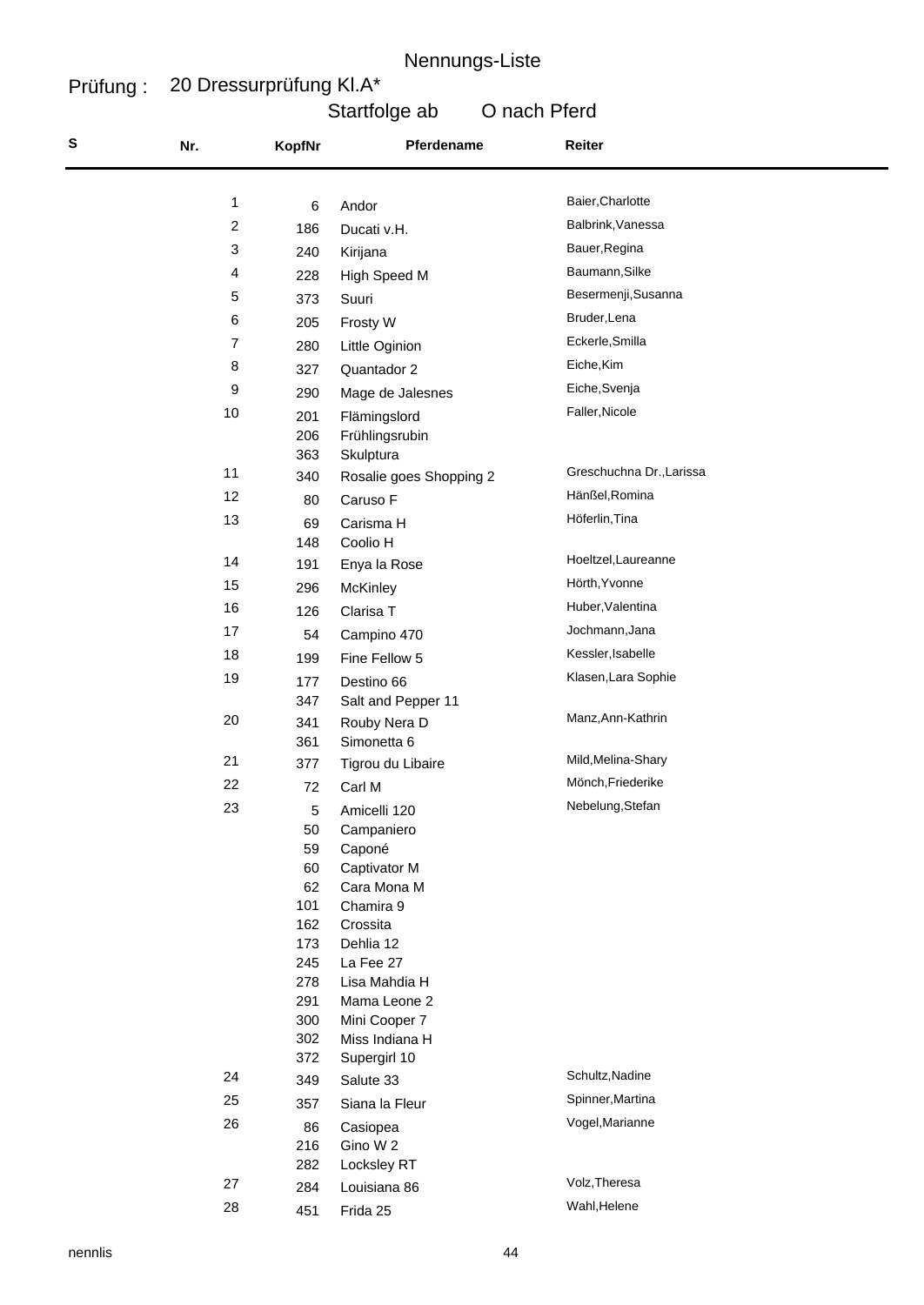| 29  | 345 | Salinera R        | Wahler, Lea        |
|-----|-----|-------------------|--------------------|
| 30  | 80  | Caruso F          | Ziekursch, Martina |
|     | 167 | Daily Pleasure 19 |                    |
|     | 266 | Lemanto           |                    |
| -31 | 459 | Antonia 161       | Zürcher, Carlos    |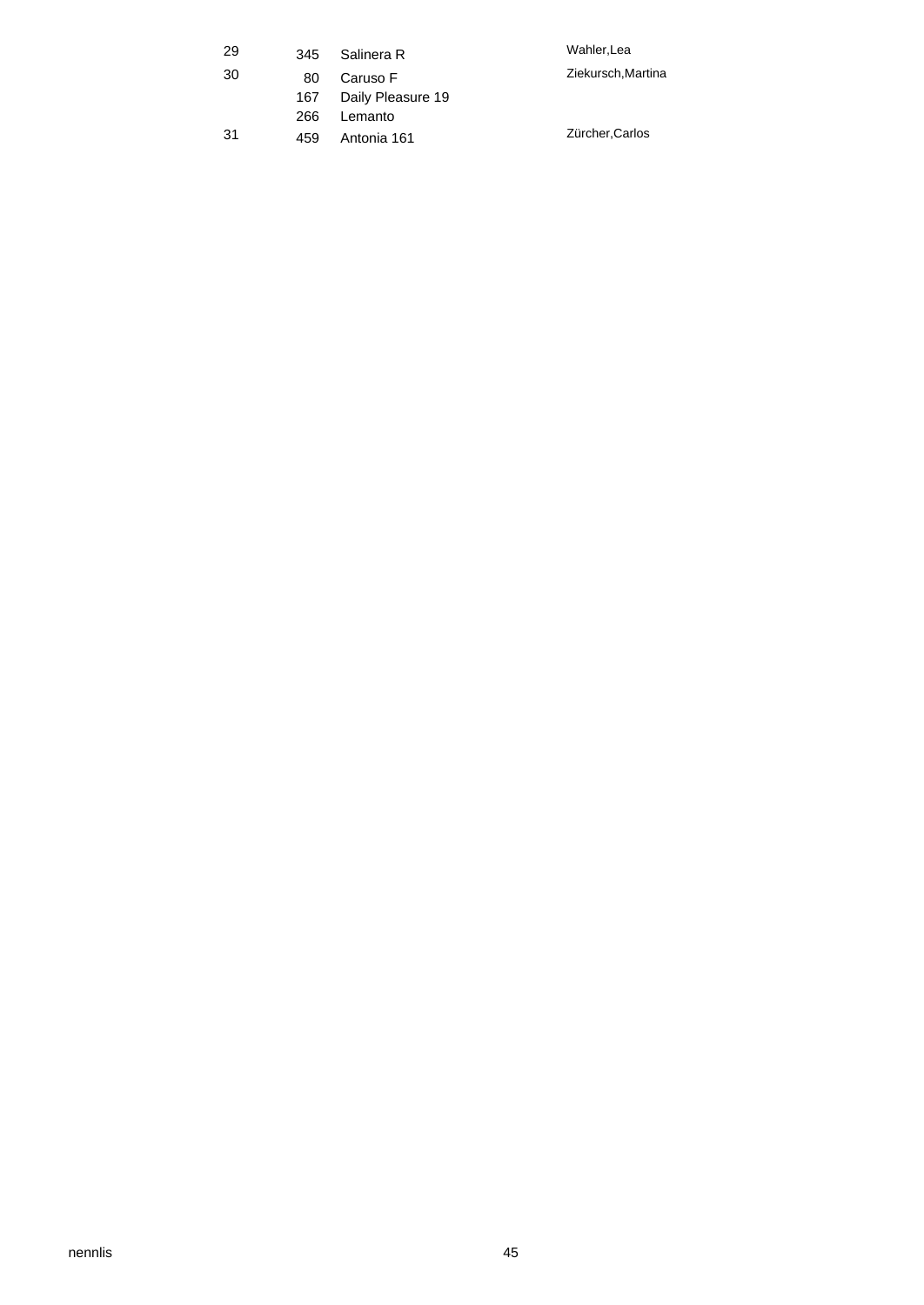#### Prüfung : 21 Dressurreiterprüfung Kl.A

# Startfolge ab F nach Pferd

| S | Nr.                     | <b>KopfNr</b>                              | Pferdename                                                                                           | Reiter                   |
|---|-------------------------|--------------------------------------------|------------------------------------------------------------------------------------------------------|--------------------------|
|   |                         |                                            |                                                                                                      |                          |
|   | 1                       | 6                                          | Andor                                                                                                | Baier, Charlotte         |
|   | $\overline{\mathbf{c}}$ | 186                                        | Ducati v.H.                                                                                          | Balbrink, Vanessa        |
|   | 3                       | 373                                        | Suuri                                                                                                | Besermenji, Susanna      |
|   | 4                       | 205                                        | Frosty W                                                                                             | Bruder, Lena             |
|   | 5                       | 280                                        | Little Oginion                                                                                       | Eckerle, Smilla          |
|   | 6                       | 327                                        | Quantador 2                                                                                          | Eiche, Kim               |
|   | $\overline{7}$          | 290                                        | Mage de Jalesnes                                                                                     | Eiche, Svenja            |
|   | 8                       | 201<br>206<br>363                          | Flämingslord<br>Frühlingsrubin<br>Skulptura                                                          | Faller, Nicole           |
|   | $\boldsymbol{9}$        | 340                                        | Rosalie goes Shopping 2                                                                              | Greschuchna Dr., Larissa |
|   | 10                      | 232<br>346                                 | ImpiDimpi<br>Sally 718                                                                               | Herzog, Adina            |
|   | 11                      | 69<br>148                                  | Carisma H<br>Coolio H                                                                                | Höferlin, Tina           |
|   | 12                      | 296                                        | McKinley                                                                                             | Hörth, Yvonne            |
|   | 13                      | 199                                        | Fine Fellow 5                                                                                        | Kessler, Isabelle        |
|   | 14                      | 177<br>347                                 | Destino 66<br>Salt and Pepper 11                                                                     | Klasen, Lara Sophie      |
|   | 15                      | 341<br>361                                 | Rouby Nera D<br>Simonetta 6                                                                          | Manz, Ann-Kathrin        |
|   | 16                      | 377                                        | Tigrou du Libaire                                                                                    | Mild, Melina-Shary       |
|   | 17                      | 257                                        | Larimo 6                                                                                             | Piekarski, Carola        |
|   | 18                      | 227                                        | Her Voice                                                                                            | Roggentin-Gehring, Edda  |
|   | 19                      | 218<br>222<br>334                          | Golden Hope 5<br>Hamilton goes Hollywood<br>Raindance DS                                             | Schulte, Benedikt        |
|   | 20                      | 349                                        | Salute 33                                                                                            | Schultz, Nadine          |
|   | 21                      | 357                                        | Siana la Fleur                                                                                       | Spinner, Martina         |
|   | 22                      | 231<br>307                                 | Imperio 12<br>Naskia 4                                                                               | Sutter, Maren            |
|   | 23                      | 64<br>68<br>86<br>197<br>216<br>282<br>322 | Carambo 7<br>Carinjo V.<br>Casiopea<br>Felicitas 227<br>Gino W 2<br>Locksley RT<br>Pretty Surprise 2 | Vogel, Julia             |
|   | 24                      | 86<br>216<br>282                           | Casiopea<br>Gino W 2<br>Locksley RT                                                                  | Vogel, Marianne          |
|   | 25                      | 284                                        | Louisiana 86                                                                                         | Volz, Theresa            |
|   | 26                      | 451                                        | Frida 25                                                                                             | Wahl, Helene             |
|   | 27                      | 345                                        | Salinera R                                                                                           | Wahler, Lea              |
|   | 28                      | 285                                        | Lovinja 2                                                                                            | Wallner, Julia           |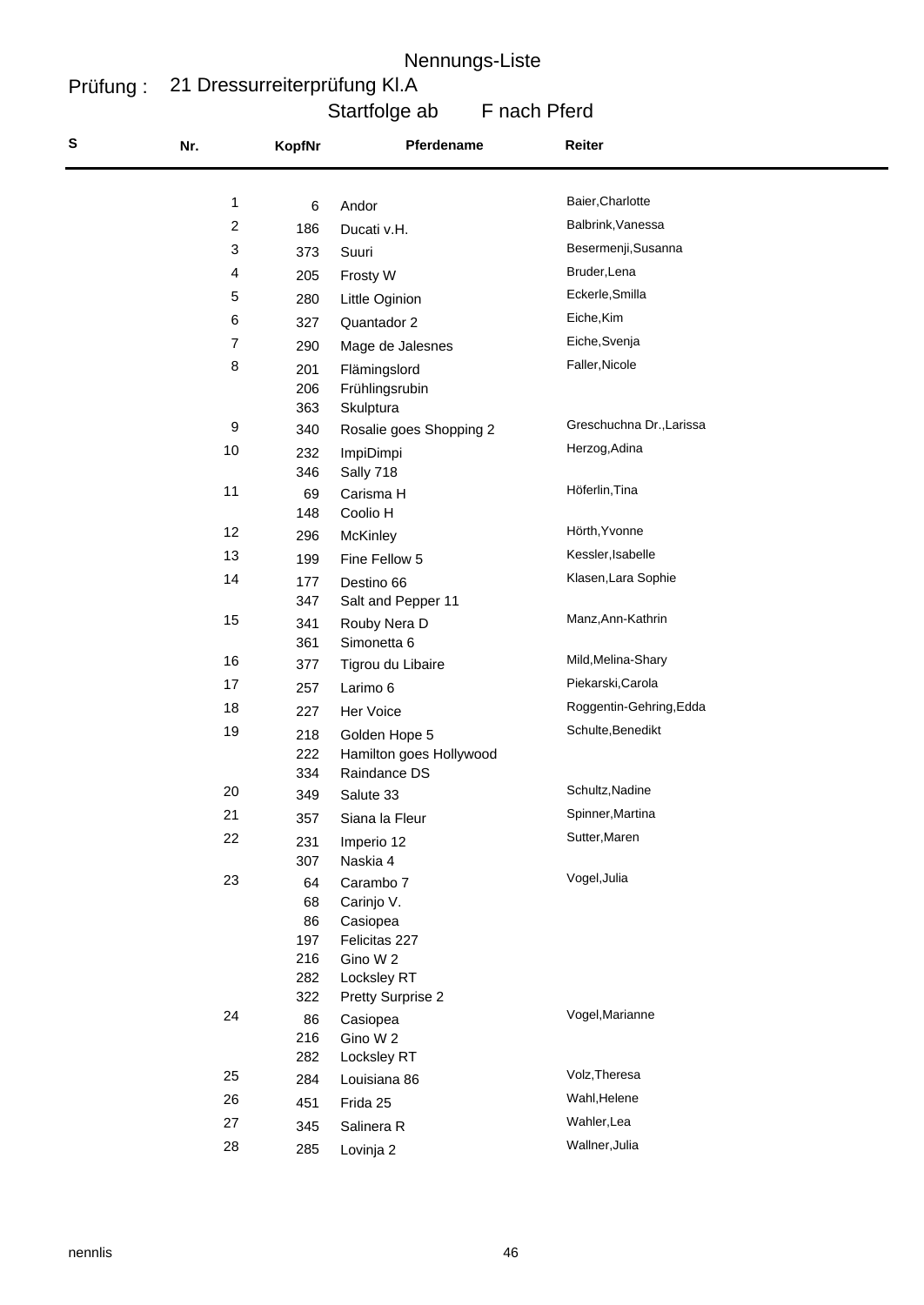#### Prüfung : 22 Dressur-WB (E 6/1)

Startfolge ab P nach Pferd

| S | Nr. | <b>KopfNr</b> | Pferdename                                | Reiter                          |
|---|-----|---------------|-------------------------------------------|---------------------------------|
|   |     |               |                                           |                                 |
|   | 1   | 163           | Curro Tordo                               | Amon, Fabienne                  |
|   | 2   | 408           | <b>Schwarzer Blitz</b>                    | <b>Blank Melina</b>             |
|   | 3   |               |                                           | Bohn, Josefine                  |
|   | 4   | 400           | Juelie                                    | <b>Bohnert Alina</b>            |
|   | 5   | 411           | Sunrice 146                               | <b>Brunner Katharina</b>        |
|   | 6   | 407           | Santiago                                  | Detzer Rahel                    |
|   | 7   | 452           | Donna Isabella 10                         | Dreixler, Lisa                  |
|   | 8   | 115<br>279    | Chocolate makes party<br>Little Goldfever | Droll, Lena                     |
|   | 9   | 327           | Quantador 2                               | Eiche, Kim                      |
|   | 10  | 290           | Mage de Jalesnes                          | Eiche, Svenja                   |
|   | 11  | 42            | <b>Bucci des Aucels</b>                   | Enders, Christine               |
|   | 12  | 363           | Skulptura                                 | Hehe, Sarah                     |
|   | 13  | 232<br>346    | ImpiDimpi<br>Sally 718                    | Herzog, Adina                   |
|   | 14  | 101           | Chamira 9                                 | Hirschner, Alessa               |
|   | 15  | 410           | Sputnic                                   | Hodapp Celina                   |
|   | 16  | 296           | McKinley                                  | Hörth, Yvonne                   |
|   | 17  | 126           | Clarisa T                                 | Huber, Valentina                |
|   | 18  | 33            | Bel Ami d'amour                           | Huschle, Alisa                  |
|   | 19  | 54            | Campino 470                               | Jochmann, Jana                  |
|   | 20  | 123           | Cindy can fly U                           | Kemmner, Sarah-Florentine       |
|   | 21  | 177           | Destino 66                                | Klasen, Lara Sophie             |
|   |     | 347           | Salt and Pepper 11                        |                                 |
|   | 22  | 424           | Giulio 6                                  | Leonhard, Louisa                |
|   |     | 425           | Miss Scarlett 4                           |                                 |
|   | 23  | 223           | Harvey 29                                 | Lusch, Alena                    |
|   | 24  | 453           | Meggy Maus                                | Maier, Katharina                |
|   | 25  | 377           | Tigrou du Libaire                         | Mild, Melina-Shary              |
|   | 26  | 257           | Larimo 6                                  | Piekarski, Carola               |
|   | 27  | 59            | Caponé                                    | Reibetanz, Jessica              |
|   |     | 306           | Napoleon 437                              | Schell, Lena                    |
|   | 28  | 232           | ImpiDimpi                                 | Schumacher, Julia               |
|   | 29  | 211           | Gardonja                                  |                                 |
|   | 30  | 367           | Snowflake 27                              | Schwarz, Ronja<br>Sutter, Maren |
|   | 31  | 231           | Imperio 12                                |                                 |
|   | 32  | 307<br>463    | Naskia 4                                  | Tapley, Anneliese               |
|   | 33  | 461           | Cent                                      | Ulbrich, Sarah                  |
|   | 34  | 285           | Campino 453                               | Wallner, Julia                  |
|   | 35  |               | Lovinja 2                                 | Ziegler Katharina               |
|   | 36  | 406           | Sandor                                    | Zorn, Milena                    |
|   | 37  | 324           | Prinzessin Laia                           | Zürcher, Carlos                 |
|   |     | 459           | Antonia 161                               |                                 |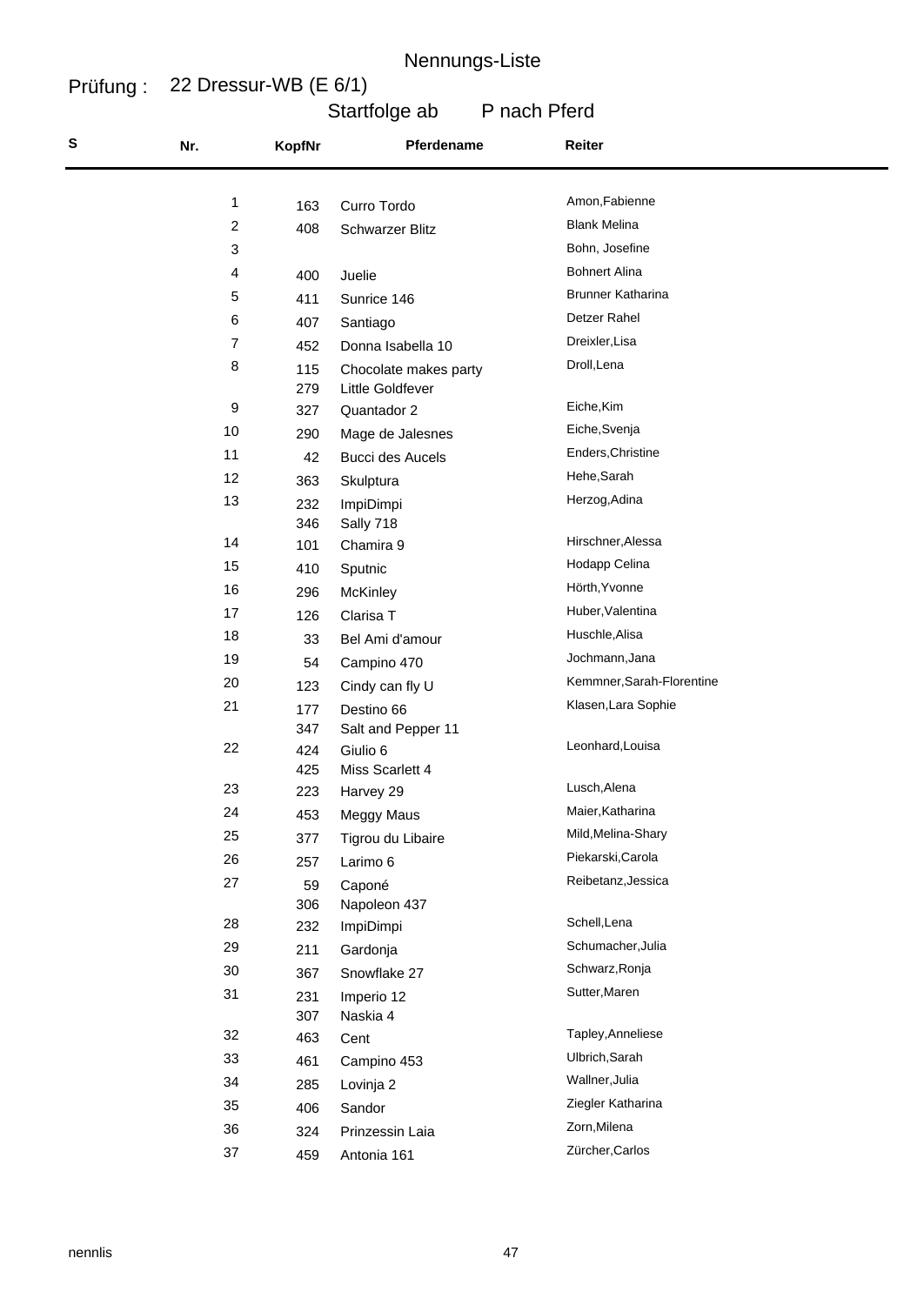#### Prüfung : 23 Reiter-WB Schritt - Trab

| Startfolge ab | <b>B</b> nach Pferd |
|---------------|---------------------|
|---------------|---------------------|

| ${\bf S}$ | Nr.            | KopfNr | Pferdename    | Reiter                |  |
|-----------|----------------|--------|---------------|-----------------------|--|
|           | 1              |        |               | Burkart, Mariell      |  |
|           |                | 437    | Coleen        |                       |  |
|           | $\overline{c}$ | 393    | Appanatchi    | Christ Mia            |  |
|           | $\sqrt{3}$     | 436    | Schecky       | <b>Gschwind Alisa</b> |  |
|           | 4              | 462    | Lausbub 450   | Hansmann, Chiara      |  |
|           | 5              | 450    | Fritz 581     | Hauß, Kim             |  |
|           | 6              | 393    | Appanatchi    | Jäger Maja            |  |
|           | 7              | 415    | Bunthof's Flo | Krauss, Mariella      |  |
|           | 8              | 418    | Wirbelwind    | Krieg, Philipp        |  |
|           | 9              | 437    | Coleen        | Marek, Amelie         |  |
|           | 10             | 437    | Coleen        | Meier, Sabrina        |  |
|           |                | 438    | Molly         |                       |  |
|           | 11             |        |               | Münzer, Luisa         |  |
|           | 12             |        |               | Walz, Helena          |  |
|           | 13             | 396    | Cascaia       | Weiß Celina           |  |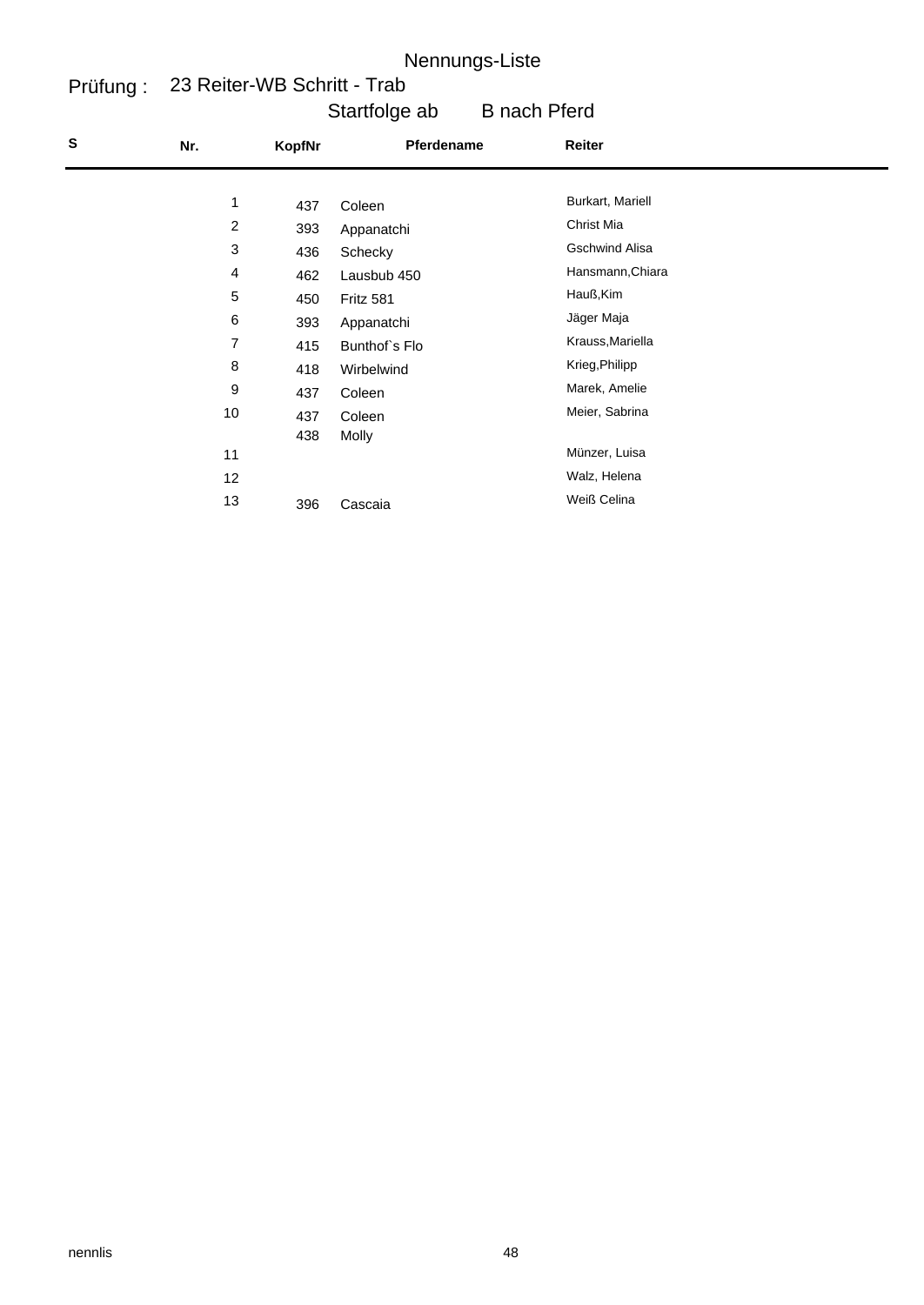## Startfolge ab B nach Pferd Prüfung : 24 Reiter-WB Schritt - Trab - Galopp Nennungs-Liste

| S | Nr.            | <b>KopfNr</b> | Pferdename                                | Reiter                        |
|---|----------------|---------------|-------------------------------------------|-------------------------------|
|   | $\mathbf{1}$   | 426           | Catwalk 18                                | Beik, Tatjana                 |
|   |                | 427           | Filly-Flora                               |                               |
|   |                | 428           | Franz 134                                 |                               |
|   |                | 429           | Intelligent 2                             |                               |
|   |                | 430           | La Jou A                                  |                               |
|   |                | 431<br>432    | Merlin 975                                |                               |
|   | $\overline{c}$ | 457           | Tishyna<br>Pablo S                        | Birkmann, Sandra              |
|   | $\sqrt{3}$     | 404           | Pauline                                   | <b>Bohnert Leonie</b>         |
|   | 4              | 404           | Pauline                                   | Dresel, Anne                  |
|   | 5              | 115           |                                           | Droll, Lena                   |
|   |                | 279           | Chocolate makes party<br>Little Goldfever |                               |
|   | 6              | 417           | Resinera                                  | Finsterbusch, Andrea Carolina |
|   | $\overline{7}$ | 462           | Lausbub 450                               | Hansmann, Chiara              |
|   | 8              | 43            | Caccaroe Lily                             | Herberts, Alina               |
|   | 9              |               |                                           | Herr, Anne                    |
|   | 10             | 249           | Lalique D                                 | Irion, Rebecca                |
|   | 11             | 442           | <b>Wohld Teify</b>                        | Kelly, Elisabeth              |
|   | 12             | 347           | Salt and Pepper 11                        | Klasen, Hannah Marie          |
|   | 13             | 394           | <b>Billy</b>                              | Knapps Sina                   |
|   |                | 409           | Shary                                     |                               |
|   | 14             | 394           | <b>Billy</b>                              | Kramer Freya                  |
|   |                | 402           | Nakhito                                   |                               |
|   | 15             | 274           | Lilly 386                                 | Lauer, Milena                 |
|   | 16             | 397           | Hurricane                                 | Löher Marielle                |
|   | 17             | 395           | Campari                                   | Mayer Julia                   |
|   |                | 409           | Shary                                     | Mild, Malena                  |
|   | 18             | 413           | <b>Henriette PCM</b>                      |                               |
|   | 19             | 402           | Nakhito                                   | Neichel Emilia                |
|   | 20             | 435           | Atlantis 204                              | Roth, Lea                     |
|   | 21             | 367           | Snowflake 27                              | Schwarz, Ronja                |
|   | 22             | 396           | Cascaia                                   | Späth Nele                    |
|   | 23             |               |                                           | Walz, Helena                  |
|   | 24             | 324           | Prinzessin Laia                           | Zorn, Milena                  |